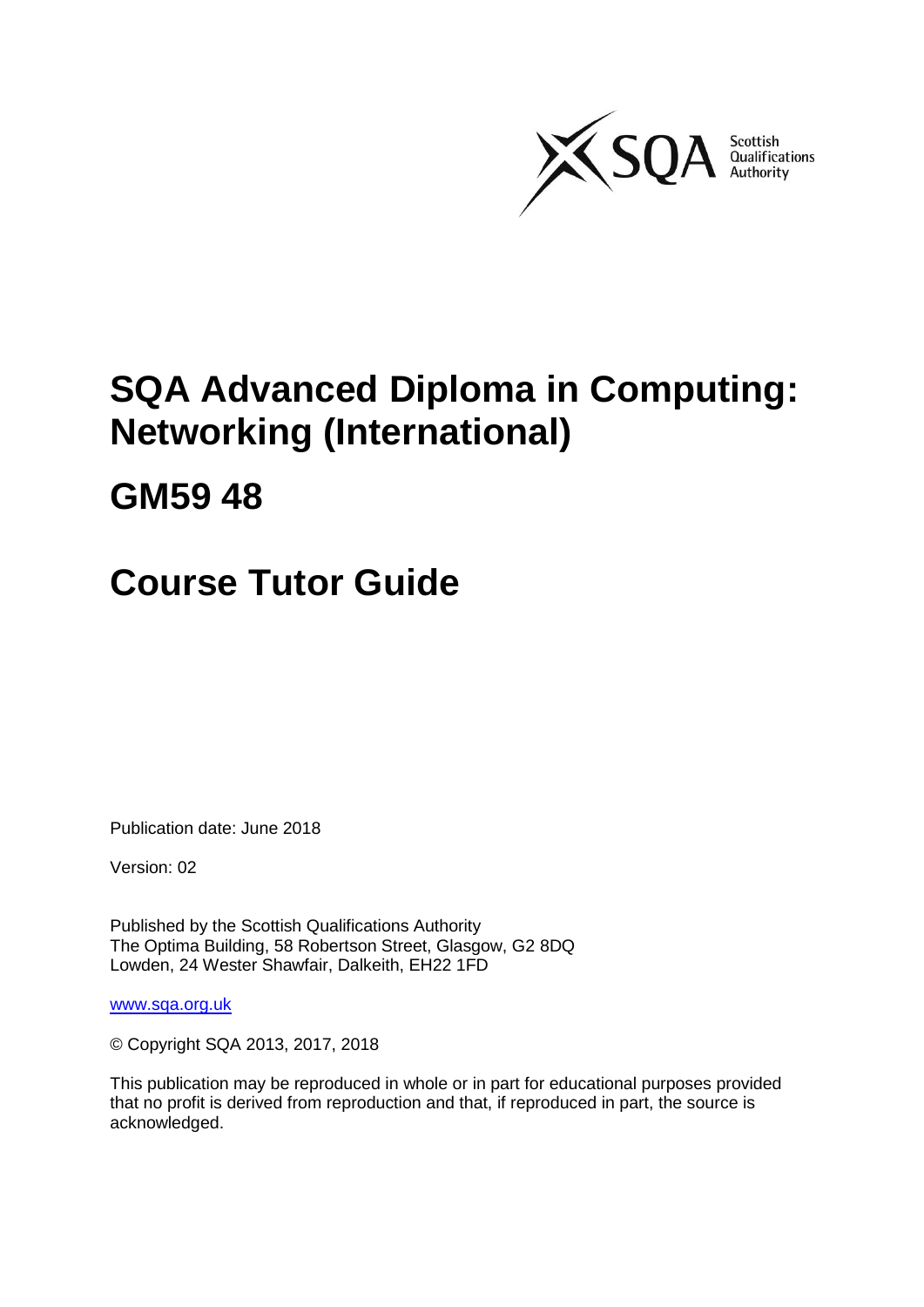## **Acknowledgements**

SQA acknowledges the valuable contribution that Scotland's colleges have made to the development of SQA Advanced Qualifications.

## **Further information**

Call SQA's Customer Contact Centre on 44 (0) 141 500 5030 or 0345 279 1000. Alternatively, complete our [Centre Feedback Form](https://www.sqa.org.uk/sqa/77338.html?id=2).

## **Equality and inclusion**

The unit specifications making up this group award have been designed to ensure that there are no unnecessary barriers to learning or assessment. The individual needs of learners will be taken into account when planning learning experiences, selecting assessment methods or considering alternative evidence.

Further advice can be found on our website [www.sqa.org.uk/assessmentarrangements.](http://www.sqa.org.uk/sqa/14977.html)

## **History of changes**

It is anticipated that changes will take place during the life of the qualification and this section will record these changes. Centres are advised to check SQA Connect to confirm they are using the up-to-date qualification structure.

**NOTE:** Where a unit is revised by another unit:

- No new centres may be approved to offer the unit which has been revised.
- Centres should only enter students for the unit which has been revised where they are expected to complete the unit before its finish date.

| <b>Version</b><br>number | <b>Description</b>                                                                                                                                                                                                                                                                                                                                                  | <b>Date</b>  |
|--------------------------|---------------------------------------------------------------------------------------------------------------------------------------------------------------------------------------------------------------------------------------------------------------------------------------------------------------------------------------------------------------------|--------------|
| 02                       | The unit Computer Forensics Fundamentals (HP28 47) has<br>been revised by unit Digital Forensics (J0L3 47). Centres<br>should enter candidates for the revised unit (J0L3 47) from<br>1 <sup>st</sup> August 2018. Centres may continue to enter candidates<br>to HP28 47, but candidates must have completed and<br>results submitted by no later than 31/07/2021. | June<br>2018 |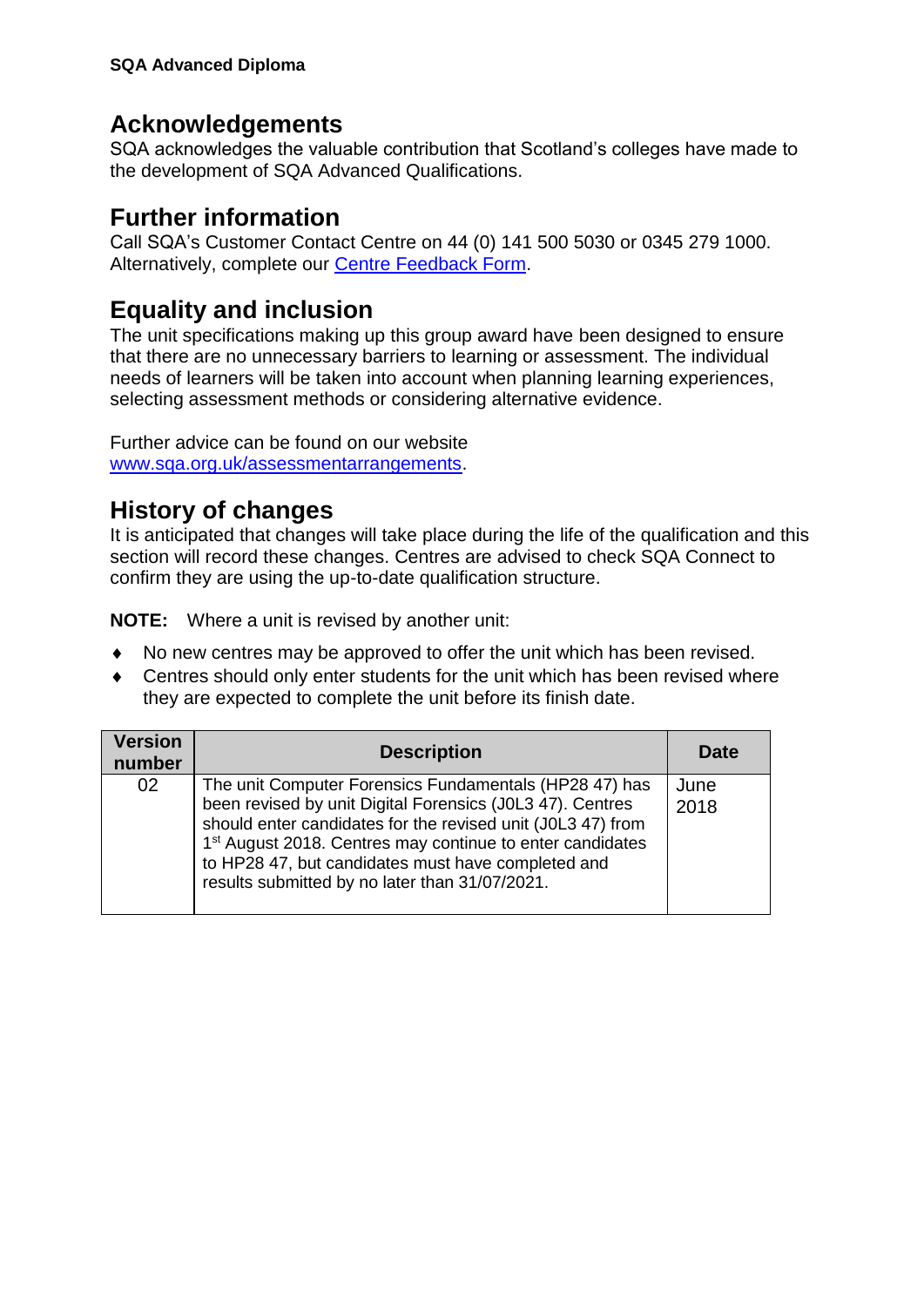## **Contents**

| 1            |                                 | Introduction                                                                                                                                                                                                                      | 1                                                 |
|--------------|---------------------------------|-----------------------------------------------------------------------------------------------------------------------------------------------------------------------------------------------------------------------------------|---------------------------------------------------|
|              | 1.1<br>1.2                      | Purpose of the Course Tutor Guide<br>Introduction to the award                                                                                                                                                                    | 1<br>$\mathbf{1}$                                 |
| $\mathbf{2}$ |                                 | Setting up the course                                                                                                                                                                                                             | $\mathbf{2}$                                      |
| 3            |                                 | The SQA Advanced Diploma Structure                                                                                                                                                                                                | 3                                                 |
|              | 3.1<br>3.2                      | General SQA Advanced Diploma Qualification Framework<br><b>Core Skills</b><br>3.3 Assessment<br>3.4 Graded units                                                                                                                  | 3<br>5<br>6<br>$\overline{7}$                     |
| 4            |                                 | <b>SQA Advanced Diploma in Computing: Networking</b>                                                                                                                                                                              | 8                                                 |
|              | 4.1<br>4.2                      | Target audience<br>Access to the course<br>4.3 Aims of course<br>4.4 SQA Advanced Diploma in Computing: Networking Framework<br>4.5 Core Skills<br>4.6 Graded Unit                                                                | 8<br>8<br>$\bf 8$<br>$\boldsymbol{9}$<br>10<br>10 |
| 5            |                                 | Course delivery of an SQA Advanced Diploma                                                                                                                                                                                        | 11                                                |
|              | 5.1<br>5.2                      | How the course is delivered<br>Support for learners                                                                                                                                                                               | 11<br>13                                          |
| 6            |                                 | SQA Advanced Diploma in Computing: Networking course delivery                                                                                                                                                                     | 14                                                |
|              | 6.1<br>6.3                      | Teaching plan<br>6.2 Overview of units<br>Opportunities for integration of units                                                                                                                                                  | 14<br>21<br>41                                    |
| 7            |                                 | Assessment in an SQA Advanced Diploma award                                                                                                                                                                                       | 42                                                |
|              | 7.1<br>7.2<br>7.3<br>7.4<br>7.5 | Assessment in learning and for certification<br>Assessment planning of an SQA Advanced Diploma<br>Planning the unit summative assessment<br>Negotiating summative assessments with the learners<br>Summative assessment exemplars | 42<br>42<br>43<br>43<br>43                        |
| 8            |                                 | <b>SQA Advanced Diploma in Computing: Networking</b><br>assessment strategy and plan                                                                                                                                              | 45                                                |
|              | 8.1                             | SQA Advanced Diploma in Computing: Networking                                                                                                                                                                                     |                                                   |
|              | 8.2                             | assessment strategy<br>SQA Advanced Diploma in Computing: Networking                                                                                                                                                              | 45                                                |
|              | 8.3                             | <b>Course Assessment Plan</b><br>SQA Advanced Diploma in Computing: Networking                                                                                                                                                    | 50                                                |
|              | 8.4                             | <b>Graded Unit assessments</b><br>What happens if a learner does not achieve an assessment?                                                                                                                                       | 50<br>53                                          |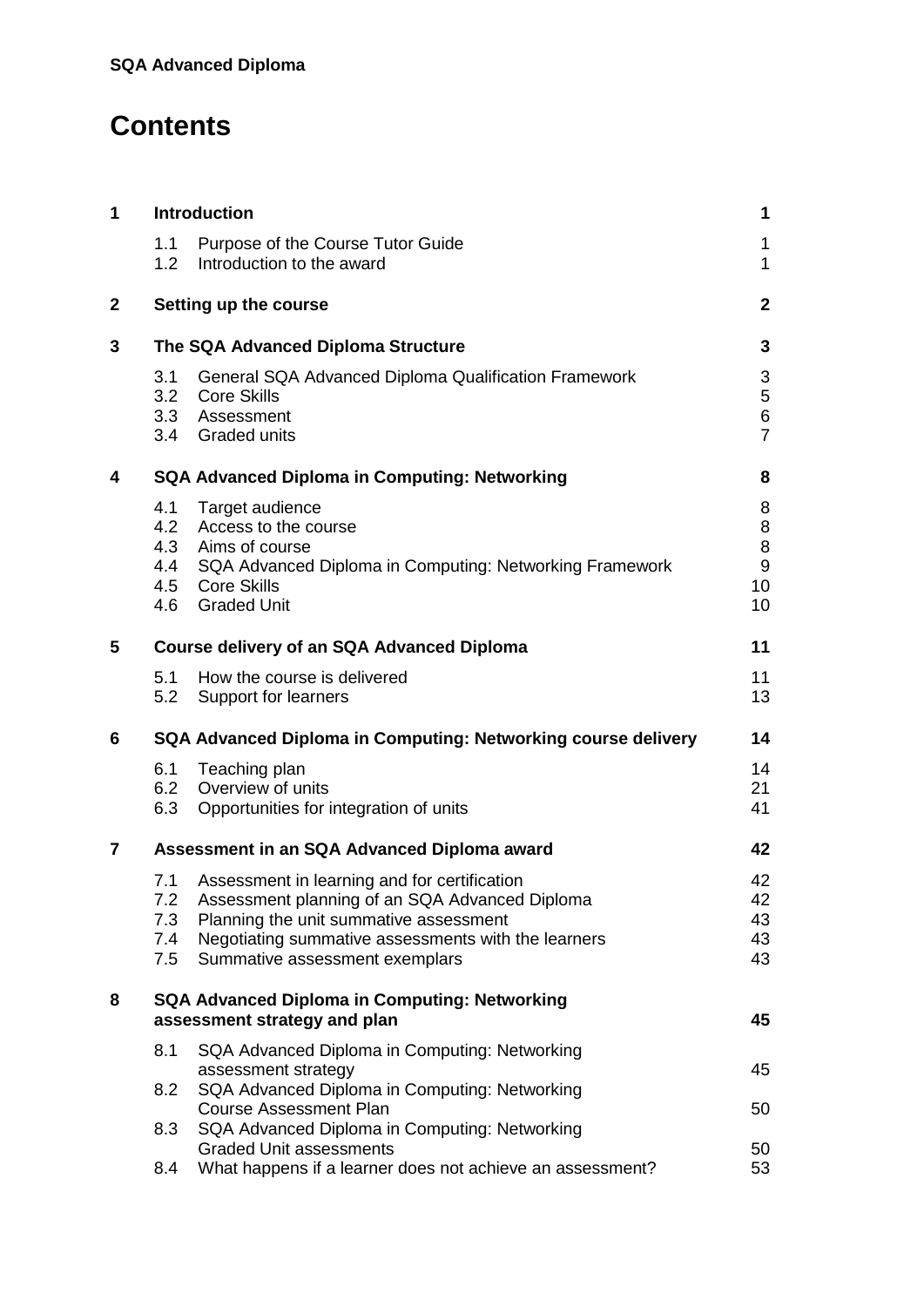| 9  | <b>Quality Assurance</b>                                     | 55 |
|----|--------------------------------------------------------------|----|
| 10 | <b>Verification</b>                                          | 56 |
|    | 10.1 Introduction                                            | 56 |
|    | 10.2 Why do we need verification?                            | 56 |
|    | 10.3 Internal verification                                   | 56 |
|    | 10.4 External verification                                   | 57 |
|    | Appendix 1a: Core Skills Year 1                              | 58 |
|    | Appendix 1b: Core Skills Year 2                              | 59 |
|    | Appendix 2a: Year 1, Semester 1 - Assessment Plan (Option A) | 60 |
|    | Appendix 2a: Year 1, Semester 2 - Assessment Plan (Option A) | 61 |
|    | Appendix 2b: Year 2, Semester 1 - Assessment Plan (Option A) | 62 |
|    | Appendix 2b: Year 2, Semester 2 - Assessment Plan (Option A) | 63 |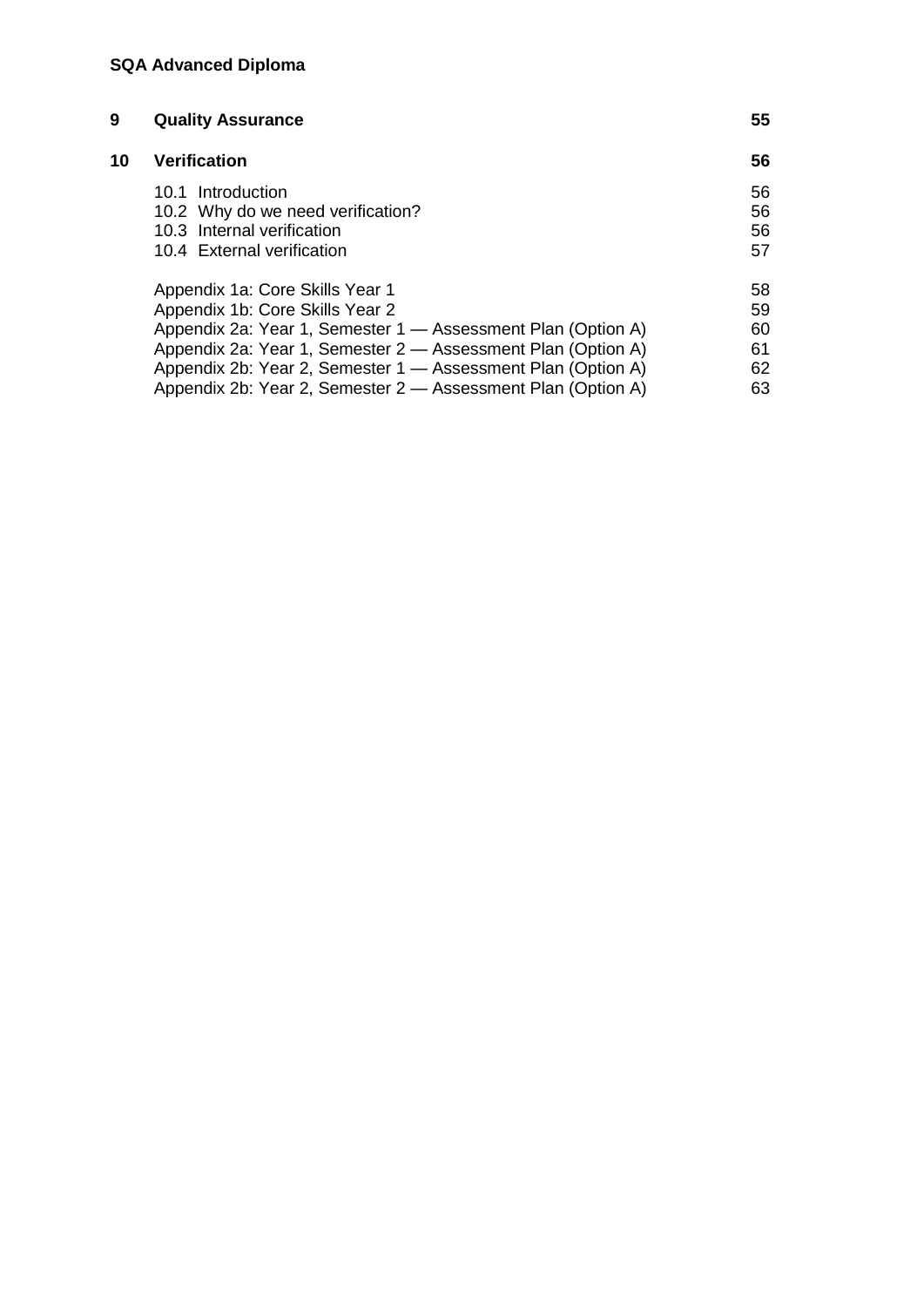## <span id="page-4-0"></span>**1 Introduction**

## <span id="page-4-1"></span>**1.1 Purpose of the course Tutor Guide**

This guide is aimed at staff in SQA Approved Centres who are responsible for the SQA Advanced Diploma in Computing: Networking. It will assist you in the delivery, assessment and internal verification of the SQA Advanced Diploma by providing information on setting up a course, the course framework, centre support with course delivery, teaching plans and guidance on assessment of the units within the course. It also provides information about Core Skills, graded units, quality assurance and verification.

Please note that throughout this guide course students will be referred to as '*learners'* or in the context of assessments as '*candidates'*.

## <span id="page-4-2"></span>**1.2 Introduction to the award**

The title of the group award is SQA Advanced Diploma in Computing: Networking.

In recent years there have been significant technology developments in the field of ICT which are having a major impact on businesses and business processes. Cloud computing is an example of a technology trend emerging from the congruence of developments such as real-time infrastructure (RTI), virtualisation, browsers and Web 2.0 $^1$ .

More than half of employers indicate that issues such as security, cloud computing, convergence of communications and IT and the real world web will have a major impact on business in the next three years.<sup>2</sup>

The SQA Advanced Diploma in Computing: Networking has been revised to reflect these changes with the introduction of a number of new units designed to equip the learner with some of the fundamental knowledge and understanding of these technologies.

This qualification is suitable for the following range of learners:

- Learners articulating from the generic Computing award wishing to specialise in networking-related technologies
- Any other suitable candidate wishing to achieve this award with a view to further articulation to an appropriate award or to pursue employment in the relevant ICT sector

Learners who gain this qualification will be equipped with the necessary skillset to pursue employment in the general category of IT&T engineer/IT&T technician. Learners who achieve SQA Advanced Diploma in Computing: Networking should also be able to articulate onto a range of university degree programmes.

 $\overline{a}$ <sup>1</sup> Gartner Report, The top 10 Technology trends for 2012

<sup>2</sup> Technology Insights 2012 e-Skills UK

SQA Advanced Diploma in Computing: Networking (International) (GM59 48) 1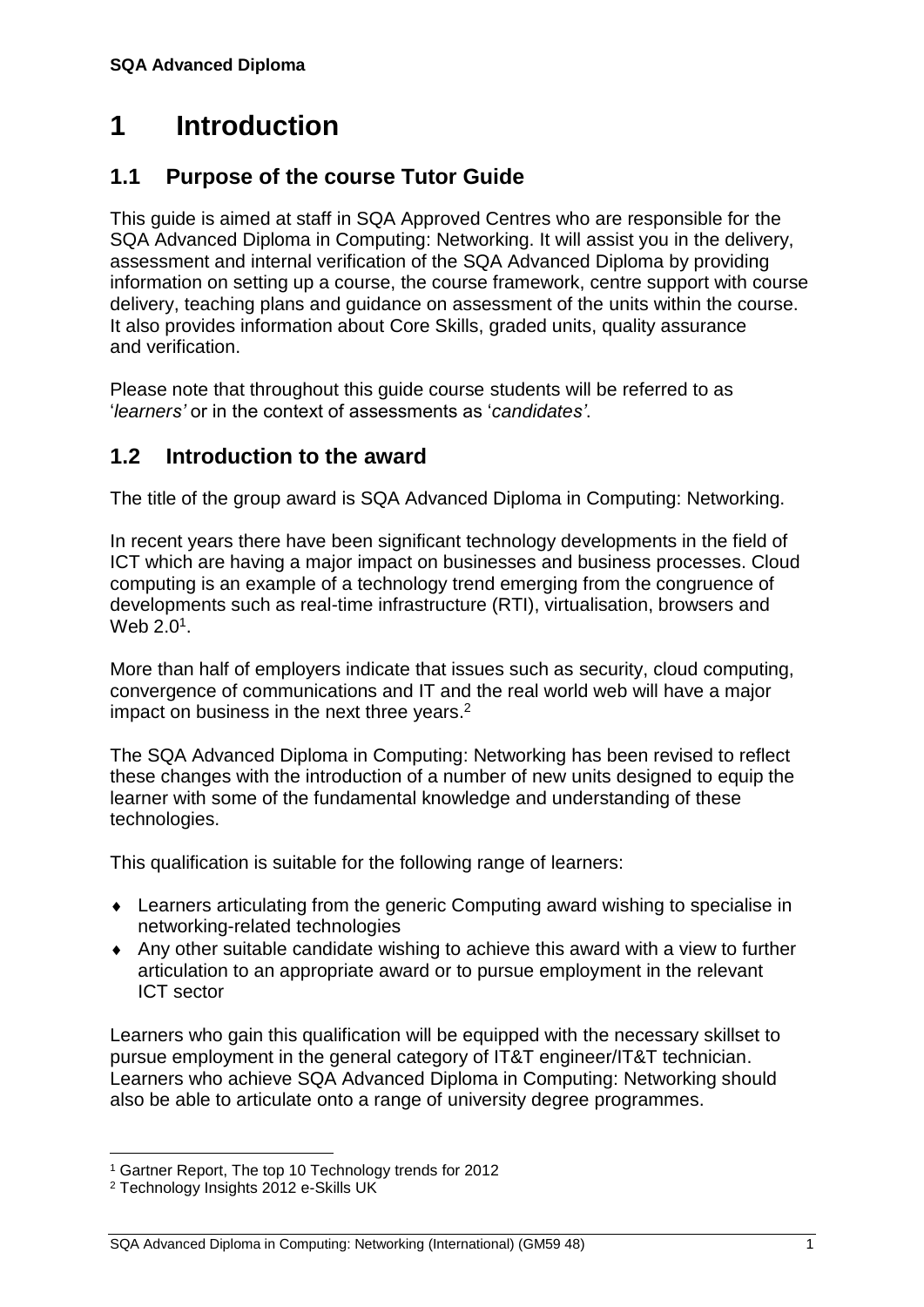## <span id="page-5-0"></span>**2 Setting up the course**

Centres will have been approved to offer this course and will have internal processes for liaising with appropriate parties. Liaison with SQA is normally via the centre's SQA co-ordinator.

It is recommended that a course team is set-up by the Institution/Department appointed to oversee the delivery of the course. The course team should comprise of all tutors teaching on the course and one tutor should be nominated as course team leader.

The course team would have the responsibility for overseeing the quality of delivery on the course and to ensure that academic standards are maintained. The course team would also be responsible for monitoring learner progress and determining the support required for individuals who are not progressing well.

The course team should meet to discuss matters relating to course delivery, assessment and internal verification on a regular basis (usually two/three times a year) to ensure that any action points are achieved and that the course is delivered efficiently and effectively. It is good practice to maintain a record of such meetings to ensure that any action points are noted and accomplished. This will benefit centres and their students by ensuring that all learners achieve their full potential while maintaining the appropriate standards.

It is good practice for centres to maintain a library of master folders for each of the units within the course — these may be stored electronically as long as all relevant staff have access to them as and when required. Electronic files on a secure part of the centre's network/intranet are particularly appropriate if the award is delivered across different campuses allowing all tutors to access the most up-to-date materials wherever they are located.

The master folders should contain unit specifications, teaching materials (including details of learning, teaching and assessment plans; and if appropriate, details of any integration across units of either teaching or assessment), assessment exemplars and re-assessments. This enables new members of staff to access this valuable resource prior to, and during, delivery of the course.

It is good practice for tutors to familiarise themselves with the units and specific requirements of the assessments prior to the start of the course. Unit specifications set out the statement of standards and evidence required for achieving each unit, along with guidance on content and assessment. Assessment exemplars provide an instrument of assessment for each unit and suggested marking scheme. **The assessment exemplars MUST be kept secure at all times.**

All tutors delivering this course have a collective responsibility to ensure that all learners are supported in a manner that meets their individual needs as they progress through the course.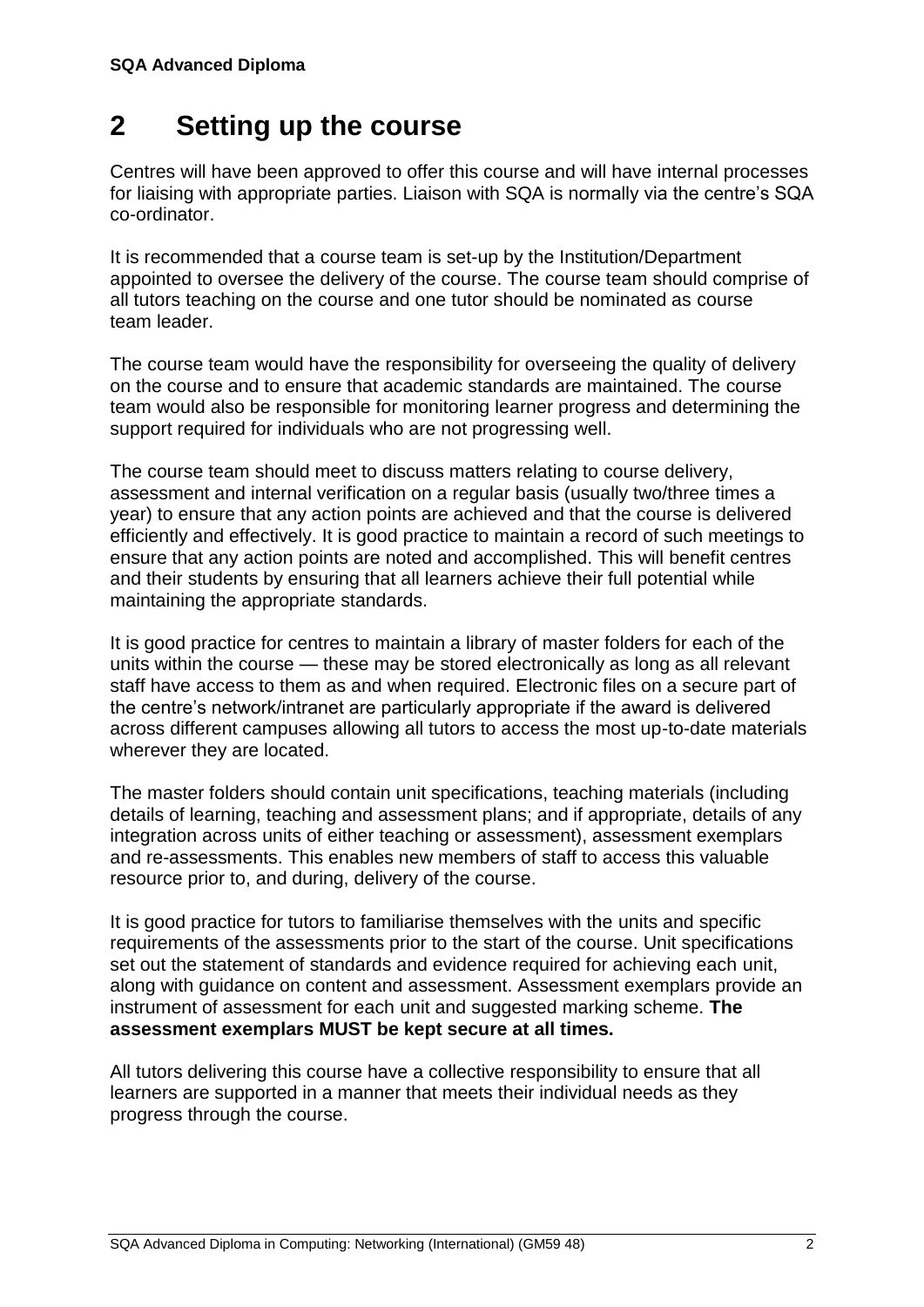## <span id="page-6-0"></span>**3 The SQA Advanced Diploma Structure**

## <span id="page-6-1"></span>**3.1 General SQA Advanced Diploma Qualification Framework**

To be awarded an SQA Advanced Diploma, the candidate is required to achieve **30 SQA Credits** with a mixture of SCQF level 6, 7 and level 8 units. The SQA Advanced Diploma in Computing: Networking qualification is a mixture of SCQF level 7 and level 8 units.

Each unit is assigned a **SQA Credit** value of either 1 or 2. This credit value is based approximately on 80 hours of study per credit which consists of 40 hours of structured learning and a further 40 hours of candidate-led study to consolidate and reinforce learning.

Each unit is also assigned a **Scottish Credit and Qualifications Framework** (**SCQF) level and credit point value.** (See below for further details regarding the SCQF).

Each unit is assigned an agreed number of SCQF credit points. One point represents a notional 10 hours of study by the learner at the identified level.

#### **3.1.1 The Scottish Credit and Qualifications Framework (SCQF)**

The SCQF has 12 levels ranging from National 1 at SCQF level 1, up to Doctorate at level 12. The different levels indicate the level of difficulty of a particular qualification and the difference between levels is dependent on factors such as:

- the complexity and depth of knowledge and understanding.
- links to associated academic, vocational or professional practice.
- $\bullet$  the degree of integration, independence and creativity required.
- $\bullet$  the range and sophistication of application/practice.
- the role(s) taken in relation to other learners/workers in carrying out tasks.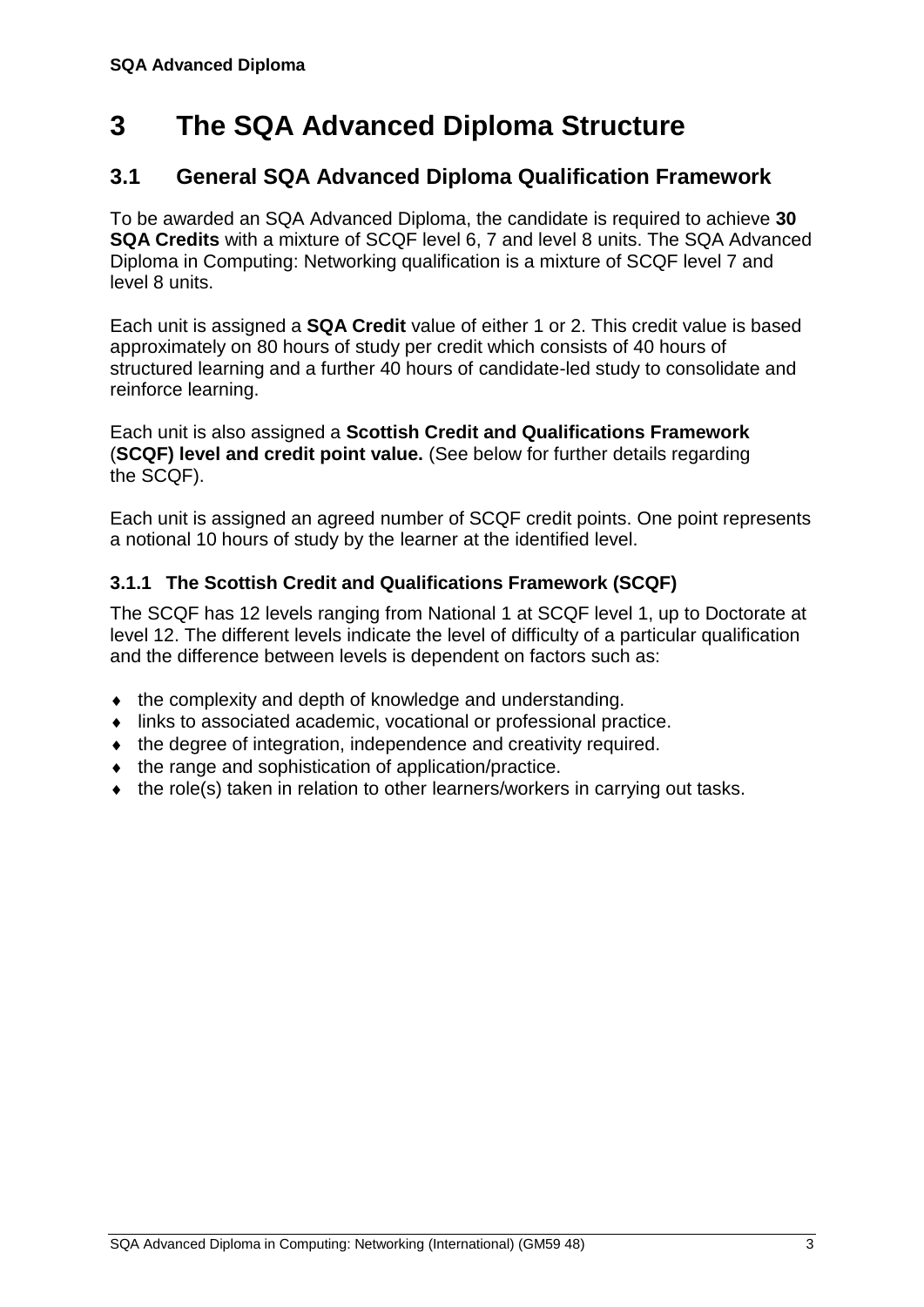#### **3.1.2 SCQF level descriptors**

The SCQF level descriptors outline the general outcomes of learning at SCQF levels under five broad headings:

- Knowledge and understanding (mainly subject based)
- ◆ Practice (applied knowledge and understanding)
- Generic cognitive skills (eg evaluation, critical analysis)
- ◆ Communication, numeracy and IT skills; and
- Autonomy, accountability and working with others

The descriptors allow broad comparisons to be made between the outcomes of any learning and allow learners, employers and the public in general to understand the range of skills and learning that should be achieved at each level. SCQF levels are increasingly used in job advertisements to help employers articulate the skills they require for a particular role and to help potential employees to highlight their skills thus ensuring the right person gets the right job.

For SQA Advanced Diploma courses each unit is also assigned a SCQF level which will be 6, 7 or 8.

These levels indicate the degree of difficulty of the work for that unit. There are no SCQF level 6 units within the SQA Advanced Diploma in Computing: Networking.

SCQF level 7 is approximately equivalent to first year of degree-level study and SCQF level 8 approximately equivalent to second year of degree-level study.

SCQF level 7 might be given to an introductory unit in a subject area and SCQF level 8 to the continuing unit.

Tutors involved in the delivery and assessment of units would find the SCQF level descriptors helpful in determining the appropriate level of difficulty/complexity required.

#### For example:

The unit *Computer Networking: Practical* (HP20 47) has an **SQA Credit value of 1.** This represents 80 hours of teaching and learning.

These 80 hours will equal **8 SCQF points** (1 point = 10 hours of learning) at **SCQF level 7.**

The unit *Networking Technology* (HP1M 48) follows on from *Computer Networking: Practical* (HP20 47) and has an **SQA Credit value of 2.** This represents 160 hours of teaching and learning.

These 160 hours will equal **16 SCQF points** at **SCQF level 8**.

This means that the unit will take longer to study and also progresses the learning to a higher level.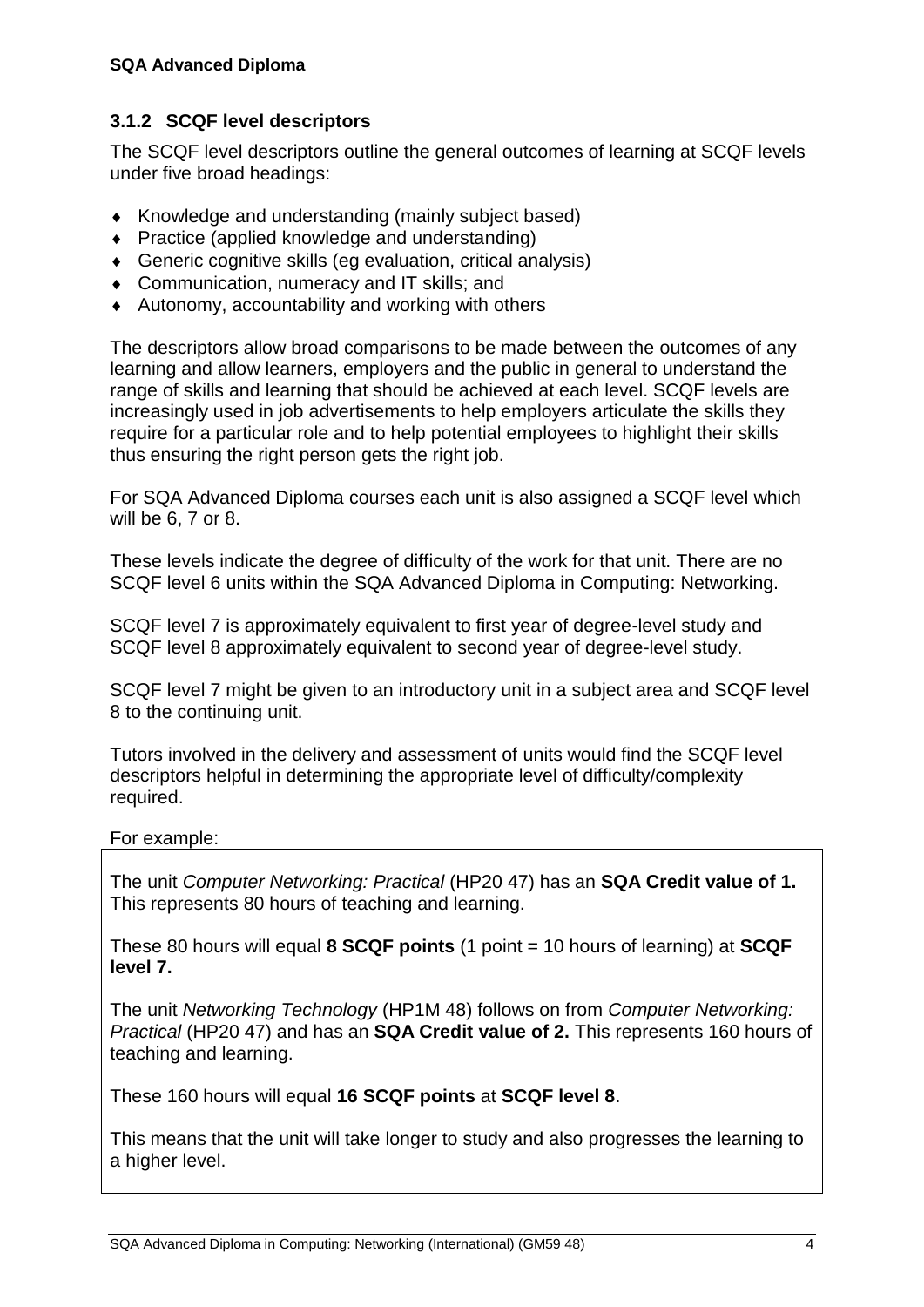The unit *Routing Technology* (HP1J 48) follows on from *Networking Technology* (HP1M 48) and has an **SQA Credit value of 2.** This represents 160 hours of teaching and learning.

These 160 hours will equal **16 SCQF points** at **SCQF level 8**.

This means that the unit will take the same time to study and the level is the same.

## <span id="page-8-0"></span>**3.2 Core Skills**

The Core Skills are a group of five skills that are key to learning and working in today's world. Employers have identified Core Skills as those that are most likely to be needed in any work environment. This does not mean that every job will need people who are proficient in all five Core Skills but it does mean that every job will require some level of ability in some or all of these skills.

The five Core Skills are: *Communication, Numeracy, Information and Communication Technology (ICT), Problem Solving* and *Working with Others.* Each Core Skill is available at levels 2 to 6 of the Scottish Credit and Qualifications Framework (SCQF). A brief description of each Core Skill is detailed below. A fuller description of each Core Skill at the SCQF levels 2–6 is available on the SQA's website **[www.sqa.org.uk/international.](http://www.sqa.org.uk/international)**

#### **3.2.1 Communication**

*Communication* skills underpin almost all personal, social, learning, and working activity. They are essential in clarifying one's own thoughts, in interacting and conversing with others, in expressing thoughts and in conveying information, feeling and opinions.

The Core Skill in *Communication* has two components:

- ◆ Oral Communication
- Written Communication

#### **3.2.2 Numeracy**

*Numeracy* skills are necessary for coping with the demands of everyday life, including work and study. People need to be comfortable with numbers, and with graphs, symbols, diagrams and calculators.

The Core Skill in *Numeracy* has two components:

- Using Graphical Information
- Using Number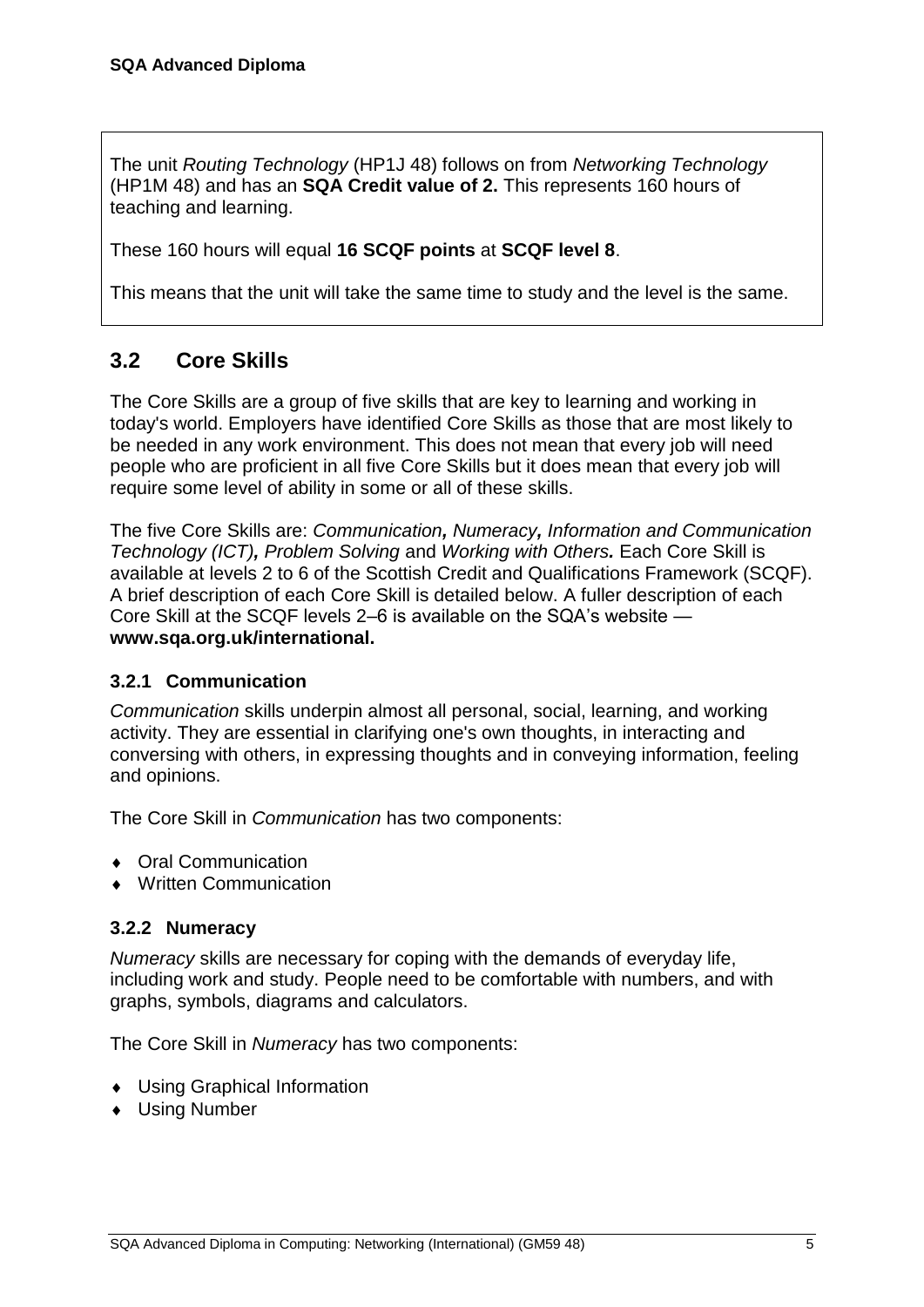### **3.2.3 Information and Communication Technology (ICT)**

*Information and Communication Technology (ICT)* focuses on the ability to use Information Technology (IT) to process information in ways which will be useful in work and in the home — it is not about developing IT specialists.

The Core Skill in *Information and Communication Technology (ICT)* has two components:

- Accessing Information
- ◆ Providing/Creating Information

#### **3.2.4 Working with Others**

*Working with Others* develops the skills needed to co-operate with others in learning and working situations to identify and achieve shared goals.

The Core Skill in *Working with Others* has two components:

- ◆ Working Co-operatively with Others
- ◆ Reviewing Co-operative Contribution

#### **3.2.5 Problem Solving**

*Problem Solving* develops the skills needed for tackling issues and problems in personal, social, vocational and occupational contexts.

The Core Skill in *Problem Solving* has three components:

- ◆ Critical Thinking
- ◆ Planning and Organising
- ◆ Reviewing and Evaluating

All qualifications offered by SQA are evaluated against the Core Skill framework and where opportunities exist to develop and/or achieve a Core Skill (embedded), these have been noted and a table is provided for each SQA Advanced Diploma showing where these skills are embedded and/or developed. (See Appendices 1a and 1b).

## <span id="page-9-0"></span>**3.3 Assessment**

In the SQA Advanced Diploma in Computing: Networking the focus is on teaching and learning to develop skills within the areas of Computing and in particular Computer Networking. Assessment is a natural part of learning and should be seen as a method of measuring learner progress in a unit. Assessment amounts to approximately 10% of the overall unit time allocation in the course.

The reduction in time spent on assessment is an important aim of this award. Assessment will cover a variety of knowledge and practical skills as well as the more intellectual skills of planning and evaluating. These together with the Core Skills mean that a large number of different methods are employed to ensure that a learner 'can do what s/he is supposed to do' and 'knows what s/he is supposed to know'.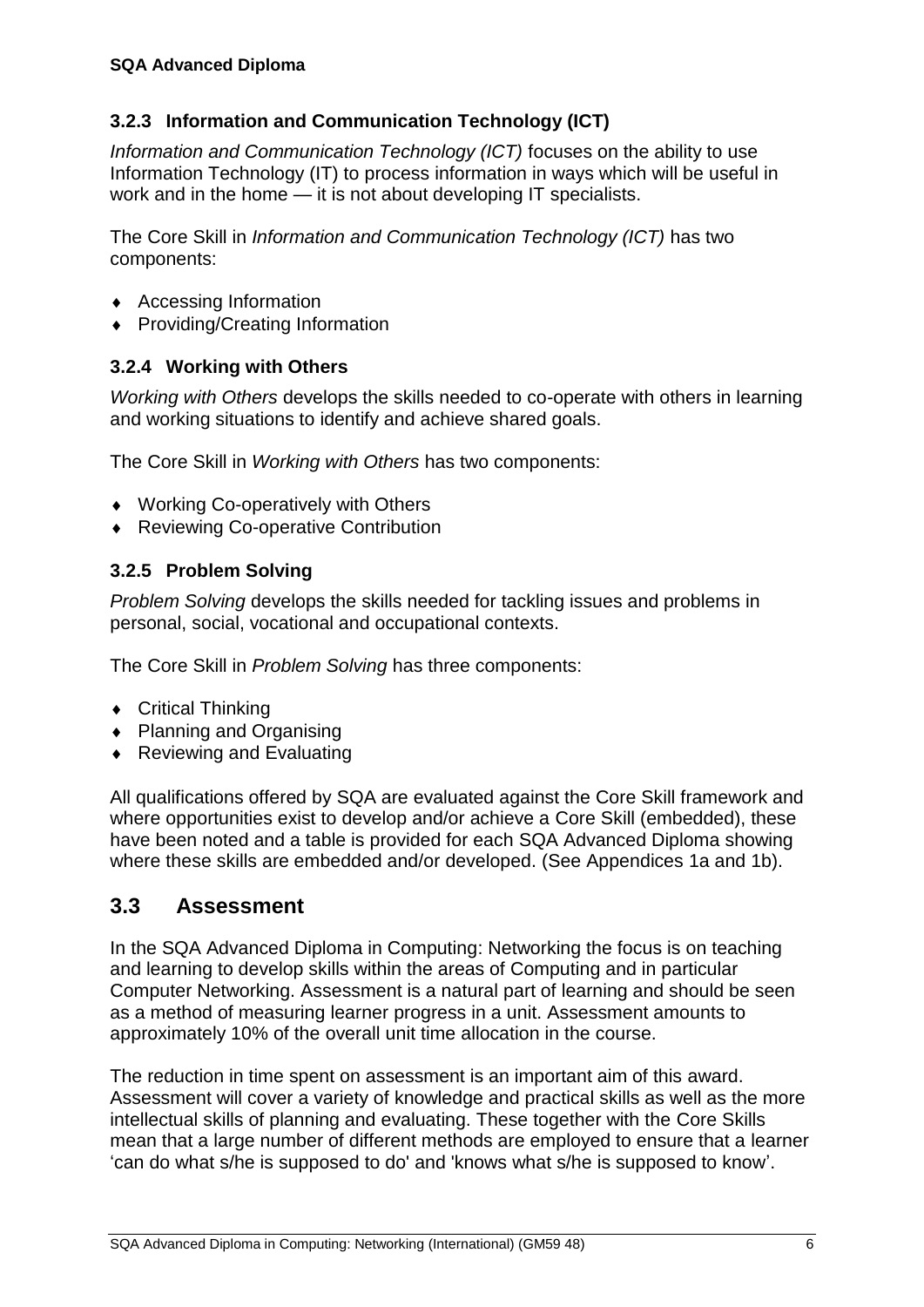A large proportion of units take a 'project' approach using the product of a previous assessment, as the foundation of the next and the purpose is to give the candidate a true reflection of how items being studied integrate and relate to industrial practice. Where this is practical, a holistic approach is encouraged to be taken by centres in assessing across a number of outcomes within units or across a number of units.

The benefit of such so-called 'cross-assessment', if it goes well, is the achievement of several outcomes on several units with just one assessment instrument. A matching disadvantage is that a failure results in several units not being achieved. It would be wise for centres to consider separating out the 'retake' assessments of learners who have failed in their first attempt at a composite assessment instrument. It may be possible to combine the delivery of units in such a way as to create a thematic delivery of the component units. The ways in which units may be integrated is left to centres but thematic delivery, as opposed to discrete unit delivery, may reduce assessment and improve coherence of content.

The normal rules of re-assessment apply to this award. Candidates are normally permitted one re-assessment, or, in exceptional circumstances, two re-assessments at the discretion of the centre.

## <span id="page-10-0"></span>**3.4 Graded units**

In the framework of every SQA Advanced Diploma there are 3 SQA Credits of graded unit. There are graded units built into the framework towards the latter part of Year 1 and Year 2. Depending on the SQA Advanced Diploma, there may be three individual graded units of 1 SQA Credit or there may be two graded units a 1-credit unit and a 2-credit unit. The purposes of graded units are to:

- demonstrate that the candidate has achieved the principal aims of the group award.
- demonstrate the candidate's ability to integrate the knowledge and understanding gained from other units making up the group award.
- $\bullet$  arade candidate performance.

Graded units are specific to the group award being delivered, and reflect the principal aims of that group award. This means that they will also clearly reflect the uniqueness of the title of the group award.

The allocation of grades awarded are as follows:

- Grade A Candidate has achieved a mark of 70% or above
- Grade B Candidate has achieved a mark of between 60% and 69%
- Grade C Candidate has achieved a mark of between 50% and 59%
- $\bullet$  F (Fail)  $\phantom{0}$  Candidate has failed to reach the required standard and achieved a mark less than 50%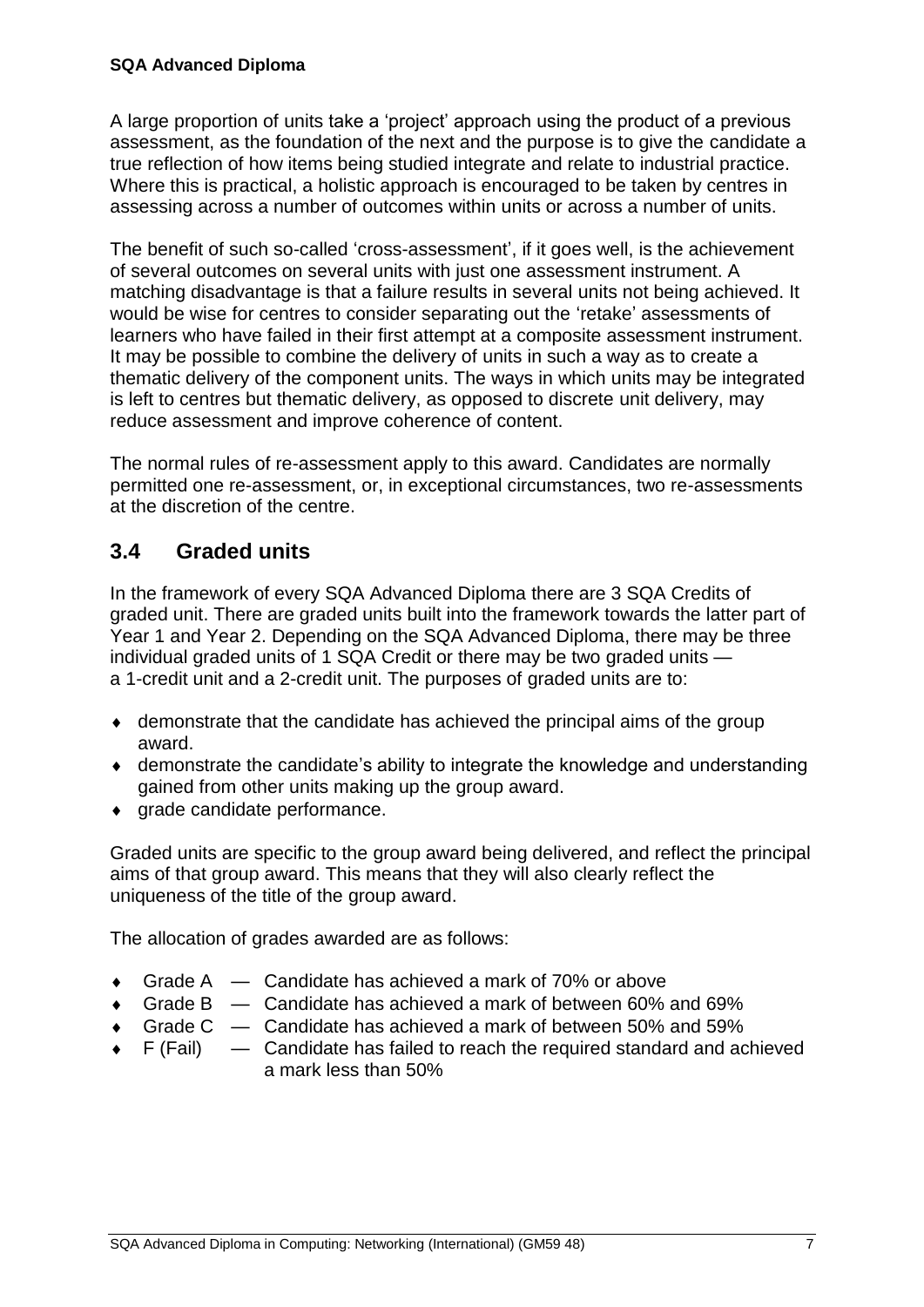## <span id="page-11-0"></span>**4 SQA Advanced Diploma in Computing: Networking**

## <span id="page-11-1"></span>**4.1 Target audience**

The SQA Advanced Diploma in Computing: Networking develops skills and knowledge in a range of network design, network administration, technical support, problem solving, information and communication technology areas and interpersonal skills. The SQA Advanced Diploma in Computing: Networking is designed to lead to employment as a Network Designer, Network Support administrator, IT Support technician, or an IT and Telecoms engineer/IT and Telecoms technician.

<span id="page-11-2"></span>Successful candidates should be able to progress to a range of degrees.

## **4.2 Access to the course**

As with all SQA qualifications, access will be at the discretion of the centre and the following recommendations are for guidance only. It should be noted that this qualification will be taught and assessed in English.

Some examples of appropriate formal entry qualifications are specified below. They are not exhaustive or mutually exclusive and may be offered in a variety of combinations.

- An appropriate level of skill in the English language.
- ◆ Experience in the use of IT applications software.
- Different combinations of relevant National Qualifications, Vocational Qualifications and equivalent qualifications from other awarding bodies may be acceptable, as would suitable industry-standard qualifications at an appropriate level.
- Mature learners with suitable work experience will be accepted for entry provided the enrolling centre believes that the learner is likely to benefit from undertaking the award.

## <span id="page-11-3"></span>**4.3 Aims of course**

The SQA Advanced Diploma in Computing: Networking has a range of aims relating to academic and vocational progression. These are:

The general aims of this award are to:

- (a) develop the candidate's knowledge and skills such as planning, analysing and evaluating.
- (b) develop employment skills and enhance candidates' employment prospects.
- (c) enable progression within the SCQF.
- (d) develop study and research skills.
- (e) develop transferable skills including Core Skills.
- (f) provide academic stimulus and challenge, and foster an enjoyment of the subject.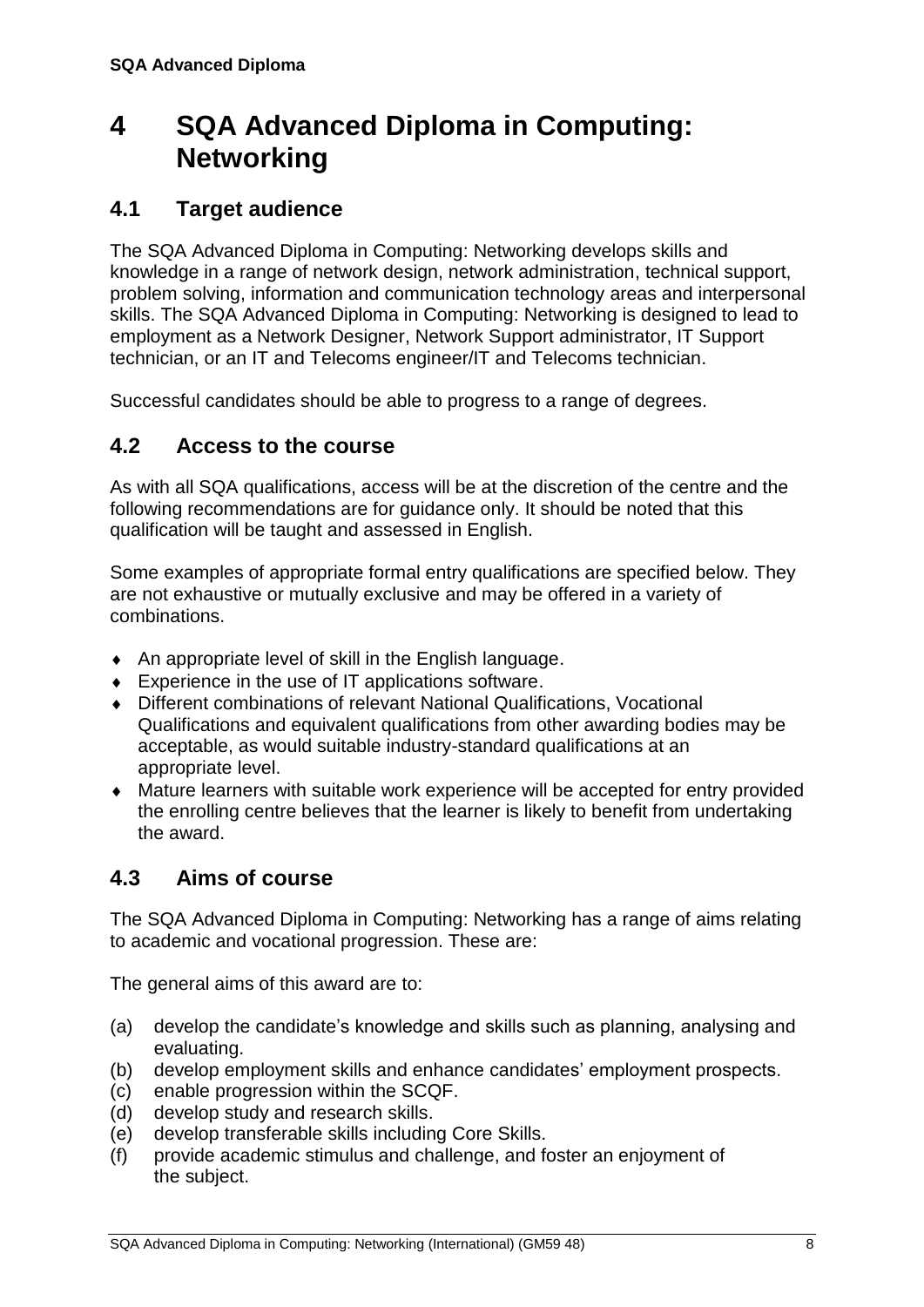The specific aims of this award are:

- (g) to develop a range of specialist knowledge and skills in networking technologies.
- (h) where applicable, to provide learners with the underpinning knowledge and skills that may allow them to sit vendor certification examinations at entry level.
- (i) to prepare candidates for progression to further studies in a related discipline at SCQF level 9.
- (j) to prepare candidates for employment in the general category of IT&T engineer/IT&T technician.

### <span id="page-12-0"></span>**4.4 SQA Advanced Diploma in Computing: Networking Framework**

The table below shows the whole framework of units for the SQA Advanced Diploma in Computing: Networking and includes their SQA Credit value and SCQF level.

| Unit name                                                  | Unit code      | <b>SQA</b><br>credit<br>value | <b>SCQF</b><br>level |
|------------------------------------------------------------|----------------|-------------------------------|----------------------|
| <b>YEAR1</b>                                               |                |                               |                      |
| Developing Software: Introduction                          | <b>HP1R 47</b> |                               | 7                    |
| Professionalism and Ethics in Computing                    | HP29 47        |                               |                      |
| <b>Computer Systems Fundamentals</b>                       | <b>HP1T 47</b> |                               |                      |
| <b>Troubleshooting Computer Problems</b>                   | <b>HP1V 47</b> |                               |                      |
| Team Working in Computing                                  | <b>HP1X47</b>  |                               |                      |
| SQA Advanced Diploma in Computing: Graded Unit 1<br>(Exam) | <b>HP2A 47</b> |                               |                      |
| <b>Client Operating Systems</b>                            | HP27 47        | $\overline{2}$                | 7                    |
| <b>Network Security Concepts</b>                           | <b>HX00 47</b> | $\overline{2}$                | 7                    |
| PC Hardware & Operating Systems Essentials                 | HP24 47        |                               |                      |
| <b>Digital Forensics</b>                                   | J0L3 47*       |                               |                      |
| <b>Cloud Computing</b>                                     | <b>HP1Y47</b>  |                               |                      |
| <b>Mathematics for Computing 1</b>                         | <b>HP1H 47</b> |                               |                      |
| <b>Computing: Introduction to Project Management</b>       | HP21 47        |                               |                      |

| HP2047         |                |                |
|----------------|----------------|----------------|
| <b>HP1M48</b>  | $\overline{2}$ | 8              |
| <b>HP1J48</b>  | $\overline{2}$ | 8              |
| <b>HP1P48</b>  | $\overline{2}$ | 8              |
| HP2548         | $\overline{2}$ | 8              |
| <b>HP1L48</b>  | 2              | 8              |
| <b>HP1N 48</b> | $\overline{2}$ | 8              |
| <b>HP2C 48</b> |                | 8              |
|                |                |                |
|                |                | $\overline{2}$ |

**\*Refer to History of Changes for information.**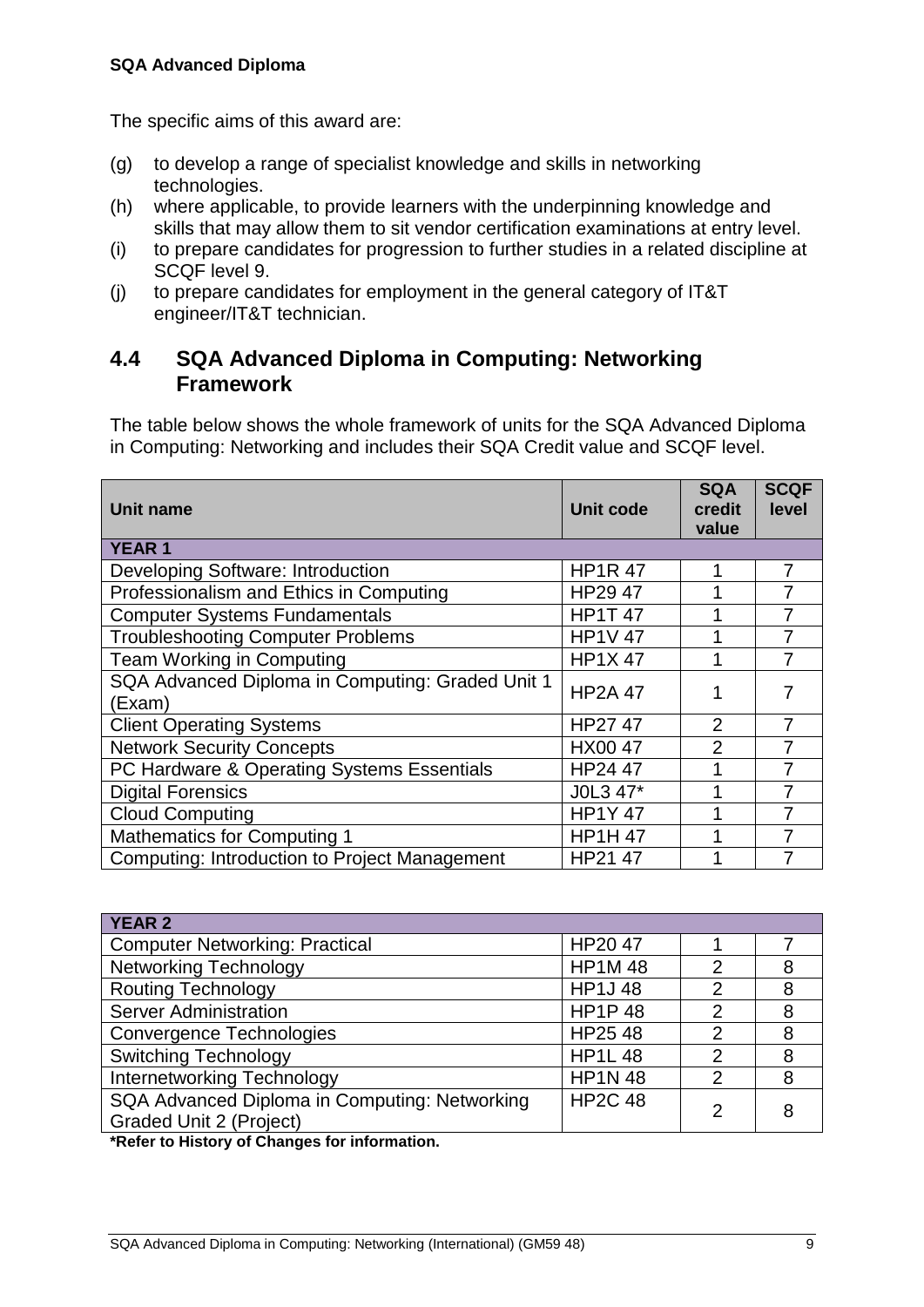## <span id="page-13-0"></span>**4.5 Core Skills**

All of the revised units within this award have been assessed and validated against the Core Skills framework.<sup>3</sup>

Successful learners will exit from the SQA Advanced Diploma in Computing: Networking with the following Core Skills profile:

| <b>Core Skill</b>                              | <b>Certificated exit level</b> |
|------------------------------------------------|--------------------------------|
| Communication                                  | SCQF level 5                   |
| Numeracy                                       | SCQF level 5                   |
| Information and Communication Technology (ICT) | SCQF level 6                   |
| <b>Problem Solving</b>                         | SCQF level 6                   |
| Working with Others                            | SCQF level 6                   |

<span id="page-13-1"></span>A detailed analysis of the Core Skills profile is provided in Appendices 1a and 1b.

## **4.6 Graded Unit**

Learners will take a 1-credit graded unit at SCQF level 7 in the first year of the SQA Advanced Diploma group award, and a further 2-credit graded unit at SCQF level 8 in the second year of the SQA Advanced Diploma group award.

The graded units take the form of:

*SQA Advanced Diploma in Computing: Graded Unit* 1 (HR9J 47) Examination at SCQF level 7 — 1 SQA Credit

*SQA Advanced Diploma in Computing: Networking Graded Unit 2* (HP2C 48) Project (Investigation) at SCQF level 8 — 2 SQA Credits

Further details are provided in Section 8.3.

 $\overline{a}$ 

**<sup>3</sup>** Core Skills Framework: an introduction (SQA, Glasgow, 2013)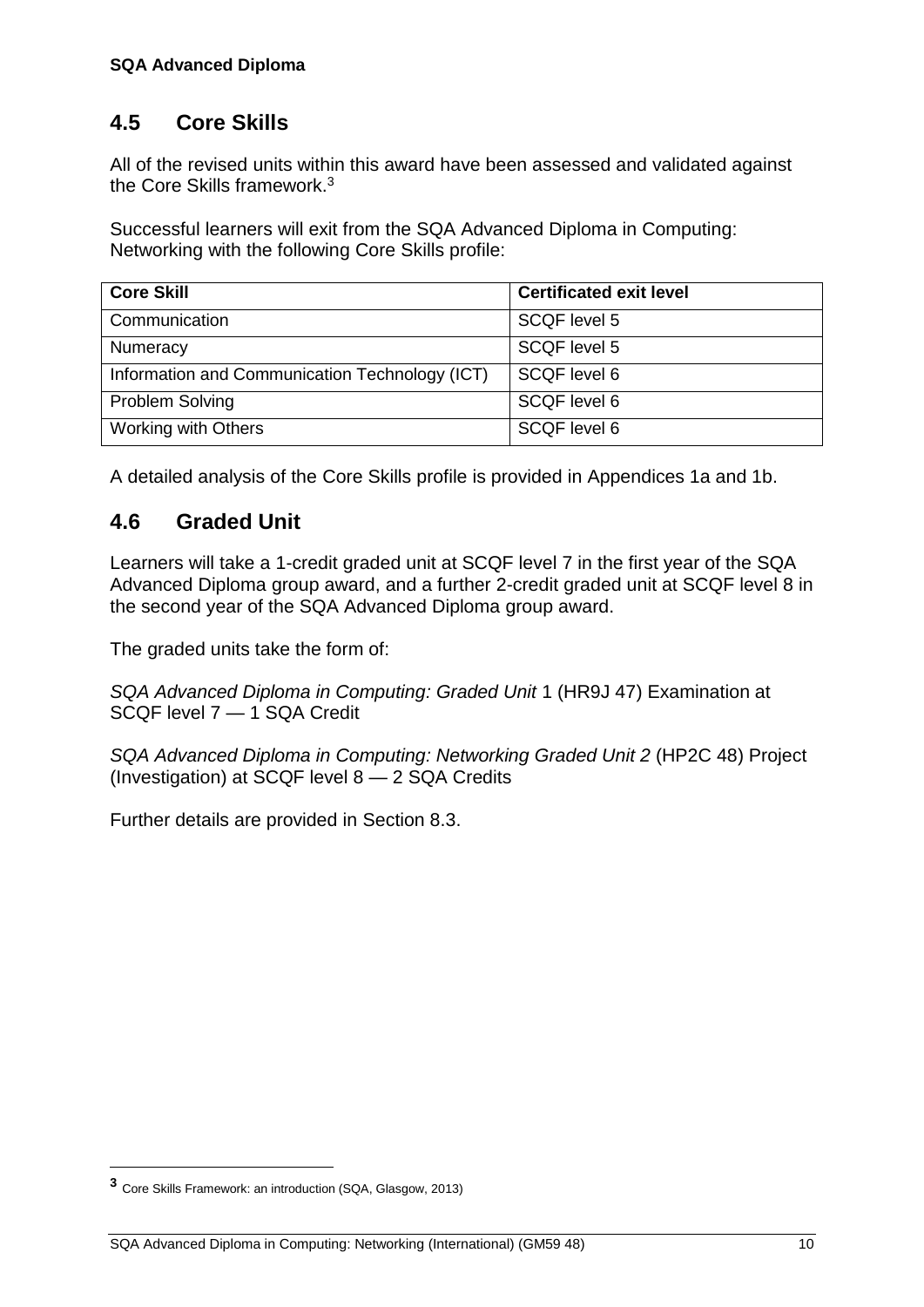## <span id="page-14-0"></span>**5 Course delivery of an SQA Advanced Diploma**

## <span id="page-14-1"></span>**5.1 How the course is delivered**

All tutors must ensure that they deliver this course using teaching methods that engage learners in 'active learning' to encourage them to participate in the learning activities set. All SQA qualifications are designed to enable learners to develop their knowledge and skills and then they are required to apply this new knowledge/skill to a new situation. Criterion-referenced assessments assume that all parties are fully informed of the criteria that candidates must achieve and the assessment conditions under which the candidates carry out the assessment activity.<sup>4</sup>

To ensure that learners are fully prepared it is essential that tutors provide as many opportunities as possible for learners to be actively engaged throughout the learning process. Learners should:

- be fully informed of the criteria they must achieve.
- be offered a range of learning activities to research, analyse and apply new knowledge/skills to new situations.
- be offered opportunities to experience the type of activity that they will be required to carry out as part of the summative assessment.
- be able to critically evaluate their personal contribution and to receive feedback from the tutor on how to enhance their understanding.

Tutors should develop a learning, teaching and assessment plan for each unit within the course and provide activities that learners should undertake.

Each unit should have a master folder containing the unit specification, teaching materials, the teaching and assessment plan along with assessment exemplars and re-assessments. The teaching materials and teaching plan should provide details of activities that learners should undertake. Typically they include activities such as small group/whole class discussion, group problem solving, eg analysing a case study and offering solutions based on the new learning, group project work to find examples, to research new knowledge and to present their findings to their fellow learners.

 $\overline{a}$ 

<sup>4</sup> For further information about different assessment activities — whether they be for formative or summative purposes, tutors may wish to complete the new online course: Produce HN Assessments for successful prior verification OR read the SQA Guide to Assessment

SQA Advanced Diploma in Computing: Networking (International) (GM59 48) 11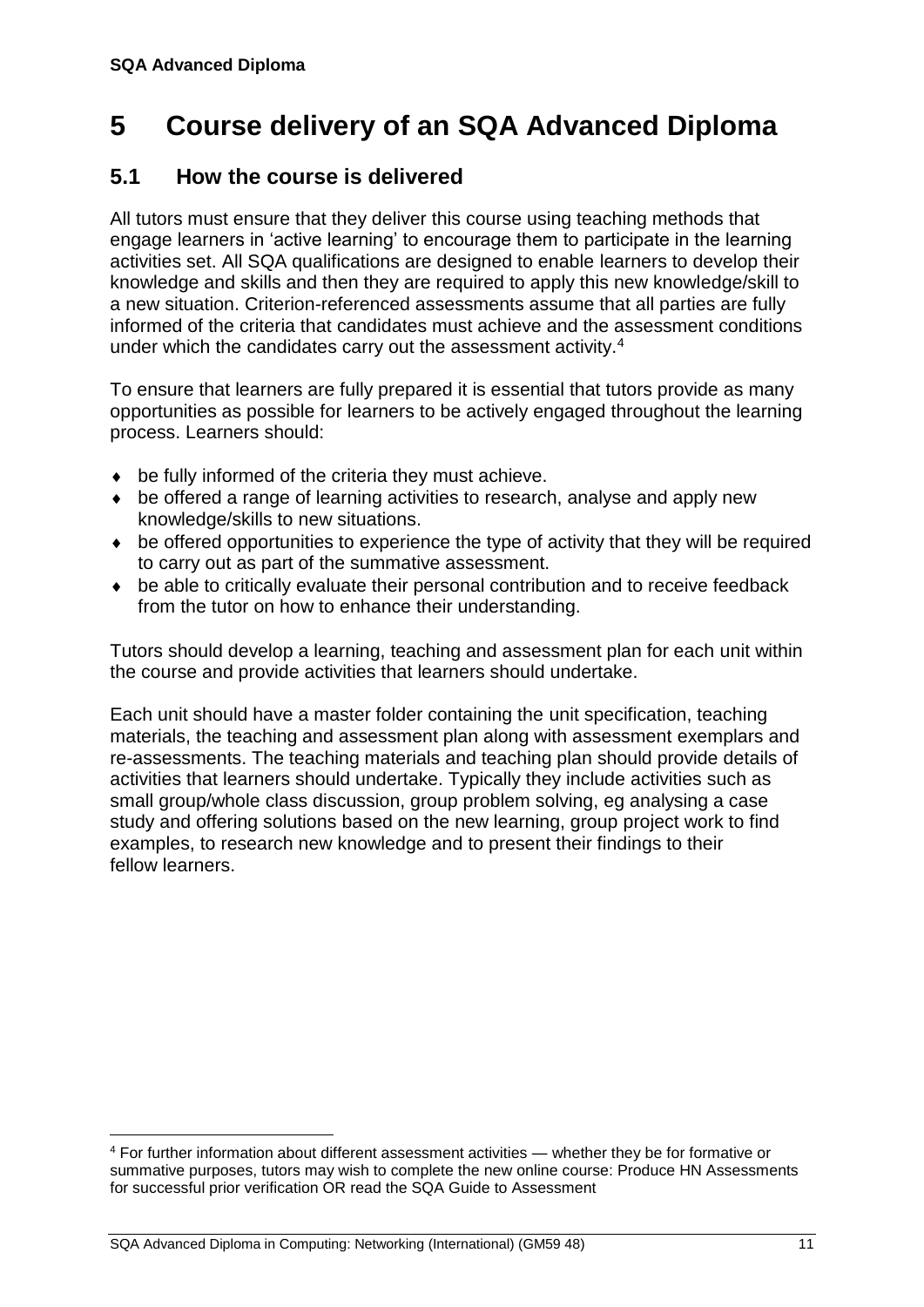#### **SQA Advanced Diploma**

The following is a list of learning activities but it is not exhaustive:

- **Lectures**
- ◆ Tutorials
- Study packs
- Problem based scenarios
- ◆ Case studies
- Group/team work
- Online materials
- IT-based teaching materials
- ◆ Projects
- **Quizzes**
- Research and presentation of findings to fellow learners
- $\leftarrow$  Role play
- Short-response questions, multiple-choice questions
- Create questions for other learners (with answers), etc

Tutors should consider the nature of the assessment method as well as the assessment content when planning learning activities so that learners are appropriately prepared.

It is the tutor's responsibility to explain to the learners what is required of them and then to direct, encourage, co-ordinate and support learners to complete the activity. It is also the tutor's responsibility to ensure the resources needed are available to the learners. Materials should be reviewed on a regular basis to ensure they are still relevant.

Some activities could require learners to work in pairs or small groups to discuss issues or to solve a given problem. Other activities could require the learner to undertake some independent research out with the classroom and to bring their findings to the next lesson and present this to the class in a report or presentation format. Some units will require the learner to undertake independent reading and learners should be prepared to discuss key issues within the classroom as organised and led by the tutor.

In practical skills classes, learners should be directed to use practice exercises to enable them to become proficient. Tutors may demonstrate the skill first and then coach the learners individually when unsure. In terms of developing independent learners, in the case of information technology, learners should be encouraged to independently use the online Help facilities within applications. It should be noted that even in practical classes, learners should be encouraged to work in small groups and to support one another as part of the learning process — by explaining to another; a learner has to reformulate and communicate the learning point thus deepening their learning.

When undertaking group work, learners should be encouraged/directed to work with different groups each time they attempt a new task so that they get to know and work with a wide range of individuals. The groups should be given clear task activities. Tutors should note the various roles assigned to the group members and they should set a time limit for the completion of the task.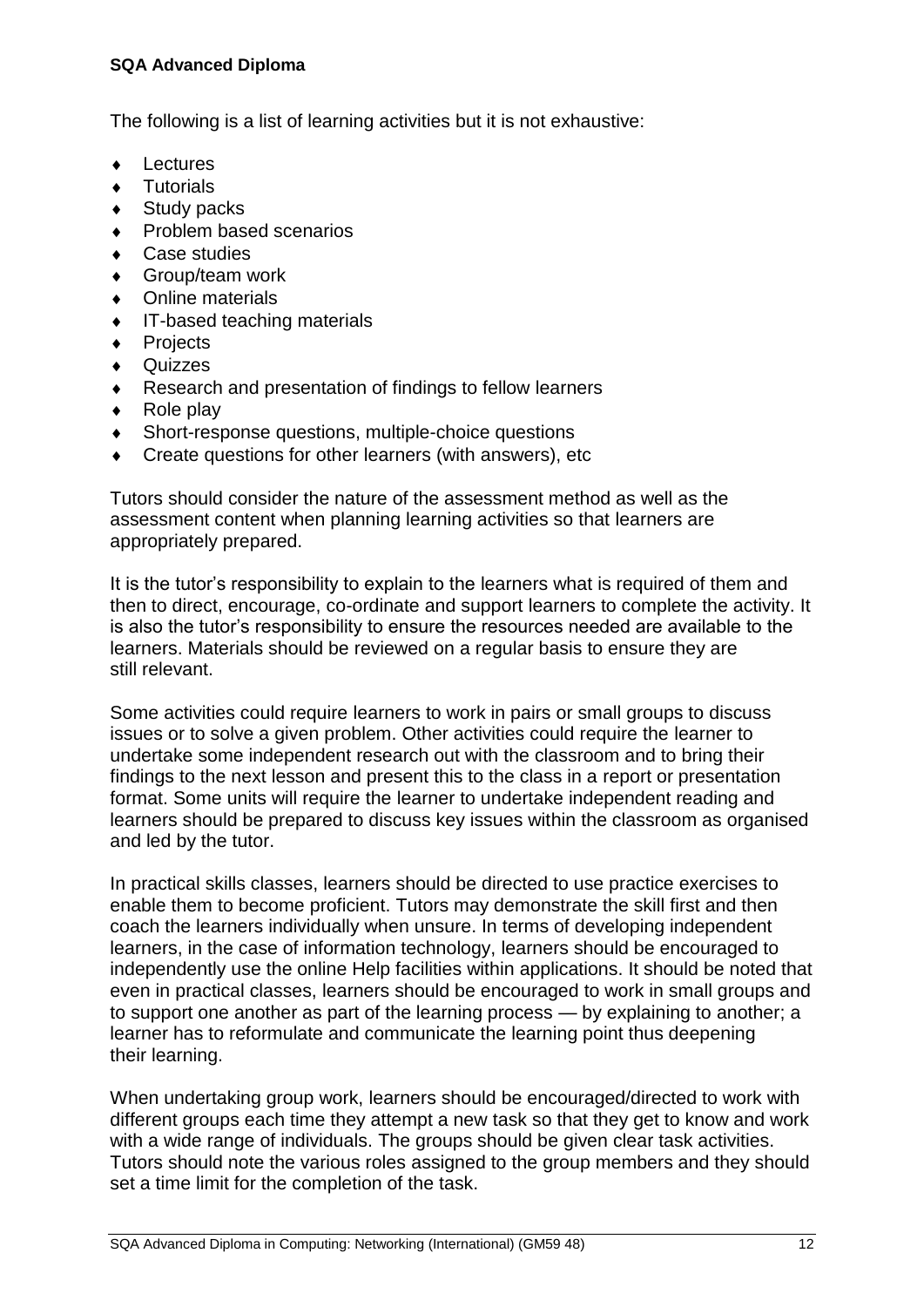At the end of each activity tutors should make time to receive feedback from each group so that they can assess knowledge and understanding and use the feedback session to repeat important key points and to clear up any misunderstandings. Tutors must also provide feedback to learners on their performance in activities, etc.

Where centres have access to electronic resources such as Virtual Learning Environments, Blogs, Wikis, etc — tutors/lecturers are encouraged to use these collaborative tools in the learning process.

## <span id="page-16-0"></span>**5.2 Support for learners**

All tutors delivering on a course have a collective responsibility to ensure that all learners are supported in a manner that meets their individual needs as they progress through the course.

Each individual tutor has a role to monitor an individual learner's understanding and progress at unit level and feed comments to the course team. At individual unit level, tutors may wish to use a range of mechanisms to support learners and to establish if learners are progressing well on the course.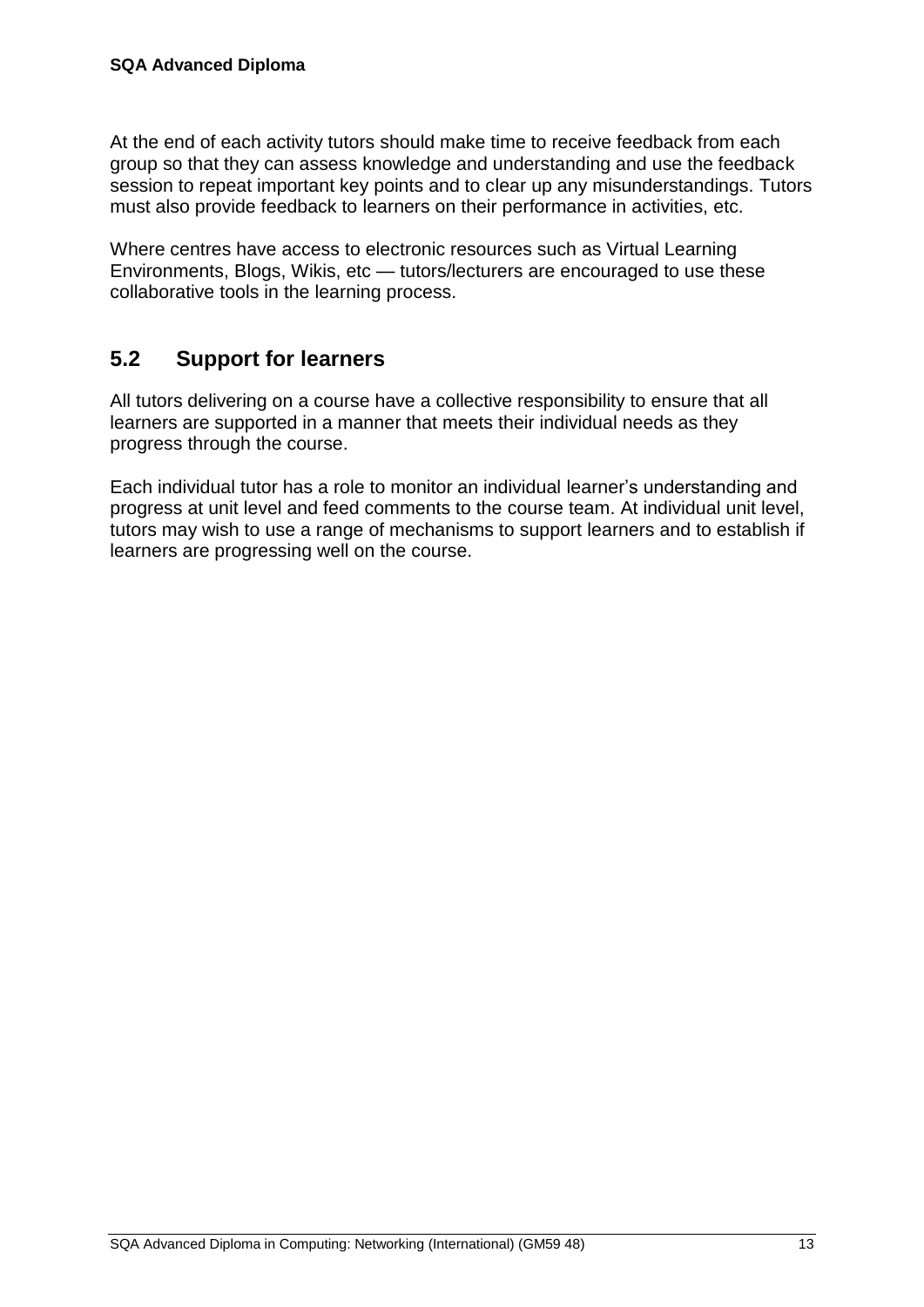## <span id="page-17-0"></span>**6 SQA Advanced Diploma in Computing: Networking course delivery**

## <span id="page-17-1"></span>**6.1 Teaching plan**

The units that make up this group award are listed in Section 6.2 — *Overview of units.*

This section — *Teaching plan* — provides a *suggested* delivery schedule for the units and highlights the best way to sequence the units over two years.

When constructing this teaching plan consideration was given to the following points:

- Year 1 will contain units which are mainly at SCQF level 7.
- Year 2 will contain units which are mainly at SCQF level 8 and there should be a natural progression from some of the units delivered in Year 1 to those being delivered in Year 2.
- Some units are 2-SQA-Credit and thought must be given as to whether the unit should be covered in one semester or across the whole year.
- Finally, the graded units completed at the end of Years 1 and 2 are based on some of the mandatory units. The units being assessed as part of the graded unit, must be delivered and assessed to ensure that sufficient learning will have taken place to enable the learners a fair opportunity at achieving the graded unit at an appropriate grade.

Learners will study 15 credits worth of units in each year. One semester will have 7 credits and one semester 8 credits. The weighting of these units will depend on the relationship of the relevant unit with other units in terms of prior knowledge needed and/or complementary knowledge.

#### **Rationale for the suggested delivery schedule**

Two suggested delivery schedules have been given for Year 1 and Year 2 of SQA Advanced Diploma in Computing: Networking — Option A and Option B.

The majority of the SCQF level 7 units have been included in Year 1, so that learners are provided with introductory knowledge and understanding in the subject areas of — Computer and Operating system fundamentals, network and security theory, professional issues, teamworking, project management, and software development.

The majority of the units in Year 2 are SCQF level 8 units that will develop on the knowledge and understanding gained in Year 1. Learners will be able to extend their knowledge and skills in Routing, Switching, Convergence Technologies, and Network and Server administration.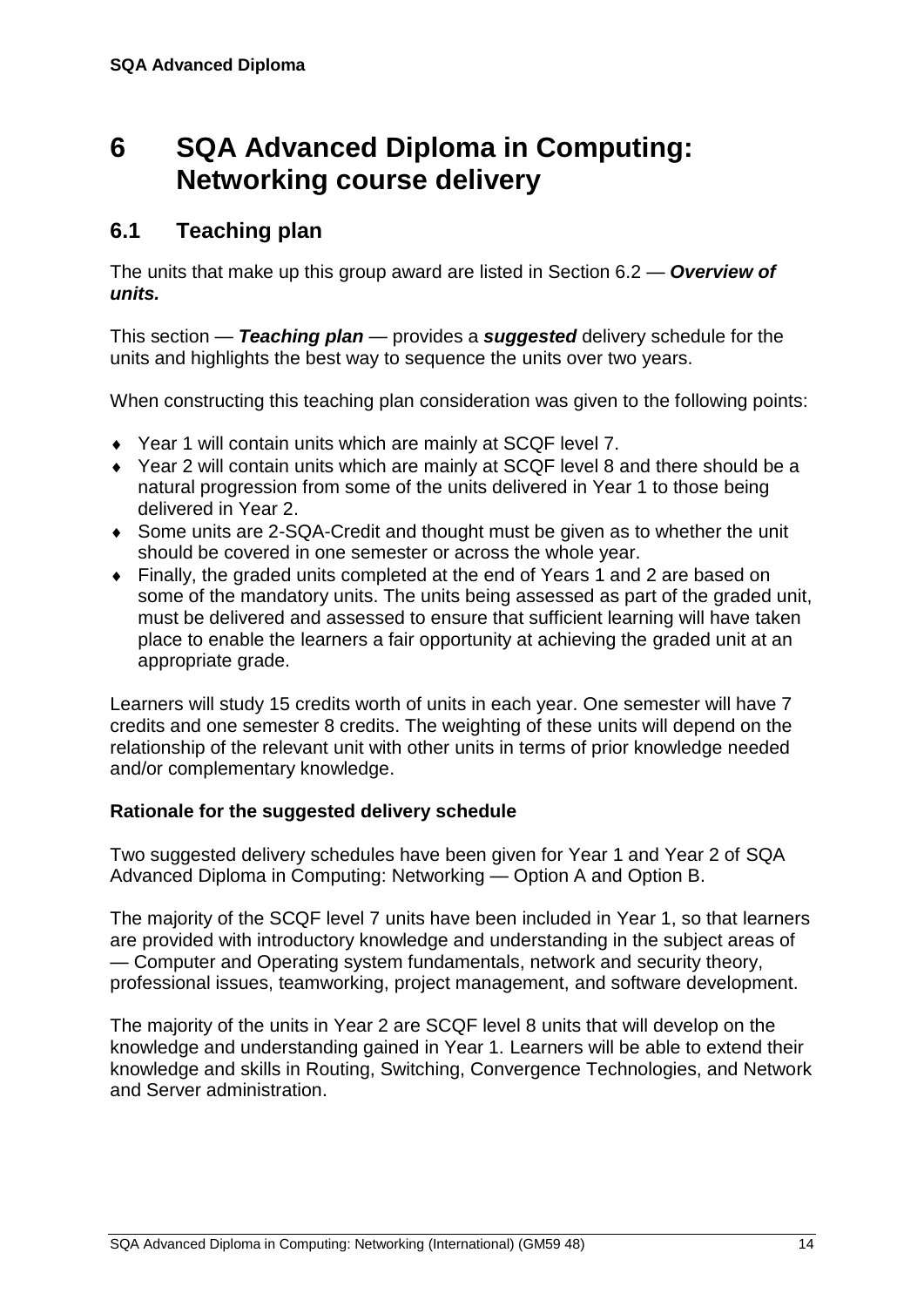#### **6.1.1 Year 1: Suggested delivery schedule**

#### **Year 1 — Option A**

| <b>Semester 1</b>                                                                          | <b>Semester 2</b>                                                                                    |  |
|--------------------------------------------------------------------------------------------|------------------------------------------------------------------------------------------------------|--|
| Developing Software: Introduction<br>(HP1R 47) - SCQF level 7, 1 SQA Credit                | SQA Advanced Diploma in Computing:<br>Graded Unit 1 (Exam)<br>(HP2A 47) - SCQF level 7, 1 SQA Credit |  |
| Professionalism and Ethics in Computing<br>(HP29 47) - SCQF level 7, 1 SQA Credit          | PC Hardware & Operating Systems<br><b>Essentials</b><br>(HP24 47) - SCQF level 7, 1 SQA Credit       |  |
| <b>Computer System Fundamentals</b><br>(HP1T 47) - SCQF level 7, 1 SQA Credit              | <b>Cloud Computing</b><br>(HP1Y 47) -SCQF level 7, 1 SQA Credit                                      |  |
| <b>Troubleshooting Computer Problems</b><br>(HP1V 47) - SCQF level 7, 1 SQA Credit         | <b>Mathematics for Computing 1</b><br>(HP1H 47) - SCQF level 7, 1 SQA Credit                         |  |
| <b>Teamworking in Computing</b><br>(HP1X 47) - SCQF level 7, 1 SQA Credit                  | Digital Forensics (J0L3 47) - SCQF level 7,<br>1 SQA Credit                                          |  |
| Client Operating Systems (HP27 47) - SCQF level 7, 2 SQA Credits                           |                                                                                                      |  |
| Network Security Concepts (HX00 47) - SCQF level 7, 2 SQA Credits                          |                                                                                                      |  |
| Computing: Introduction to Project<br>Management<br>(HP21 47) - SCQF level 7, 1 SQA Credit |                                                                                                      |  |
| Eight units studied at SCQF level 7,<br>(6 SQA Credits completed)                          | Seven units studied at SCQF level 7,<br>(9 SQA Credits completed)                                    |  |

#### **Rationale for Year 1 (Option A)**

In this option all the core level 7 units (HP1R 47, HP29 47, HP1T 47, HP1V 47, and HP1X 47) are completed in Semester 1. These units are generic to all SQA Advanced Computing courses, and include the Core Skills and concepts which will underpin the rest of the course. The graded unit exam (HP2A 47) which tests knowledge and skills included in the core units is taken in Semester 2. *Computing: Introduction to Project Management* (HP21 47) is also taken in Semester 1 and will help candidates with both *Teamworking in Computing* (HP1X 47) and other units.

The two level 7 units *Client Operating Systems* (HP27 47) and *Network Security Concepts* (HX00 47) are taken over both semesters, allowing more time to complete these double-credit units. The remaining single-credit level 7 units are taken in Semester 2, and along with the previous units will provide an underpinning foundation for the more advanced units taken in Year 2.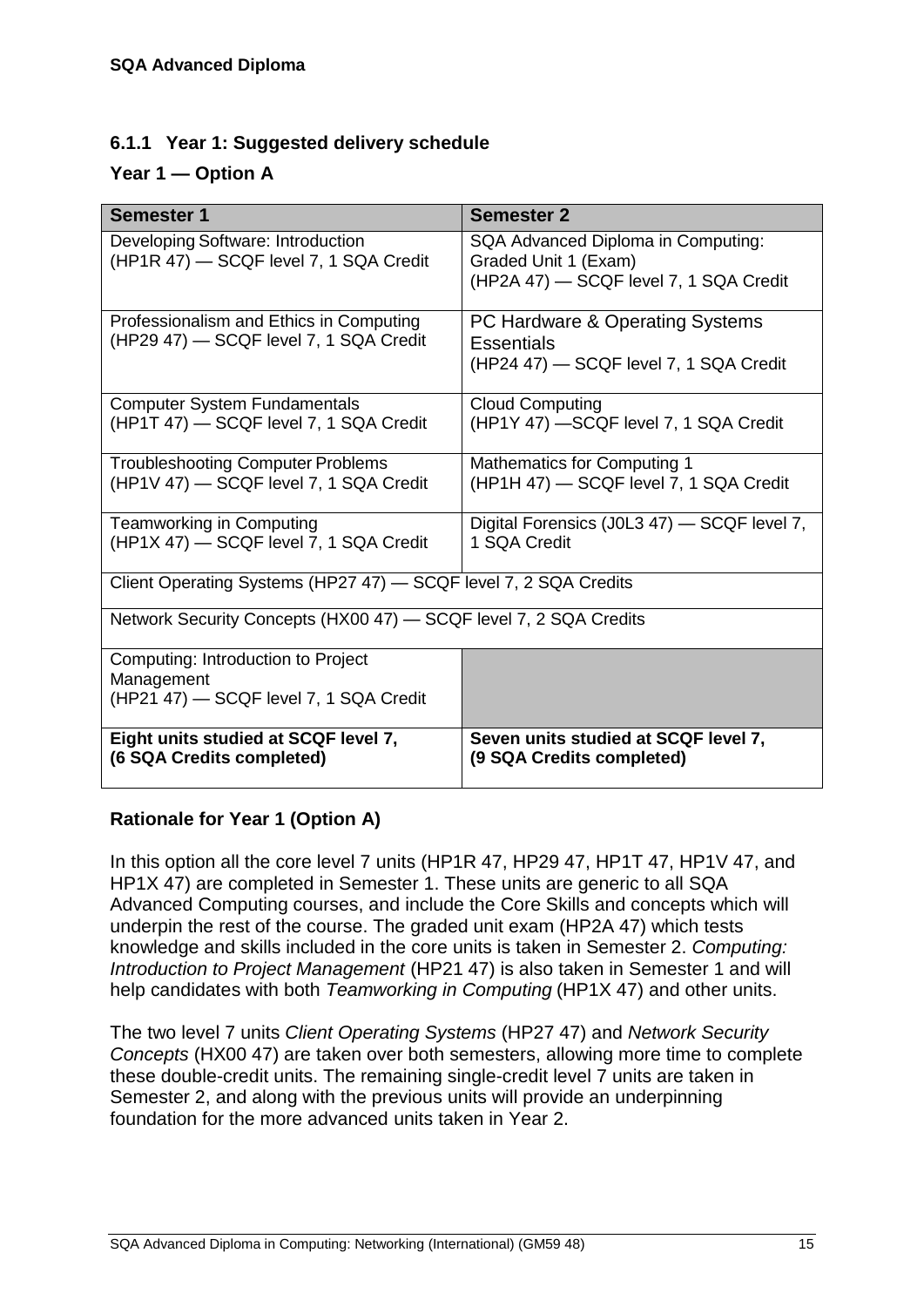#### **Key features of Year 1 (Option A)**

- The core generic units are completed in Semester 1 providing a sound foundation for the rest of the course
- All subjects necessary for the graded unit exam are taken in Semester 1
- 6 credits are completed in Semester 1 which should help to build learners' confidence for Semester 2
- The two double-credit level 7 units are taken over both semesters allowing more time for completion

#### **Year 1 — Option B**

| <b>Semester 1</b>                                                                         | <b>Semester 2</b>                                                                                    |
|-------------------------------------------------------------------------------------------|------------------------------------------------------------------------------------------------------|
| Developing Software: Introduction<br>(HP1R 47) - SCQF level 7, 1 SQA Credit               | SQA Advanced Diploma in Computing:<br>Graded Unit 1 (Exam)<br>(HP2A 47) - SCQF level 7, 1 SQA Credit |
| Professionalism and Ethics in Computing<br>(HP29 47) - SCQF level 7, 1 SQA Credit         | PC Hardware & Operating Systems<br><b>Essentials</b><br>(HP24 47) - SCQF level 7, 1 SQA Credit       |
| <b>Computer System Fundamentals</b>                                                       | <b>Cloud Computing</b>                                                                               |
| (HP1T 47) - SCQF level 7, 1 SQA Credit                                                    | (HP1Y 47) - SCQF level 7, 1 SQA Credit                                                               |
| <b>Troubleshooting Computer Problems</b>                                                  | <b>Mathematics for Computing 1</b>                                                                   |
| (HP1V 47) - SCQF level 7, 1 SQA Credit                                                    | (HP1H 47) - SCQF level 7, 1 SQA Credit                                                               |
| Teamworking in Computing                                                                  | <b>Digital Forensics</b>                                                                             |
| (HP1X 47) - SCQF level 7, 1 SQA Credit                                                    | (J0L3 47) - SCQF level 7, 1 SQA Credit                                                               |
| <b>Networking Technology</b>                                                              | <b>Routing Technology</b>                                                                            |
| (HP1M 48) - SCQF level 8, 2 SQA Credits                                                   | (HP1J 48) - SCQF level 8, 2 SQA Credits                                                              |
| Computing: Introduction to Project<br>Management<br>(HP21 47) - SCQF level 7,1 SQA Credit |                                                                                                      |
| Seven units studied: six at SCQF level 7,                                                 | Six units studied: five at SCQF level 7,                                                             |
| one at SCQF level 8 (8 SQA Credits                                                        | one at SCQF level 8 (7 SQA Credits                                                                   |
| completed)                                                                                | completed)                                                                                           |

#### **Rationale for Year 1 (Option B)**

In this option all the core level 7 units (HP1R 47, HP29 47, HP1T 47, HP1V 47, and HP1X 47) are completed in Semester 1. These units are generic to all SQA Advanced Computing courses, and include the Core Skills and concepts which will underpin the rest of the course. The graded unit exam (HP2A 47) which tests knowledge and skills included in the core units is taken in Semester 2. *Computing: Introduction to Project Management* (HP21 47) is also taken in Semester 1 and will help candidates with both *Teamworking in Computing* (HP1X 47) and other units.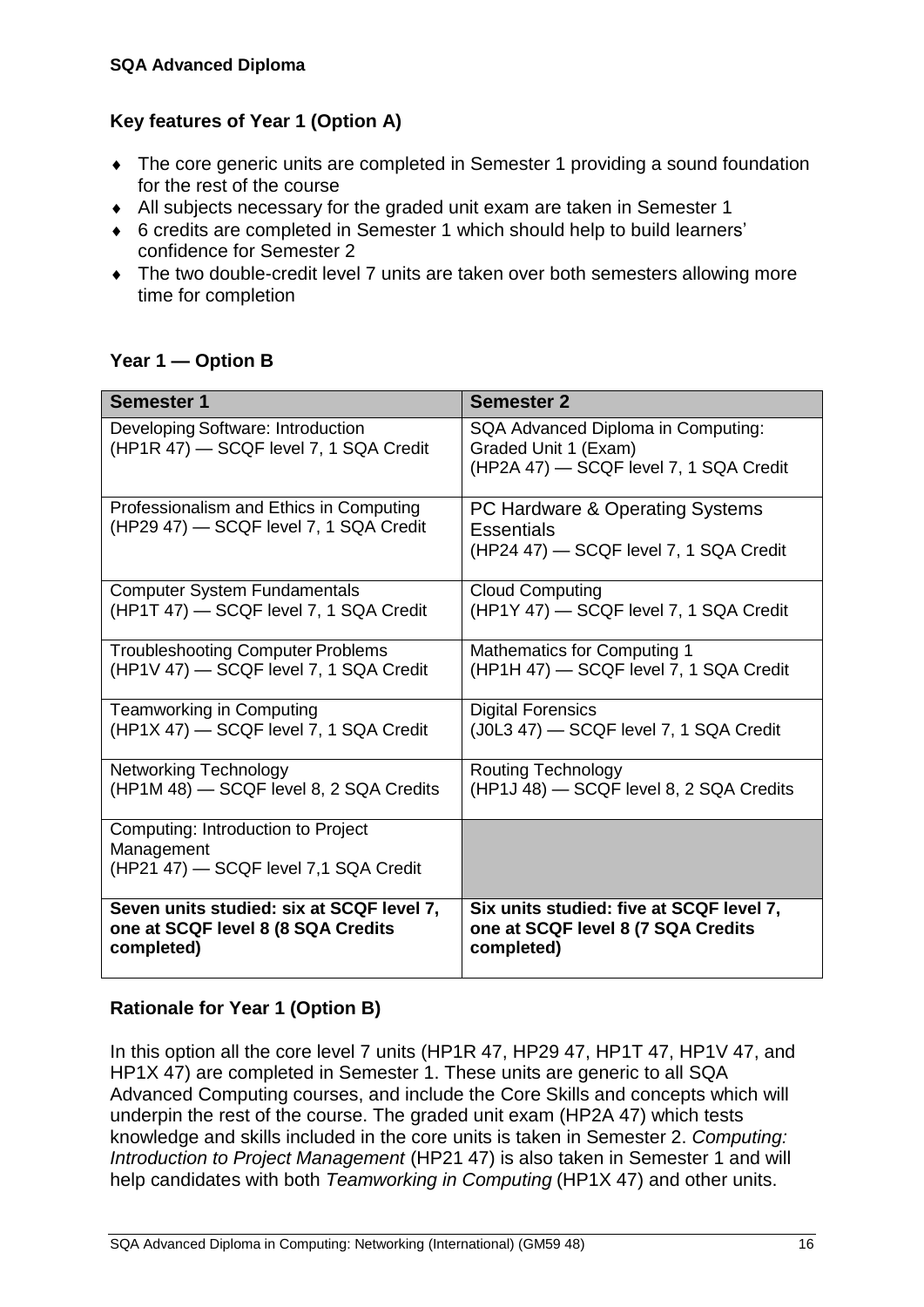In this option the double-credit level 8 unit *Networking Technology* (HP1M 48) is taken in Semester 1, and the double-credit level 8 unit *Routing Technology* (HP1J 48) is taken in Semester 2. The four double-credit level 8 units HP1M 48, HP1J 48, HP1L 48, and HP1N 48 are related and should be taken in the following order:

- 1 *Networking Technology* (HP1M 48)
- 2 *Routing Technology* (HP1J 48)
- 3 *Switching Technology* (HP1L 48)
- 4 *Internetworking Technology* (HP1N 48)

Taking the first two of the above four units in Year 1 will allow a semester to be spent on each of the units (two years in all), rather than doing all four of the units in a single year. This may suit some centres and learners. The content in *Networking Technology* (HP1M 48) and *Routing Technology* (HP1J 48) is also less advanced than that of *Switching Technology* (HP1L 48) and *Internetworking Technology* (HP1N 48) so should be achievable by Year 1 learners. *Networking Technology* also contains theory which will help with other Year 1 units.

The remaining single-credit level 7 units are taken in Semester 2, and along with the previous units will provide an underpinning foundation for the more advanced units taken in Year 2.

#### **Key features of Year 1 (Option B)**

- The core generic units are completed in Semester 1 providing a sound foundation for the rest of the course
- All subjects necessary for the graded unit exam are taken in Semester 1
- ◆ 8 credits are completed in Semester 1 which should help to build learners' confidence for Semester 2
- Level 8 units *Networking Technology* and *Routing Technology* are done in Year 1 allowing more time for the quartet of related Networking units.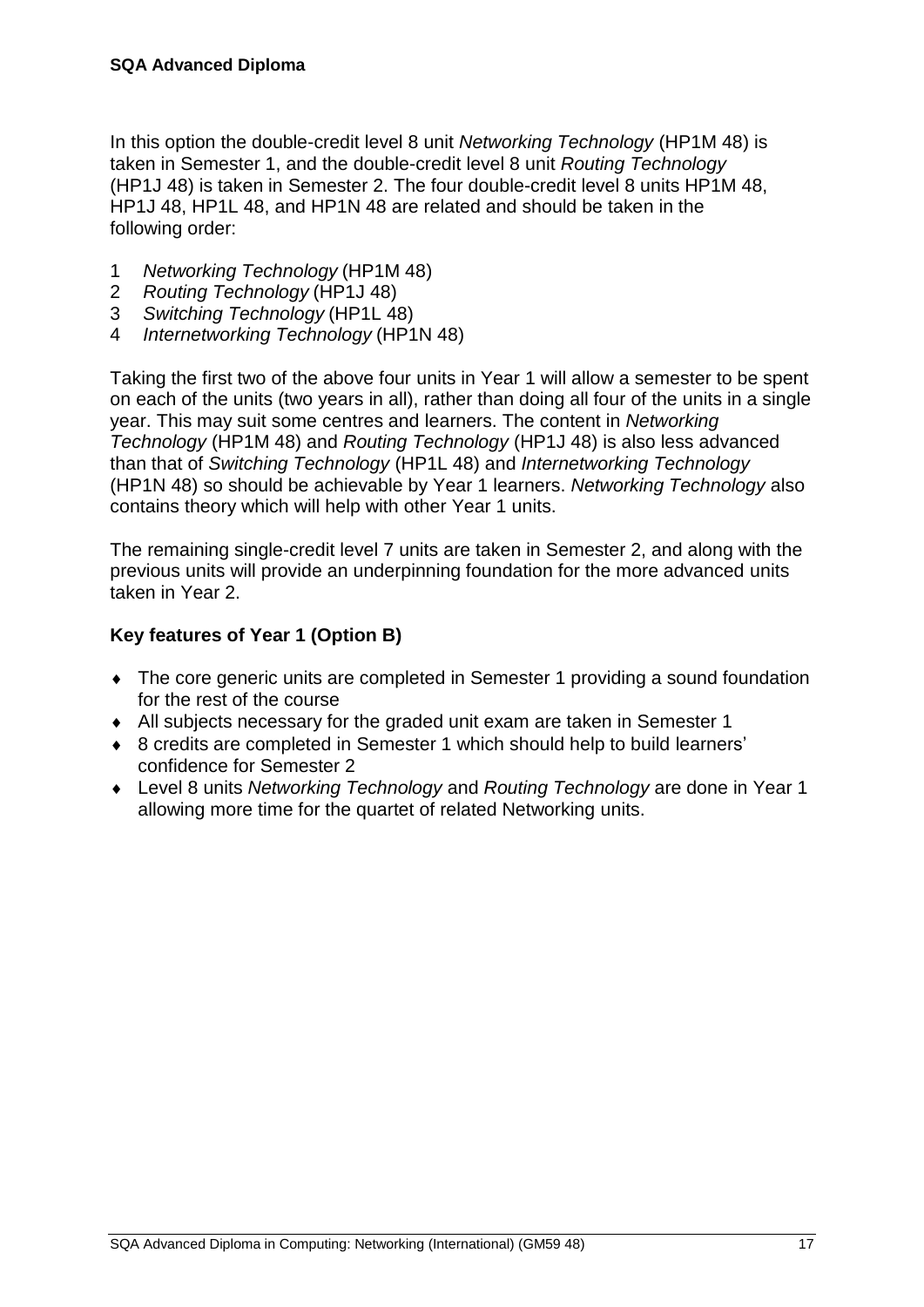#### **6.1.2 Year 2: Suggested delivery schedule**

#### **Year 2 — Option A**

| <b>Semester 1</b>                                                                              | <b>Semester 2</b>                                                                                                   |
|------------------------------------------------------------------------------------------------|---------------------------------------------------------------------------------------------------------------------|
| <b>Networking Technology</b>                                                                   | <b>Switching Technology</b>                                                                                         |
| (HP1M 48) - SCQF level 8, 2 SQA Credits                                                        | (HP1L 48) - SCQF level 8, 2 SQA Credits                                                                             |
| Routing Technology                                                                             | Internetworking Technology                                                                                          |
| (HP1J 48) - SCQF level 8, 2 SQA Credits                                                        | (HP1N 48) - SCQF level 8, 2 SQA Credits                                                                             |
| <b>Computer Networking: Practical</b><br>(HP20 47) - SCQF level 7, 1 SQA Credit                | SQA Advanced Diploma in Computing:<br>Networking Graded Unit 2 (Project)<br>(HP2C 48) - SCQF level 8, 2 SQA Credits |
| Server Administration                                                                          | <b>Convergence Technologies</b>                                                                                     |
| (HP1P 48) - SCQF level 8, 2 SQA Credits                                                        | (HP25 48) - SCQF level 8, 2 SQA Credits                                                                             |
| Four units studied: one at SCQF level 7,<br>three at SCQF level 8<br>(7 SQA Credits completed) | Four units studied at SCQF level 8,<br>(8 SQA Credits completed)                                                    |

#### **Rationale for Year 2 (Option A)**

The four double-credit level 8 units HP1M 48, HP1J 48, HP1L 48, and HP1N 48 are related and should be taken in the following order:

- 1 *Networking Technology* (HP1M 48)
- 2 *Routing Technology* (HP1J 48)
- 3 *Switching Technology* (HP1L 48)
- 4 *Internetworking Technology* (HP1N 48)

Unit *Networking Technology* (HP1M 48) builds upon the Year 1 level 7 units and there is then a natural progression as each of the units in the sequence above builds upon the previous one.

The double-credit level 8 units *Server Administration* (HP1P 48) is taken in Semester 1 so skills and knowledge can be used in the graded unit project. The level 7 unit *Computer Networking: Practical* (HP20 47) is also done in Semester 1 and will provide opportunities for assessment integration with *Networking Technology* (HP1M 48).

The graded unit *SQA Advanced Diploma in Computing: Networking Graded Unit 2 (Project)* (HP2C 48) is taken in Year 2 Semester 2 to allow the input of skills and knowledge acquired in Year 1 and from the Year 2 Semester 1 units *Networking Technology* (HP1M 48), *Routing Technology* (HP1J 48), and *Server Administration* (HP1P 48).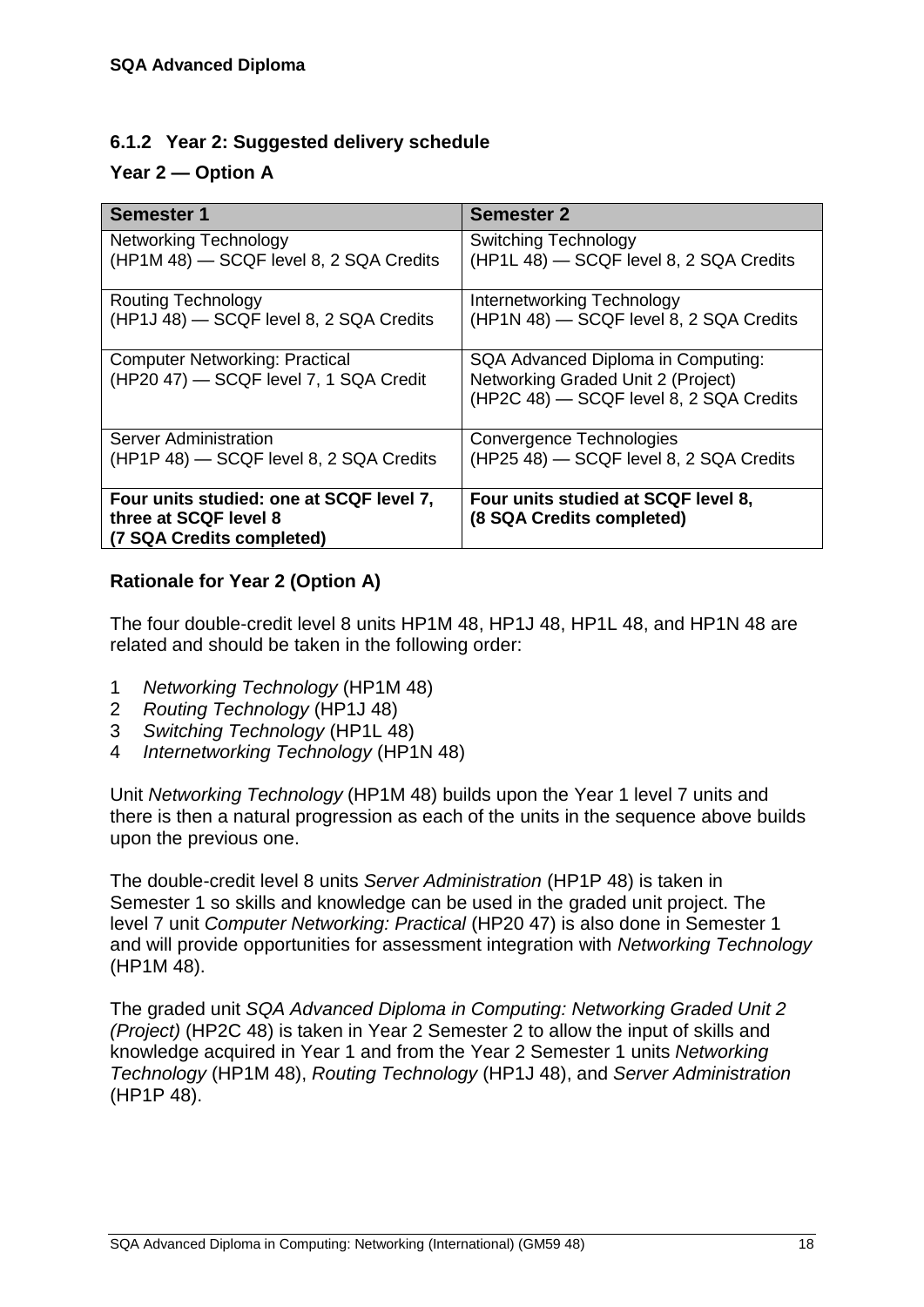#### **Key features of Year 2 (Option A)**

- Natural progression between units
- Level 7 *Computer Networking: Practical* (HP20 47) taken in Semester 1
- 7 credits are completed in Semester 1 which should help to build learners' confidence for Semester 2
- All subjects recommended for the graded unit project are taken in Semester 1

#### **Year 2 — Option B**

| <b>Semester 1</b>                                                               | <b>Semester 2</b>                                                                                                   |
|---------------------------------------------------------------------------------|---------------------------------------------------------------------------------------------------------------------|
| <b>Client Operating Systems</b>                                                 | <b>Network Security Concepts</b>                                                                                    |
| (HP27 47) - SCQF level 7, 2 SQA Credits                                         | (HX00 47) - SCQF level 7, 2 SQA Credits                                                                             |
| Switching Technology                                                            | Internetworking Technology                                                                                          |
| (HP1L 48) - SCQF level 8, 2 SQA Credits                                         | (HP1N 48) - SCQF level 8, 2 SQA Credits                                                                             |
| <b>Computer Networking: Practical</b><br>(HP20 47) - SCQF level 7, 1 SQA Credit | SQA Advanced Diploma in Computing:<br>Networking Graded Unit 2 (Project)<br>(HP2C 48) - SCQF level 8, 2 SQA Credits |
| <b>Server Administration</b>                                                    | Convergence Technologies                                                                                            |
| (HP1P 48) - SCQF level 8, 2 SQA Credits                                         | (HP25 48) - SCQF level 8, 2 SQA Credits                                                                             |
| Four units studied: two at SCQF level 7,                                        | Four units studied: one at SCQF level 7,                                                                            |
| two at SCQF level 8                                                             | three at SCQF level 8                                                                                               |
| (7 SQA Credits completed)                                                       | (8 SQA Credits completed)                                                                                           |

#### **Rationale for Year 2 (Option B)**

In this option the level 7 double-credit units *Client Operating Systems* (HP27 47), and *Network Security Concepts* (HX00 47) are done in Semesters 1 and 2 of Year 2 respectively. The inclusion of level 7 units should make Year 2 less difficult for learners.

*Switching Technology* (HP1L 48) and *Internetworking Technology* (HP1N 48) are also done over Semesters 1 and 2 of Year 2 respectively, allowing more time for these advanced units compared to Option A (where both are done in a semester).

The double-credit level 8 units *Server Administration* (HP1P 48) is taken in Semester 1 so skills and knowledge can be used in the graded unit project. The level 7 unit *Computer Networking: Practical* (HP20 47) is also done in Semester 1 and will provide opportunities for assessment integration with *Networking Technology* (HP1M 48).

The graded unit *SQA Advanced Diploma in Computing: Networking Graded Unit 2 (Project)* (HP2C 48) is taken in Year 2 Semester 2 to allow the input of skills and knowledge acquired in Year 1 and Semester 1 Year 2, from the units *Networking*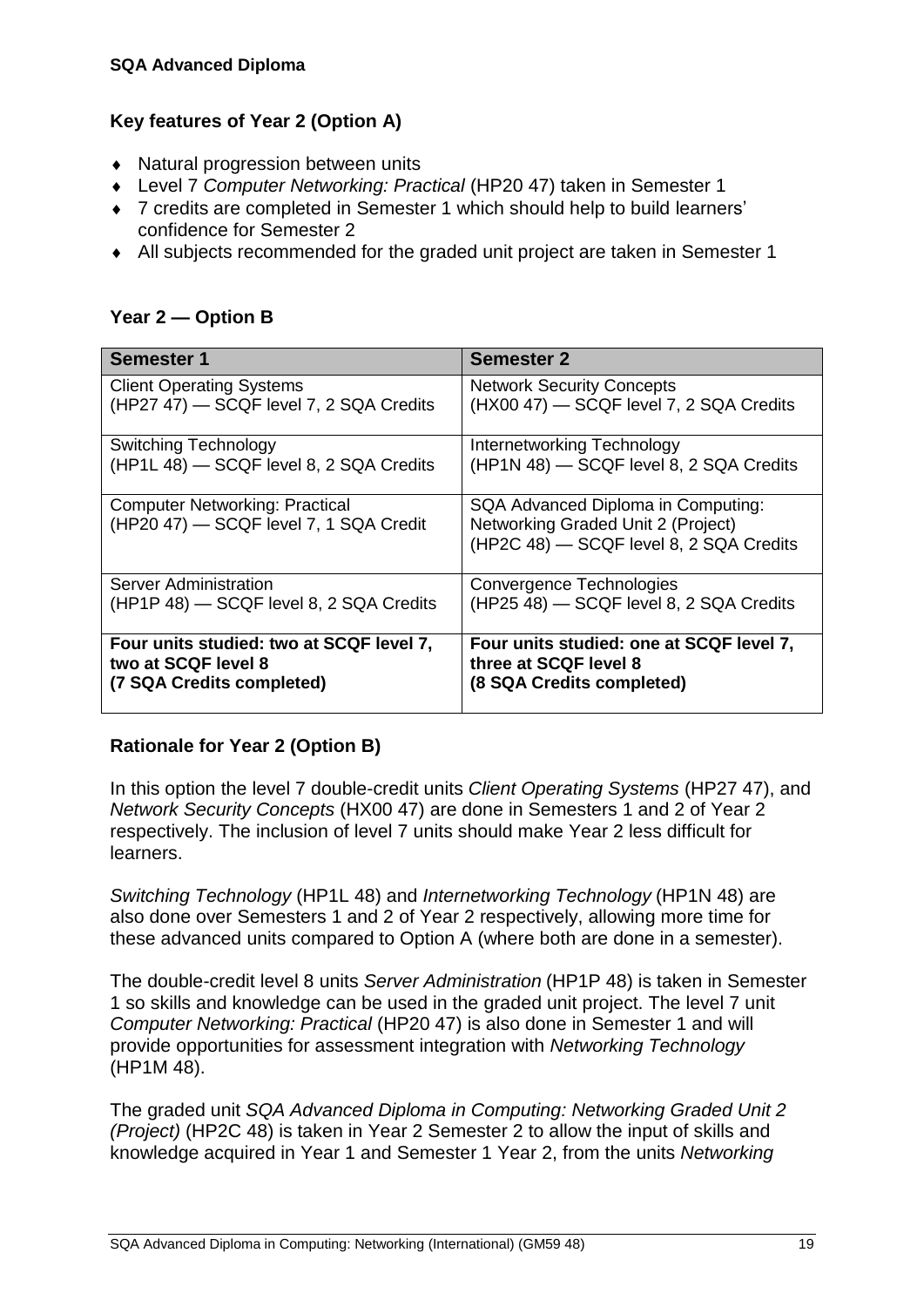*Technology* (HP1M 48), *Routing Technology* (HP1J 48), and *Server Administration* (HP1P 48).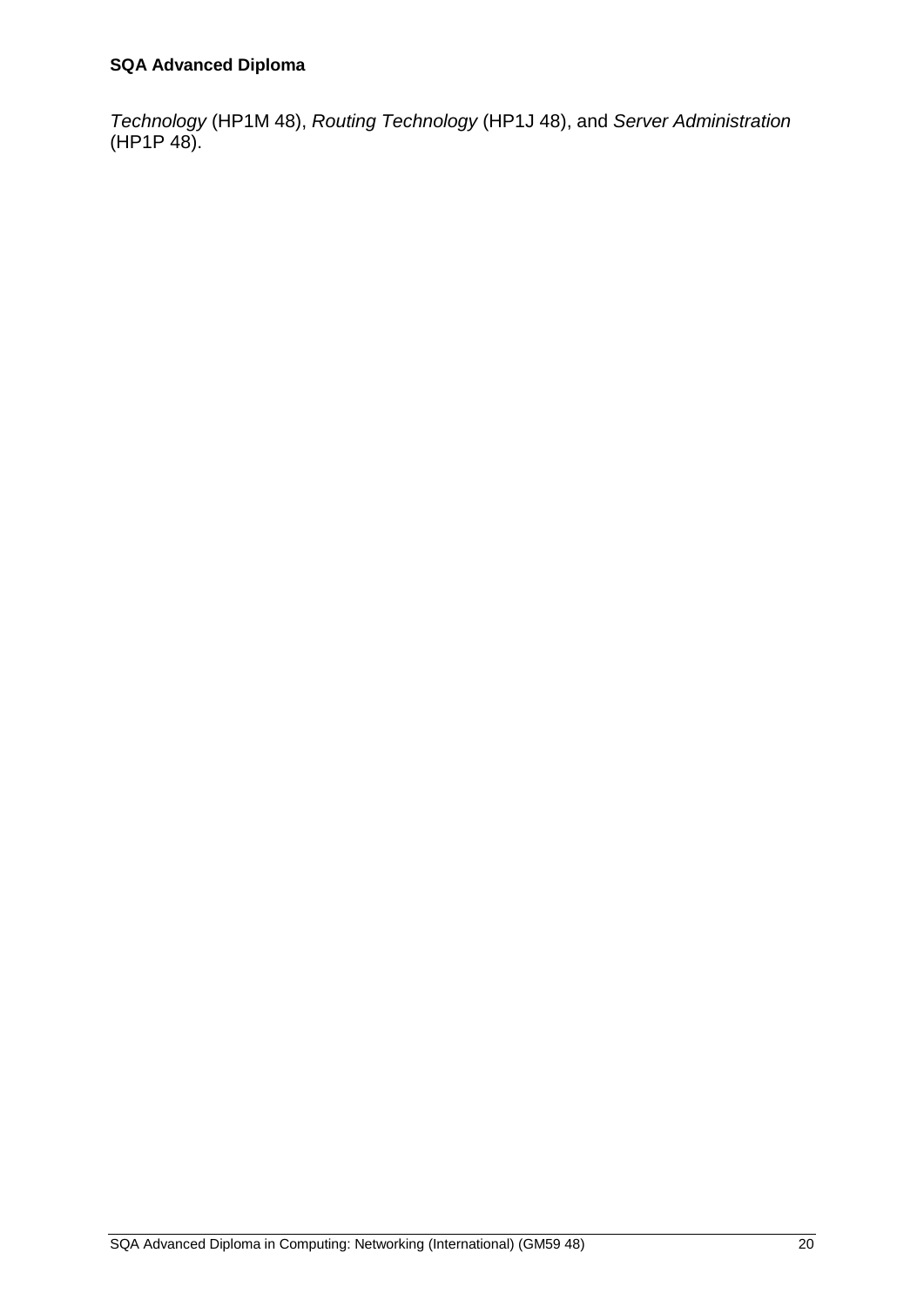#### **Key features of Year 2 (Option B)**

- Natural progression between units
- The level 7 unit *Computer Networking: Practical* (HP20 47) unit taken in Semester 1
- 7 SQA Credits are completed in Semester 1 which should help to build learners' confidence for Semester 2
- All subjects recommended for the graded unit project are taken in Semester 1
- *Switching Technology* and *Internetworking Technology* done over a semester each
- Three level 7 units included

### <span id="page-24-0"></span>**6.2 Overview of units**

An overview of each unit delivered in Years 1 and 2 is given below. However, tutors should refer to the unit specification for full details of the Knowledge and/or Skills to be covered and evidence requirements. The evidence requirements clearly state the type of evidence required, the standard of evidence required and any conditions of assessment. The unit specification also contains guidance on the delivery and assessment of the unit.

#### **Year 1 units**

#### **Developing Software: Introduction — HP1R 47**

This 1-SQA-Credit unit is designed to enable candidates to develop basic software development skills. The design and implementation of the constructs of programming (variables, sequence, selection, iteration, functions and parameter passing) will be covered in the context of a development environment. Test plans, test cases and program documentation will also be introduced.

This introduction will provide a basis for further study in software development using a range of programming languages.

There are two outcomes in this unit:

- 1 Implement and test code to carry out tasks following a given design.
- 2 Prepare technical documentation in line with good practice.

Throughout this unit candidates will learn to use tools and techniques for basic software development using a suitable development environment determined such as structured C++ or any other language with a structured development environment. The choice of language will be at the discretion the centre.

Candidates will learn how to code simple tasks and how this code interacts with the system. In addition they will learn to troubleshoot your code so that it runs error free and produces the desired results. This will involve rigorous testing and it is necessary that tutors stress the importance of testing and techniques that can be used and allow candidates to develop skills in testing.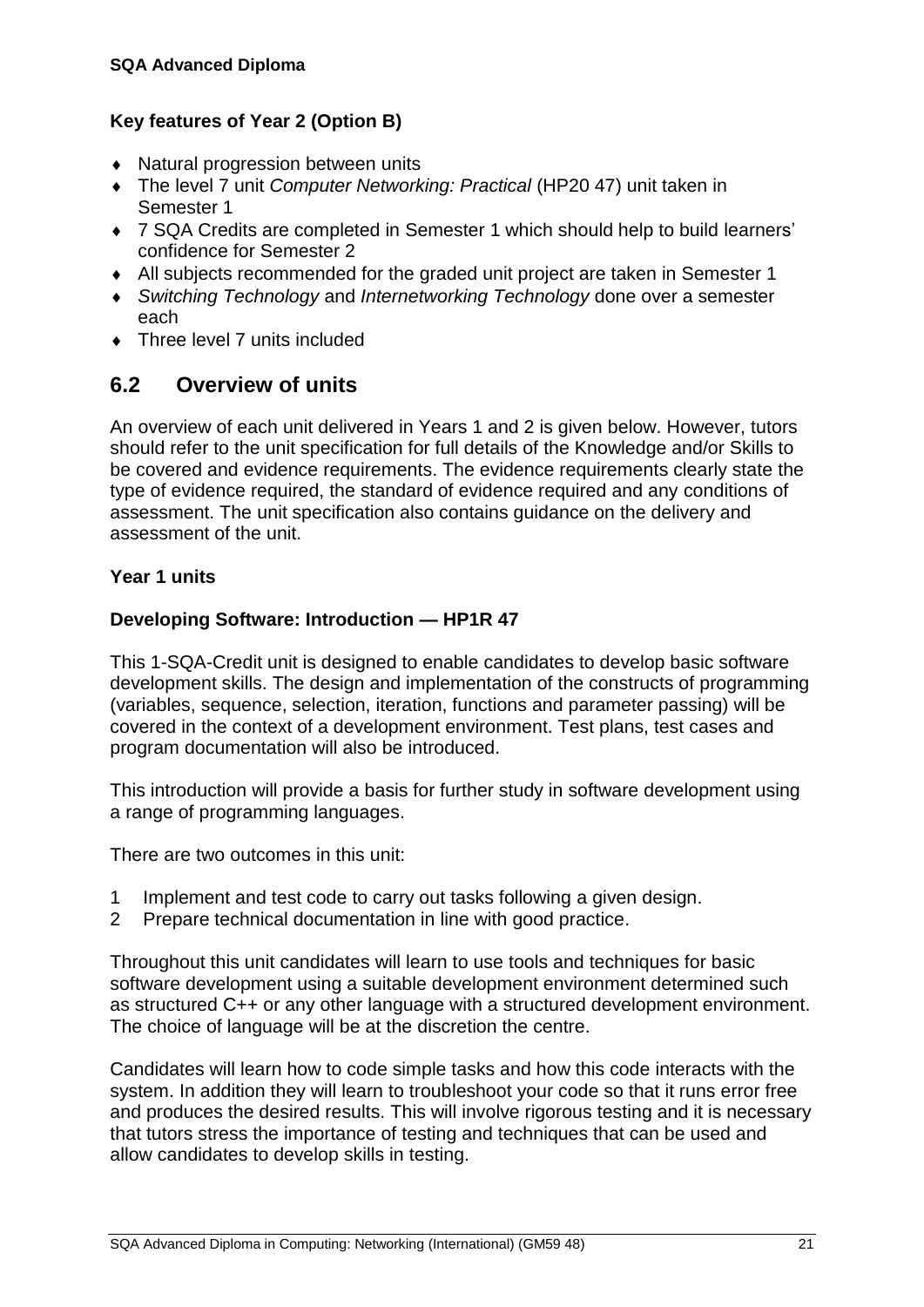Candidates should be given designs to follow and this should be used to help code solutions.

This unit is assessed by practical assessment. All theoretical aspects of development should be demonstrated within a practical context.

Content of this unit is also assessed in Graded Unit 1.

#### **Professionalism and Ethics in Computing — HP29 47**

This 1-SQA-Credit unit is designed to allow candidates to gain the knowledge and understanding required to carry out the day-to-day duties and activities required of a computing professional in an ethical manner with due attention to business, society and legal requirements.

The unit consists of four outcomes which inter-relate to one another, to assist in development of a knowledge base and understanding of a computing professional's responsibilities in regard to:

- professionalism in duties carried out within job functions including: the advantages of interacting with professional bodies in computing, the need for Continuous Professional Development, awareness of appropriate/acceptable conduct.
- contemporary legislative requirements
- ◆ adherence to appropriate ethical conduct
- understanding of potential for and resolution of ethical conflict

The four outcomes in this unit are:

- 1 Describe professional bodies relevant to the computing profession.
- 2 Apply principles of codes of conduct relevant to the computing profession.
- 3 Describe contemporary legislative concerns for computing professionals.
- 4 Evaluate ethical considerations in a relevant vocational context.

The knowledge gained through researching the areas included in the unit will enable candidates to approach future job roles in the computing profession in a responsible and ethical way.

Successful completion of the unit will be achieved by submission of a single assignment based on questions related to a case study/scenario of a real business situation.

The case study which will form the basis of the assignment should be available to candidates early in the unit scheduling and as a tutor you should allow candidates to ask questions to clarify their understanding of the details of the case study/scenario issued.

Content of this unit is also assessed in Graded Unit 1.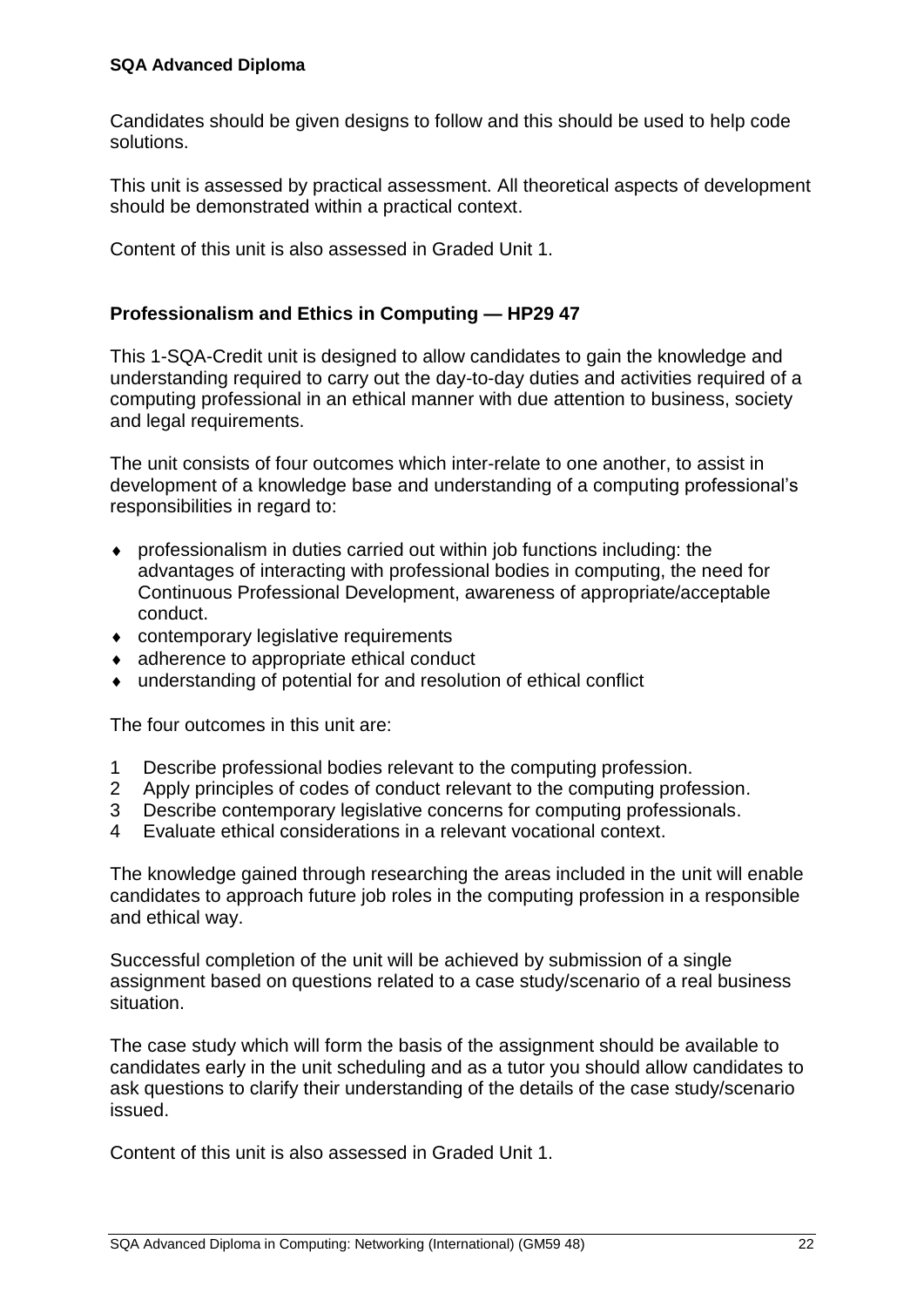#### **Computer Systems Fundamentals — HP1T 47**

This 1-SQA-Credit unit is designed to provide candidates with knowledge about the fundamentals of computer systems and focuses on how the various software and hardware elements interact. The unit has three main areas, the physical and software elements of a computer system, the number systems and logic used within a computer system and the installation of various types of software. The first two areas are theoretical and the third area is practical.

There are three outcomes in this unit:

- 1 Explain the purpose of the elements of a computer system.
- 2 Manipulate and explain the uses of number and logic systems used in a computer.
- 3 Install a range of computer software.

Outcome 1 develops knowledge on the ways in which the central processing unit communicates with memory and input/output devices. Communication channels such as busses will also be covered. This also covers the layers of the operating system. Computer memory can be of many types and you will learn to distinguish the features of different types of memory. Computer software will cover different types of operating systems, application and security software as well as file systems and structures. Some of the many ways to secure a computer system such as rights, permissions and security software will be introduced.

The main focus of Outcome 2 is in the application of number systems and logic. This introduces binary and hexadecimal number systems and operations such as add and subtract in these systems and to convert between these systems and decimal numbers. This also covers computer logic and the applications in which it can be used such as using masks in calculating network addresses and changing the case of letters.

Outcome 3 focuses on the practical tasks of installing software. Candidates will have the opportunity to apply the theory that they have learned in Outcome 1 to install operating system, application and security software.

Assessments for Outcomes 1 and 2 may be combined into a single assessment. All assessments are open-book — candidates may have access to unlimited notes and online materials.

Content of this unit is also assessed in Graded Unit 1.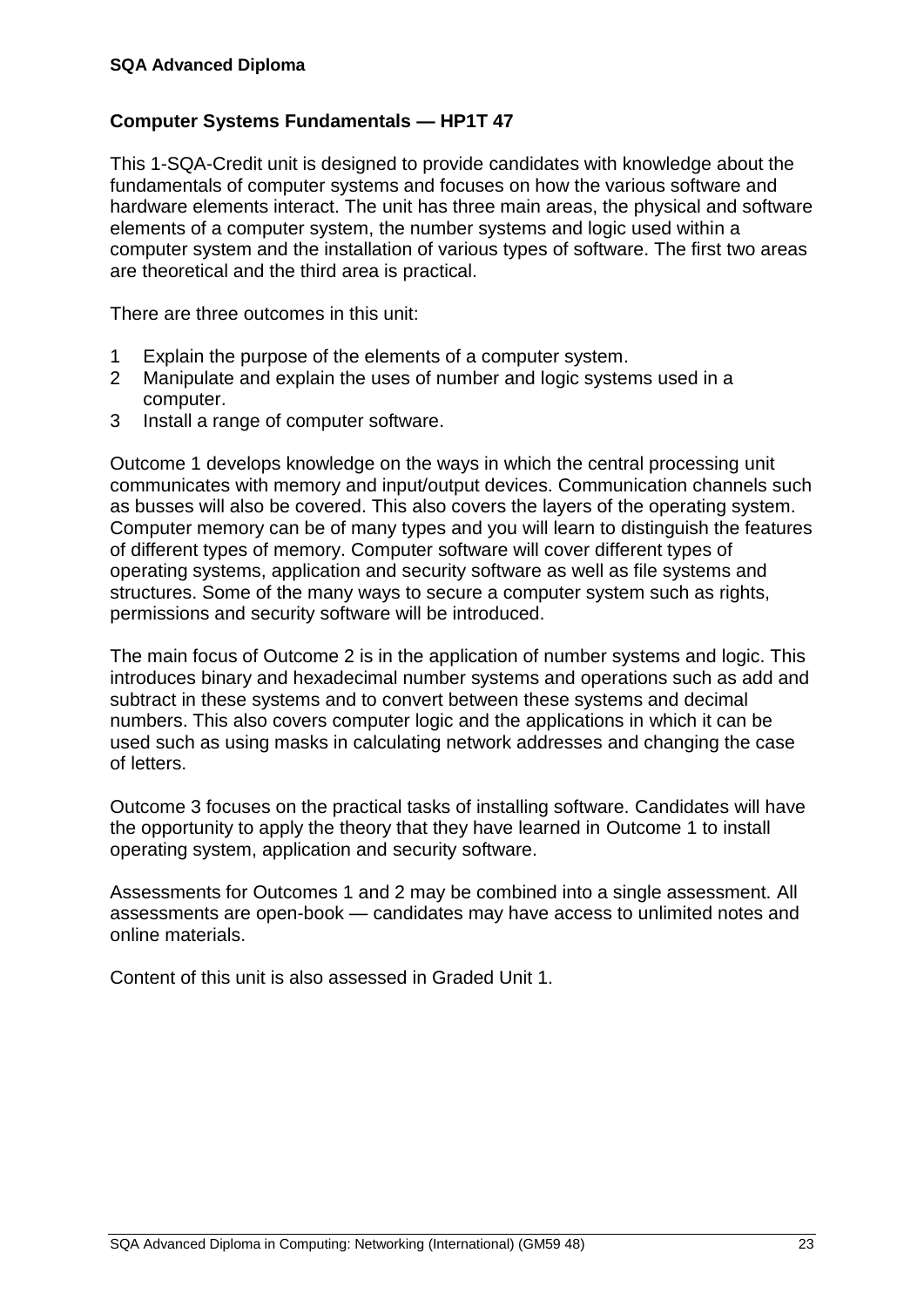#### **Troubleshooting Computing Problems — HP1V 47**

This 1-SQA-Credit unit is designed to provide the skills required to develop a possible solution to a computing problem in the context of computer networking or software development topics covered will cover how to investigate the problem, plan and implement a solution, test and amend it until the problem is resolved and document each step taken to solve the problem.

There are three outcomes in this unit:

- 1 Investigate a computing problem.
- 2 Plan and implement a solution to a computing problem.
- 3 Document the steps taken to resolve a computing problem.

In the first outcome candidates will learn how to investigate a computing problem. This will cover approaches to problem solving, test strategies and techniques and problem solving tools and techniques.

In the second outcome candidates will learn how to plan and implement a solution to a computing problem. This will cover planning a solution, implementing a solution and testing the solution.

In the third outcome candidates will learn how to document the steps taken to resolve a computing problem. This will include documenting the investigation, documenting the solution and documenting the testing.

For assessment purposes candidates will be presented with a problem to investigate. The problem will be drawn from one or more of the following areas: networking or software development. Candidates should develop skills in troubleshooting naturally occurring problems that they may encounter during their course. Candidates should be shown how to approach the diagnosis in a logical manner and completed relevant documentation. Documentation could take the form of error logs, test logs or any other appropriate form.

Content of this unit is also assessed in Graded Unit 1.

#### **Team Working in Computing — HP1X 47**

This 1-SQA-Credit unit will provide the opportunity to develop effective skills for team working in the context of computing. Candidates will develop co-operative working skills which will include negotiation of goals, roles and responsibilities in the development of a team based Information and Communication Technology (ICT) project. Candidates, both individually and as a team, will present the project outcomes within the timescale prescribed by the team. Individual progress will be tracked against a project plan and the team will develop skills in updating the plan to ensure that the project is delivered on time. Individual team members will contribute to any necessary research and to documentation of the group's activities.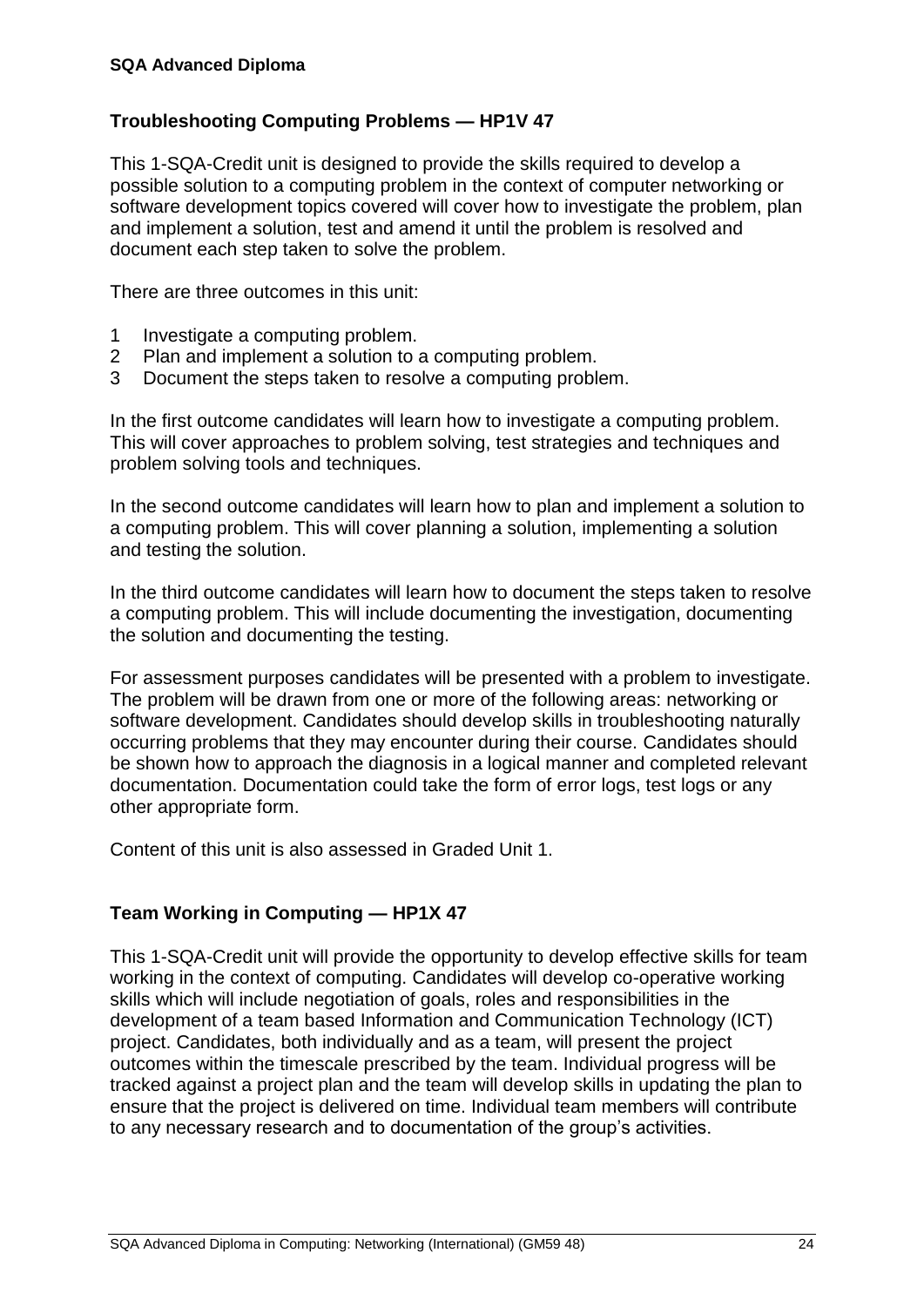Candidates will also develop skills in evaluation and will be required to critically evaluate the contributions of themselves and fellow team members.

This unit is aimed at developing the necessary skills for effective team working within the computing industry.

There are three outcomes in this unit:

- 1 Effectively participate in planning and organising a co-operative ICT project.
- 2 Participate in the management of a co-operative ICT project and research and carry out agreed project tasks against the schedule and within the remit of the project role.
- 3 Review own and group skills demonstrated throughout the co-operative ICT project.

#### **SQA Advanced Diploma in Computing: Graded Unit 1 (Exam) — HP2A 47**

This 1-SQA-Credit unit is designed to assess a candidate's knowledge of key facts and concepts relating to computing. The assessment is a written examination lasting three hours.

This unit is the only one in SQA Advanced Diploma Year 1 Computing that is graded; all other units are simply assessed on a pass/fail basis. Candidates must achieve at least 50% to be awarded a pass. The grading is carried out as follows:

 $A = 70\% - 100\%$  $B = 60\% - 69\%$  $C = 50\% - 59\%$ 

The examination will be taken under supervised conditions. Candidates are not permitted to bring any reference material into the examination room. Calculators are not permitted.

The question paper consists of three sections. Each section uses different types of questions and assesses different knowledge and skills.

#### **Section 1**

This section is worth 15% of the total marks and consists of 15 multiple-choice or multiple-response questions with each question being worth 1 mark. This section covers:

*Computer Systems Fundamentals* (five questions worth 1 mark each)

*Developing Software: Introduction* (five questions worth 1 mark each)

*Professionalism and Ethics in Computing* (five questions worth 1 mark each)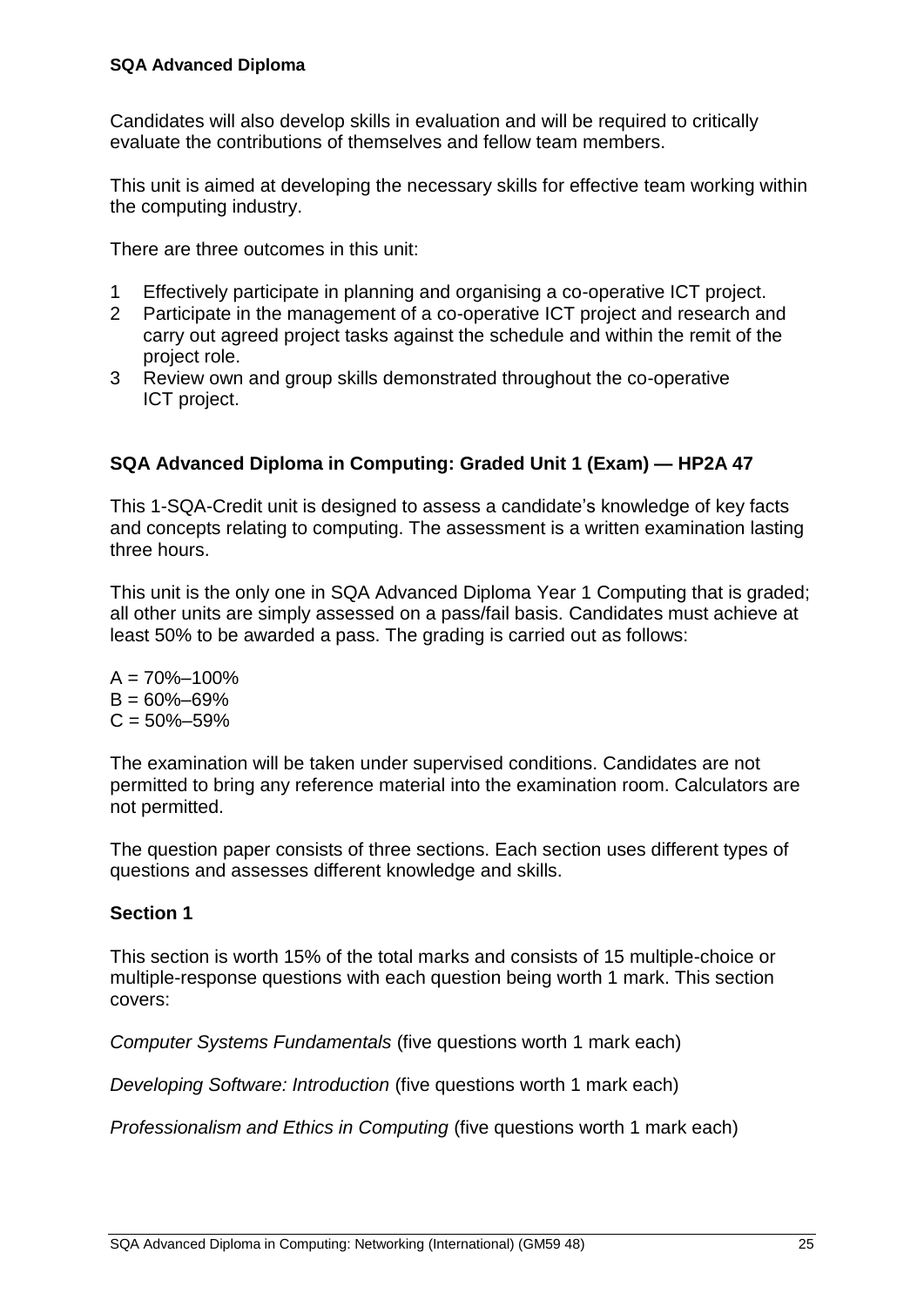#### **Section 2**

This section is worth 15% of the total marks and consists of one written-response integrated question covering two or more of the topics listed in Section 3. Candidates must attempt this question.

#### **Section 3**

This section is worth 70% of the total marks and consists of written-response questions. There are eight questions which cover individual units and are each worth 10 marks. Candidates should answer any seven of the eight 10 mark questions. This section covers:

*Computer Systems Fundamentals* (two questions worth 10 marks each)

*Developing Software: Introduction* (two questions worth 10 marks each)

*Professionalism and Ethics in Computing* (two questions worth 10 marks each)

*Troubleshooting Computing Problems* (two questions worth 10 marks each)

There is no minimum score in any section.

#### **Network Security Concepts — HX00 47**

This 2-SQA-Credit unit is designed to introduce candidates to the issues involved in designing and constructing secure contemporary computer networks and is aimed at candidates undertaking an SQA Advanced Qualification in Computing with Networking or Technical Support that require an understanding of the concepts underpinning network security.

On completion of the unit the candidate should be able to:

- 1 Demonstrate network security, compliance and operational security.
- 2 Identify and describe threats and vulnerabilities.
- 3 Implement basic application, data, host security and access control mechanisms.
- 4 Identify suitable methods of cryptography.

There are four outcomes in this unit:

Outcome 1 focuses on the fundamentals of network security and design, devices, ports, protocols, risk management concepts disaster recovery and environmental controls.

Outcome 2 focuses on threats and vulnerabilities such as malware, spyware, social engineering techniques, penetration testing and the tools that can be used for security threat avoidance and ethical hacking techniques.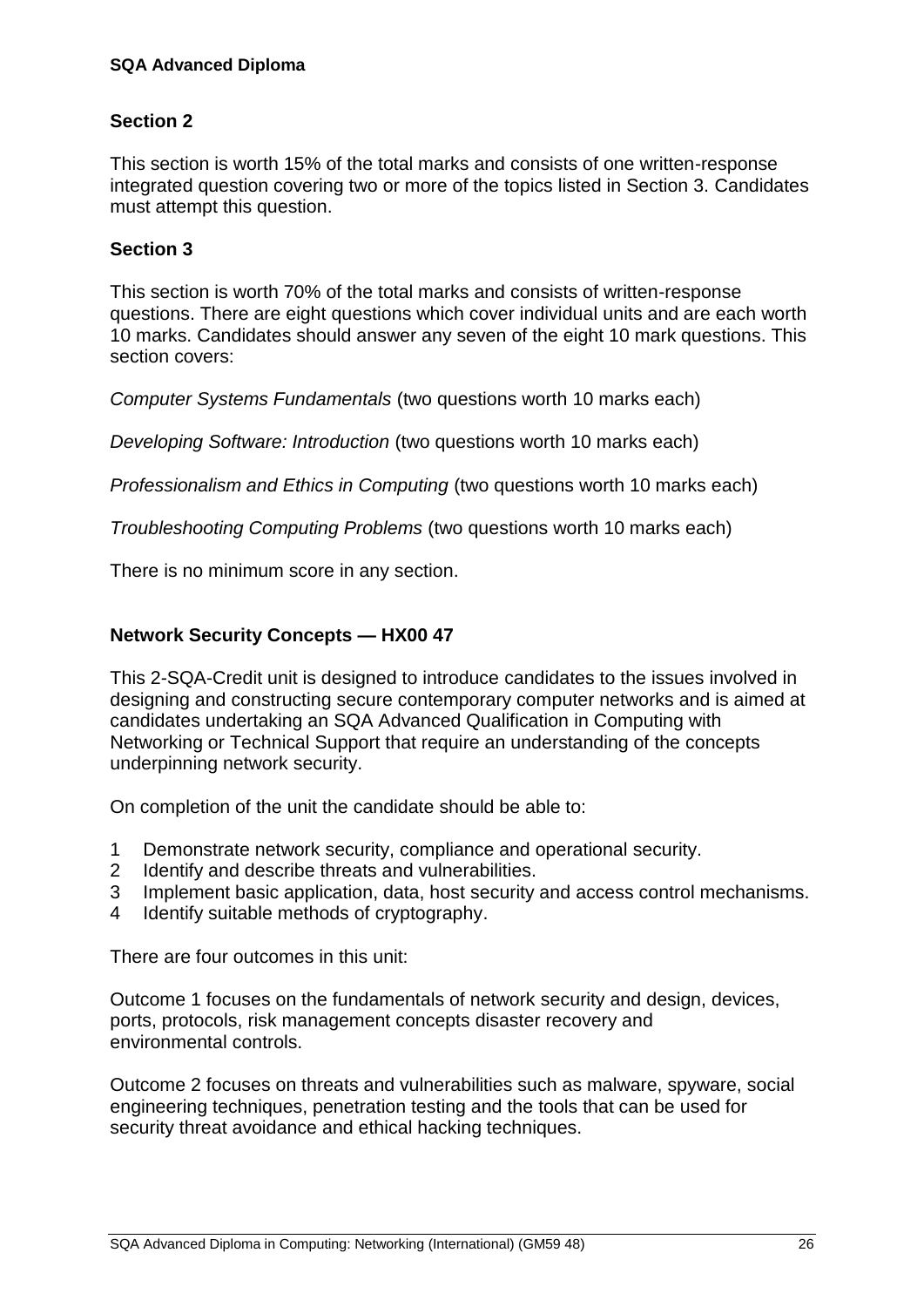Outcome 3 focuses on application, data, host and access control mechanisms along with authentication services, operating system security controls account and password management.

Outcome 4 focuses on cryptographic methodologies such as cryptographic tools public key/private key infrastructure, digital signatures, certificate management and data encryption tools and techniques.

There will be one closed-book restricted-response assessment covering all outcomes. Candidates will be presented with a total of 50 questions and expected to answer 60% of these correctly. They will also be expected to keep a log book, or equivalent, recording the practical tasks they have carried out during the unit. They must satisfy the requirements for these assessments in order to achieve the unit.

This unit may assist candidates in preparing for CompTIA examination SY0-301: Security+. Vendor certifications can change rapidly and candidates should be encouraged the check the current details at www.comptia.org to ensure that all objectives have been covered.

#### **Client Operating Systems — HP27 47**

This 2-SQA-Credit SQA Advanced unit at SCQF level 7 is designed to develop an understanding of the issues involved in installing and administering a client operating system. On completion of the u8nit candidates should be able to:

- 1 Install a client operating system.
- 2 Administer resources.
- 3 Implement, manage and troubleshoot hardware devices and drivers.
- 4 Monitor and optimise system performance and reliability.
- 5 Configure and troubleshoot the desktop environment.
- 6 Implement network protocols and services.
- 7 Implement, monitor and troubleshoot security.

In the first part of the course, candidates will study manual and automated installation of client operating systems, upgrading from older versions, applying post-installation upgrades and troubleshooting installation problems.

The second section covers implementing and administering resources, including monitoring, managing, and troubleshooting access to files and folders (including shared folders), connecting to local and network print devices and configuring and managing file systems.

The third section covers implementing, managing and troubleshooting hardware devices and drivers. This includes disk devices, display devices, input and output (I/O) devices, updating drivers and monitoring and configuring multiple processing units.

The fourth section covers monitoring and optimising system performance and reliability, including monitoring, optimising and troubleshooting system performance,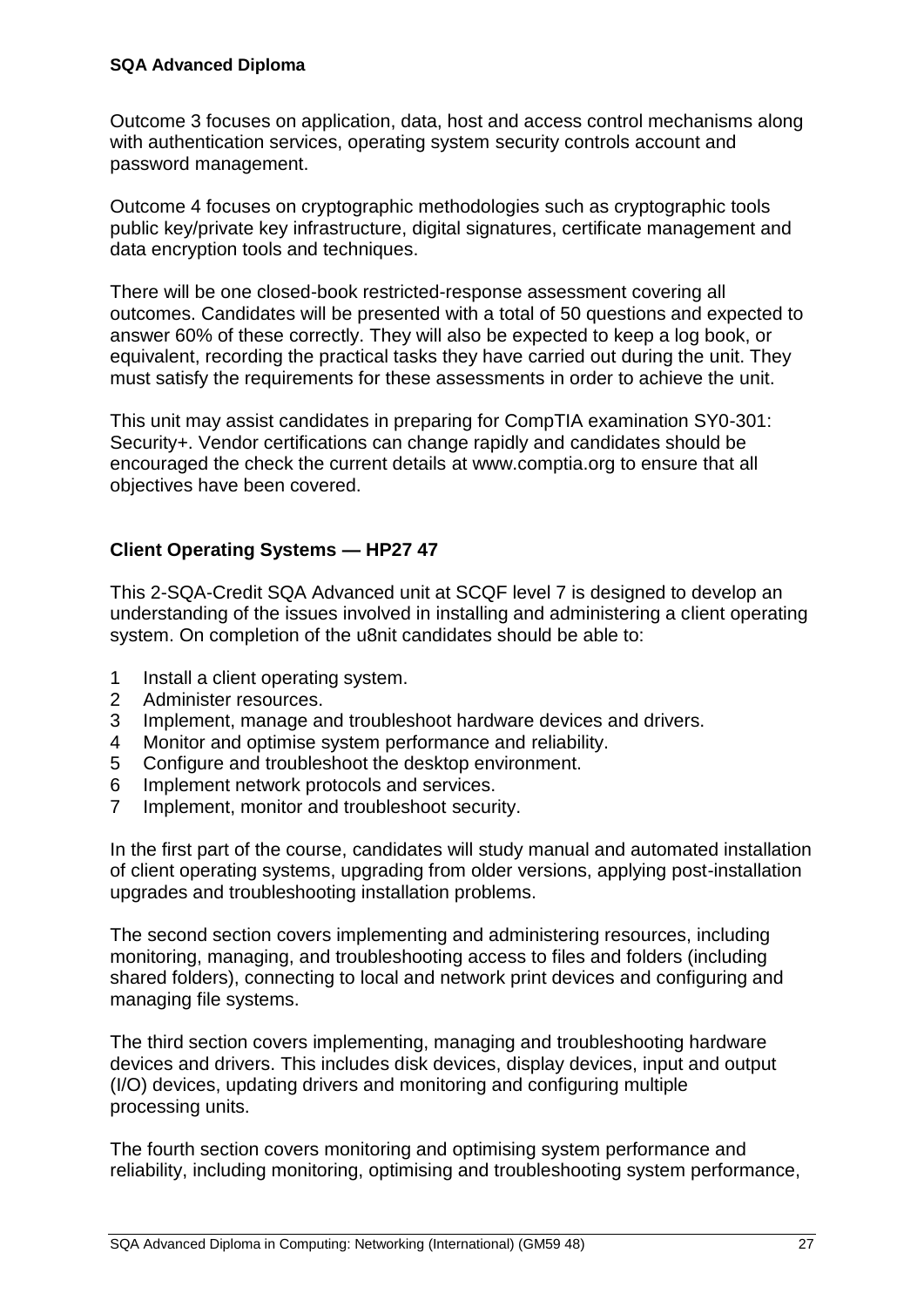managing and troubleshooting the use of offline files, managing hardware profiles and recovering system and user data.

The fifth section covers configuring and managing user profiles, managing applications by using automatic installation software, configuring and troubleshooting desktop settings and configuring and troubleshoot accessibility services.

The sixth section covers implement network protocols and services, including configuring and troubleshooting the TCP/IP protocol, connecting to computers by using a web browser and configuring, managing and troubleshooting a firewall.

The final section covers implementing, monitoring and troubleshooting security, including configuring, managing and troubleshooting file encryption, security configuration, local security policy, local user and group accounts and web browser security settings.

#### **PC Hardware & Operating Systems Essentials — HP24 47**

This 1-SQA-Credit unit is designed to develop basic competencies necessary for an entry level IT Professional working as a field, service or PC technician, upgrading, configuring, troubleshooting, and performing preventative maintenance on PC hardware and operating systems. It is intended for candidates undertaking an SQA Advanced Certificate/SQA Advanced Diploma in Computing, Computer Networking or a related area which requires an understanding of computer hardware and operating systems.

On completion of the unit the candidate should be able to:

- 1 Describe PC and laptop fundamentals.
- 2 Identify troubleshooting, repair and maintenance methods.
- 3 Identify operating systems and software features.
- 4 Describe networking and security.
- 5 Describe operational procedures in PC support.

There are two forms of assessment. The first is a multi-choice assessment that tests the candidate's knowledge of computer hardware, troubleshooting, operating systems, networks, security and user support. The minimum pass mark is 60%. The second contains a series of short assignments testing practical abilities, and requires candidates to produce short design reports and complete a number of tasks to document practical work.

All assessment will be carried out in supervised conditions, and the written assessments will be closed-book, (ie candidates will not be allowed to bring any notes with them to the assessment event). Candidates will produce evidence to demonstrate competence in practical tasks by maintaining a log using pro-forma record sheets.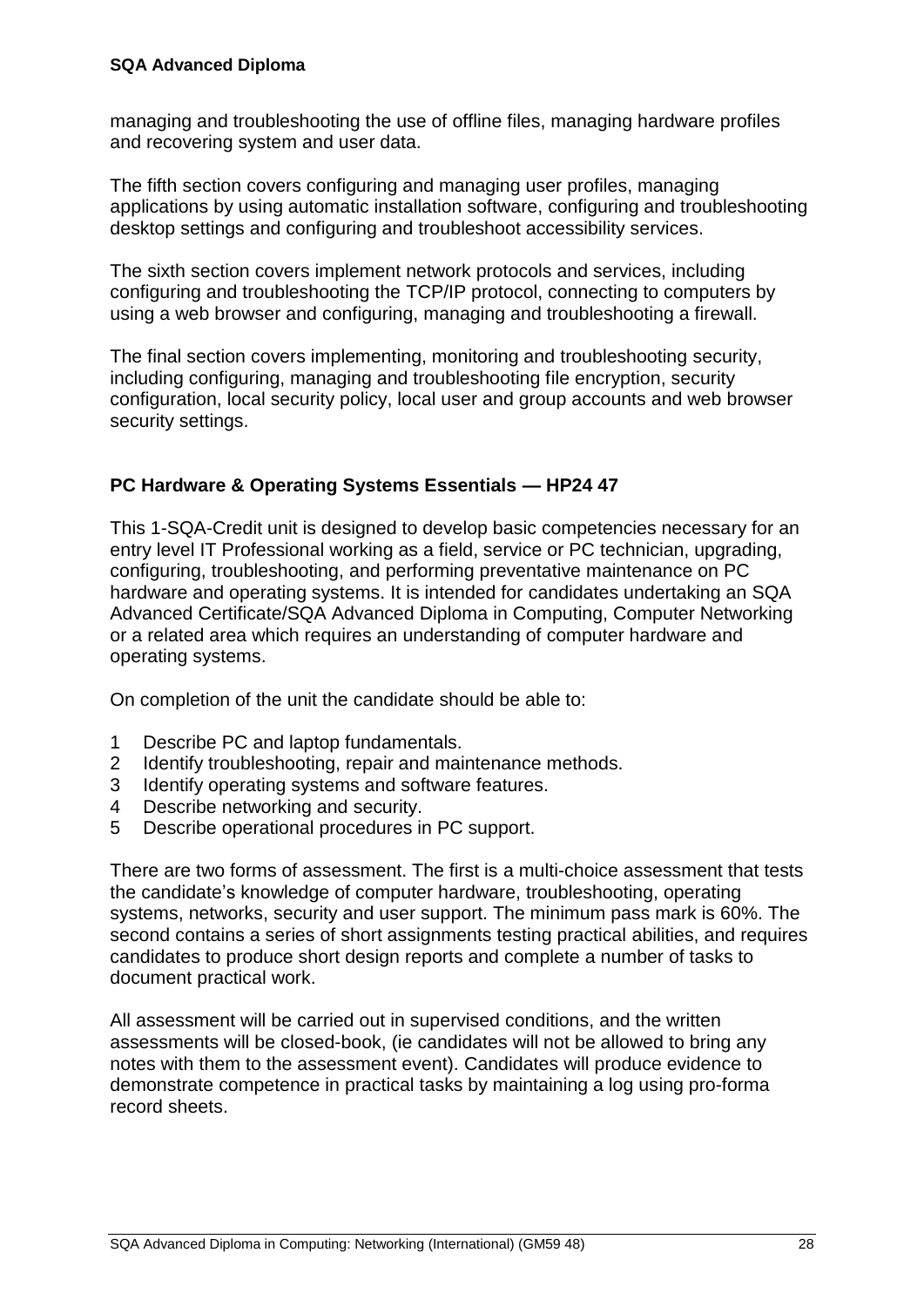This unit may assist candidates in preparing for CompTIA Examination A+ 220–701 2009 Exam Objectives. Vendor certifications can change rapidly and candidates should be encouraged the check the current details at www.comptia.org to ensure that all objectives have been covered. Where candidates produce evidence of a current A+ certification 2009 objective or A+ 2006 objectives, credit transfer may be offered for underlying theory and knowledge only.

#### **Digital Forensics – J0L3 47**

This 1-credit Unit is designed to introduce learners to the fundamental activities involved in carrying out the digital forensics process as it relates to computers and other digital devices, for example, laptops and mobile devices. Learners will develop specific knowledge and skills in the following areas: identification, preparation and processing of crime scenes, how to manage and work with digital evidence, as well as the preparation of forensic documentation.

This Unit has three Outcomes:

In Outcome 1, candidates will learn the steps that must be taken when confronted with a crime scene involving digital technologies, for example, a PC, a laptop, a tablet or any other mobile digital device (including phones, smartphones and digital music devices). Learners must be made aware that, at this stage of an investigation, particular actions/initial reactions can easily corrupt evidence. Learners must know how to act when confronted with a particular scenario. Learners must learn where to look to find evidence, how all actions are contemporaneously recorded and how to initiate the chain of custody process (bagging and tagging).

Outcome 2 takes the investigation a step further with initiation of the Chain of Custody process and subsequent management, how to safeguard digital evidence through forensic acquisition and the type of tools and methodologies used in forensic duplication.

Outcome 3 moves to the final stage of the investigatory process, where learners must be able to justify the reasons for the forensic investigation process, as well as the clear steps that have been taken throughout the process. Evaluations must be made of any analysis of data that has taken place, and findings presented, which will then subsequently form recommendations for actions (either within a business scenario or involving law enforcement, for example).

Work for all Outcomes could be assessed by using a holistic project-based assessment, where learners would work from a given case study/scenario. Learners would complete written research tasks (knowledge evidence) for Outcomes 1 and 2. For Outcome 3 (product evidence), learners would produce a report relating to the findings from Outcomes 1 and 2.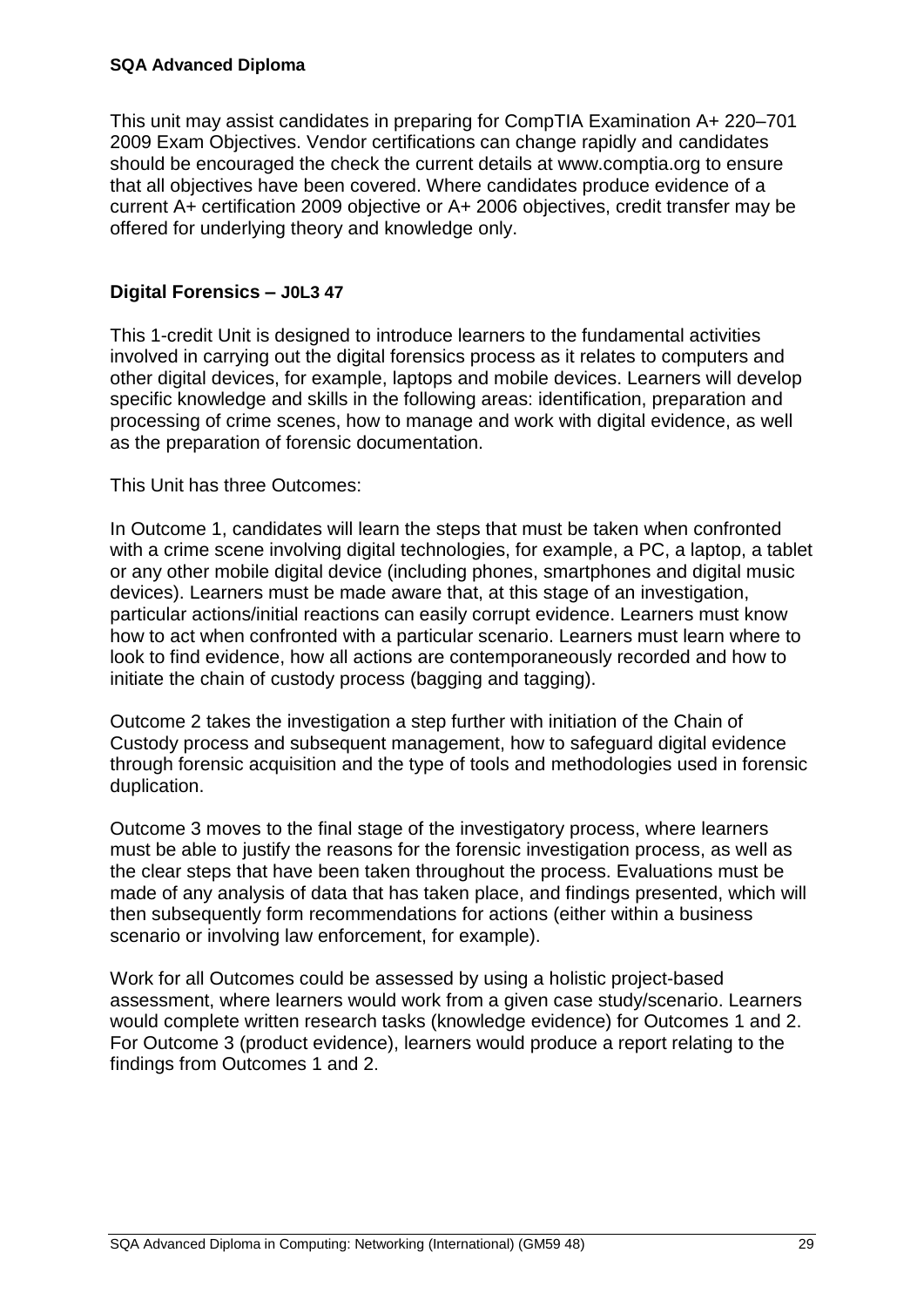#### **Computing: Introduction to Project Management — HP21 47**

This 1-SQA-Credit unit will enable candidates to develop the basic knowledge and skills required to plan, implement, monitor, manage and report on a small scale project.

There are three outcomes in this unit:

- 1 Understand Project Management terminology.
- 2 Plan and implement a project plan.
- 3 Monitor, manage, and report change of cost/quality/time impact on a project.

Outcome 1 will cover many of the fundamentals of project management such as the terminology of project management; the range of skills required by project managers; the stages of the project management development cycle; software available to assist the management of projects.

To aid fuller understanding of critical path analysis it would be advisable to show/demonstrate/worked examples of how critical path analysis is carried out manually.

Discussions on project management methodologies could encompass any of the following examples (Agile, Prince2, Waterfall, ITIL, Rapid Application Development — RAD, Software Development Life Cycle — SDLC, PMBOK).

In Outcome 2 candidates will learn how to plan the development and progress of a project by scheduling the phases and tasks, including resources (human and physical), milestone points, team meetings, and identifying critical and non-critical tasks. This may be achieved either manually or by making use of suitable software.

In Outcome 3 candidates will be required to modify an existing project schedule in response to an external influence (cost/time/quality change). After modification they will be expected to integrate the effects of the changes into suitable documents that could facilitate effective communication to project stakeholders.

Outcomes 2 and 3: These outcomes should be delivered in a practical fashion, ensuring that points of learning are maintained throughout the outcomes. Candidates should be encouraged to work with project specifications and use these to learn about the various aspects of project management. Outcome 3 is likely to create a significant amount of problem solving.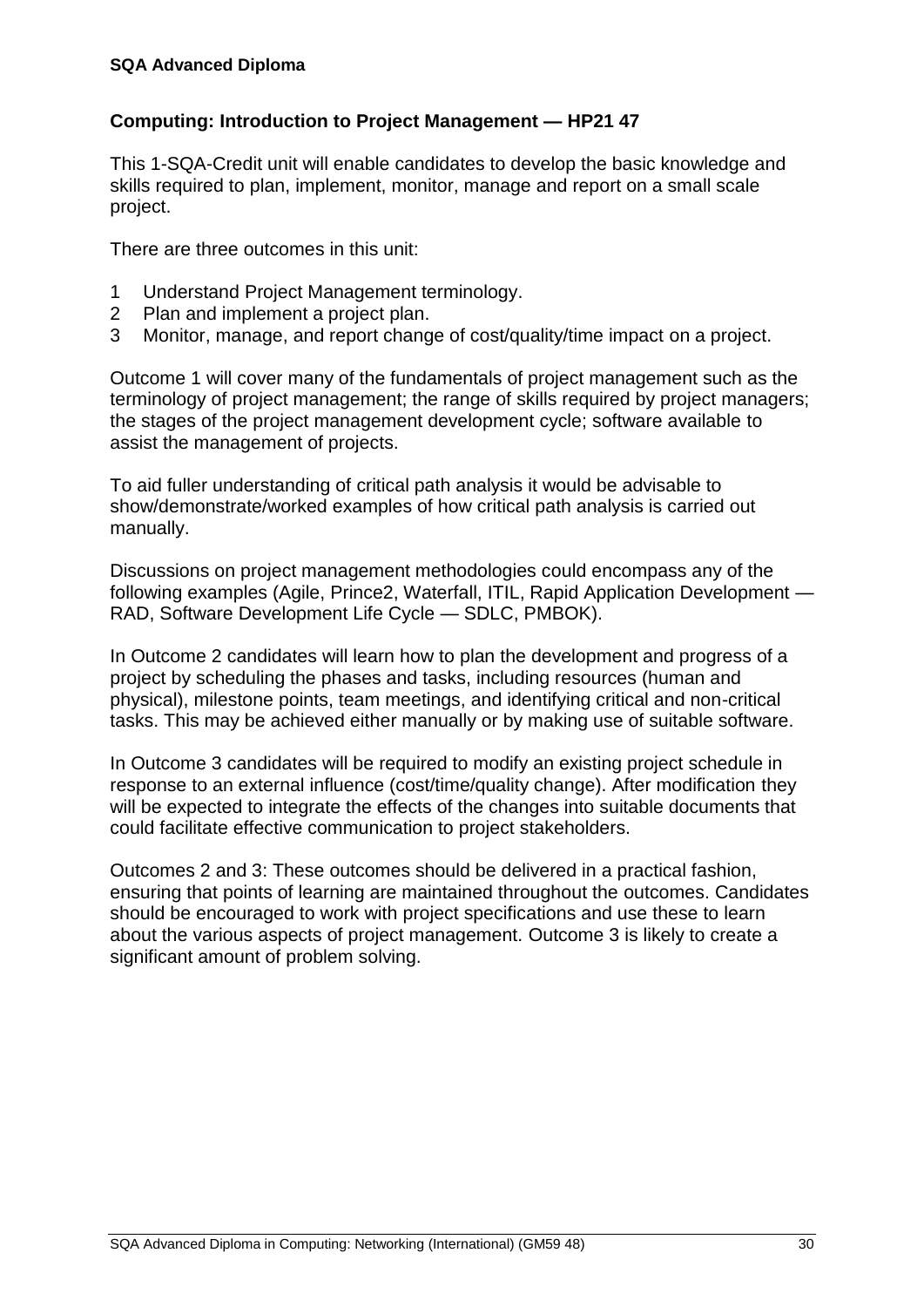#### **Cloud Computing — HP1Y 47**

The 1-SQA-Credit unit is aimed at providing candidates with a broad knowledge base in the essentials of cloud computing along with conceptual understanding of the elements associated with cloud computing.

On completion of this unit, candidates should be able to:

- 1 Identify and describe cloud computing fundamentals.
- 2 Identify and describe different cloud delivery and deployment models.
- 3 Devise and implement a cloud strategy for a small to medium-sized enterprise.

Outcome 1 is aimed at introducing candidates to the fundamentals of cloud computing, including the identification of IT components and how they map to hardware and software elements found in the cloud. Candidates are also asked to identify the basics of virtualisation.

Outcome 2 is geared more towards the operational aspects of cloud computing and introduces candidates to the different cloud computing services and how they are deployed.

Outcome 3 deals with candidates devising a strategy for moving to the cloud, examining the security and management aspects of cloud computing, identifying cloud vendors as well as demonstrating the practical elements of cloud computing.

#### **Mathematics for Computing 1 — HP1H 47**

This is a 1-SQA-Credit unit which teaches methods that are very useful for candidates who want to be programmers. While the unit begins from first principles, in practice the contents are too much for someone to learn in the hours that will normally be allocated. Candidates should have a foundation mathematics or numeracy qualification as a pre-requisite to this unit. This unit covers mathematical methods and skills appropriate to computing.

There are four outcomes in this unit:

- 1 Demonstrate an understanding of scientific notation and manipulate numbers in scientific notation.
- 2 Demonstrate an understanding of co-ordinate systems and vectors, and apply linear transformations.
- 3 Demonstrate a knowledge of simple functions and the ability to perform basic algebraic operations.
- 4 Demonstrate the application of Boolean algebra to problem situations.

In the first outcome, candidates will learn about scientific notation and rounding. This is important because it is similar to the way computers store numbers. When programming, candidates need to be aware of what is happening in the computer memory when declaring variables.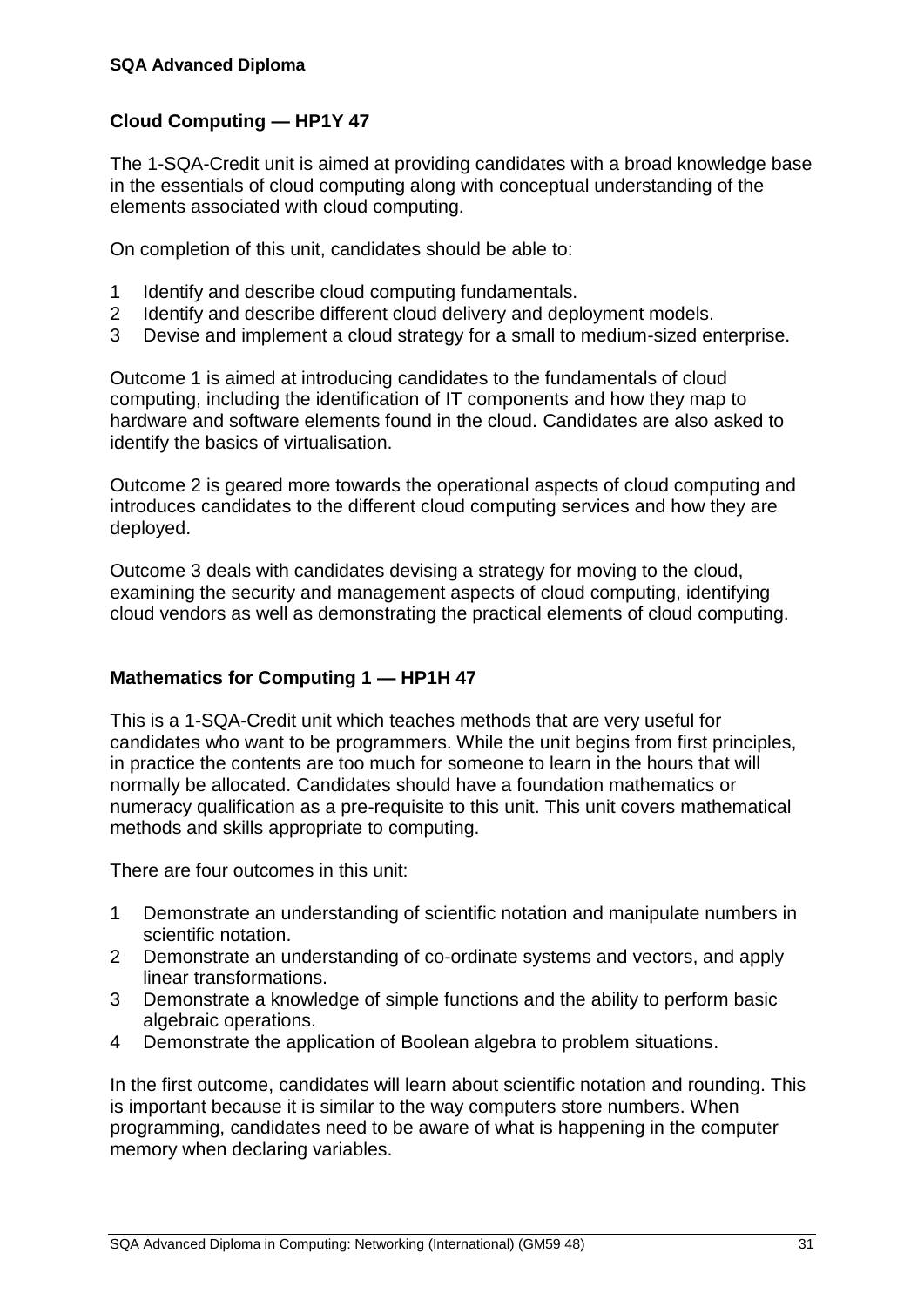The second outcome covers Co-ordinates and transformations. These are the skills required to create computer graphics.

Outcome 3 focuses on functions and algebra. This is useful when you have to use a computer to perform calculations or manipulate numbers.

In Outcome 4, candidates will be introduced to design with logic gates. Computers are based entirely on logic gates and seeing how a few gates can be combined to perform a useful function gives a good insight into the workings of a computer.

This unit may be assessed either by four separate 45-minute open-book tasks, or by a single set of questions for the whole unit, which may be given out one week in advance of the submission deadline. In all cases, the assessment instruments should be in the context of computing and presented as a problem situation. Whichever assessment method is adopted, the candidate should attain a minimum of 60% of the available marks for each outcome to reach the standard required for a pass.

#### **Year 2 Units**

#### **Computer Networking: Practical — HP20 47**

This 1-SQA-Credit unit is designed to introduce candidates to the basic components of contemporary local area networks (LAN) and wide area networks (WANs). Candidates will gain practical experience of implementing a client server local area network using industry-standard equipment and protocols. Candidates will also learn how to configure appropriate devices to allow a remote computer to gain access to the LAN.

On completion of the unit the candidates should be able to:

- 1 Implement a client server local area network.
- 2 Diagnose and rectify network problems.
- 3 Provide a remote computer with access to the LAN.

Outcome 1 covers the practical skills involved in implementing a small client server local area network. Candidates will participate in exercises to configure and connect clients and servers and should be able to gain first-hand experience of the range of industry-standard equipment used to connect and configure devices on a LAN.

Outcome 2 covers the use of diagnostic tools to locate and rectify network faults. Candidates should be introduced to the range of utility programs such as ipconfig, ping, arp, getmac, netstat and, where appropriate, cable testing tools. These tools should be discussed and appropriately demonstrated in the context of fault diagnosis and resolution.

Outcome 3 covers the use of appropriate technologies to connect a remote computer to a LAN. There are a variety of methods for connecting a client computer, ideally through VPN connection, to a LAN to access network resources. Candidates will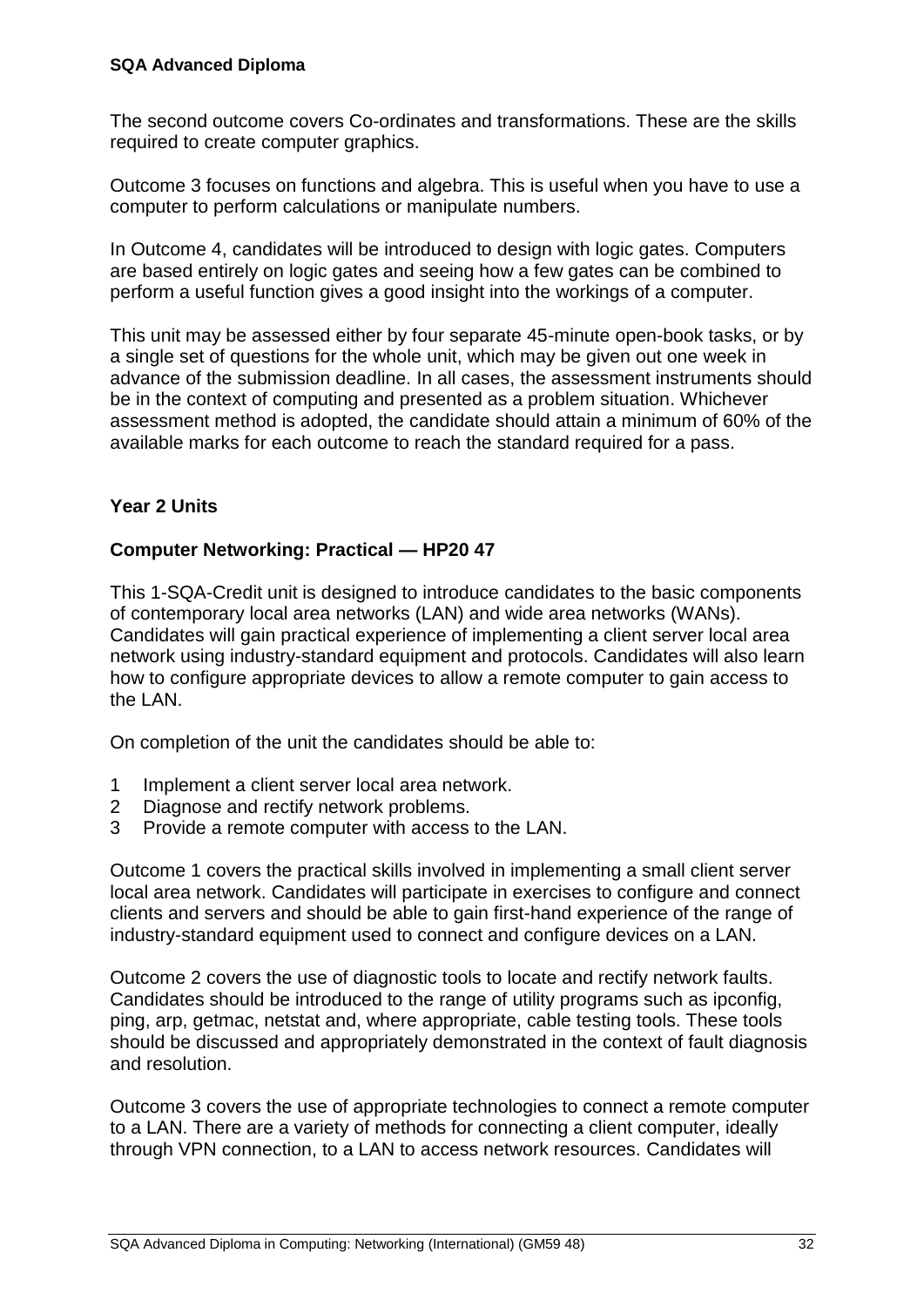participate in exercises to configure a remote computer to connect to a LAN using the preferred technology for your centre.

The unit will be assessed by two instruments of assessment: a multiplechoice/multiple-response test covering the knowledge and understanding of the TCP/IP component of Outcome 2 and a skills test covering all the unit outcomes. The multiple-choice/multiple-response test shall comprise a total of twenty questions and will be undertaken in closed-book conditions. With regard to the skills test competence can be demonstrated by a series of observation checklists relating to the respective tasks undertaken within the assessment.

#### **Convergence Technologies — HP25 48**

This 2-SQA-Credit unit is designed to provide candidates with the necessary knowledge to perform basic requirements analysis, and specify, implement and manage basic components of data, voice and multimedia convergence applications and understand basic problem analysis and resolution for converged technologies. On completion of the unit candidates should be able to:

- 1 Describe data networking for convergent networks.
- 2 Describe telephony networking services, functions and technologies.
- 3 Describe convergence technologies.

The first outcome candidates will learn how to relate networking models and standards to convergence networking practices, identify appropriate LAN and WAN infrastructures, plan an IP network, describe wireless networks, troubleshoot convergent networks, identify elements and benefits of a virtual LAN (VLAN) and define Quality of Service (QoS).

In the second Outcome candidates will learn how to define codecs and Pulse Code Modulation (PCM), define Integrated Services Digital Network (ISDN) elements and concepts, identify common voice services and feature sets and identify and troubleshoot problems with voice calls in digital and analogue environments.

In the third outcome candidates will learn how to identify essential elements of a convergent network, identify requirements for transporting text, data, voice and video through a converged network, identify methods for providing video services through a converged network, explain how protocols are used to carry and control convergent network traffic, identify common convergence devices, troubleshoot common convergence technology and identify security issues for converged networks.

All outcomes will be assessed at the end of the unit by means of 60 multiplechoice/multiple-response questions with appropriate sampling of the complete unit content. Candidates must score at least 60% in order to pass the unit.

This unit may assist in preparing for vendor certifications like CompTIA CTP+.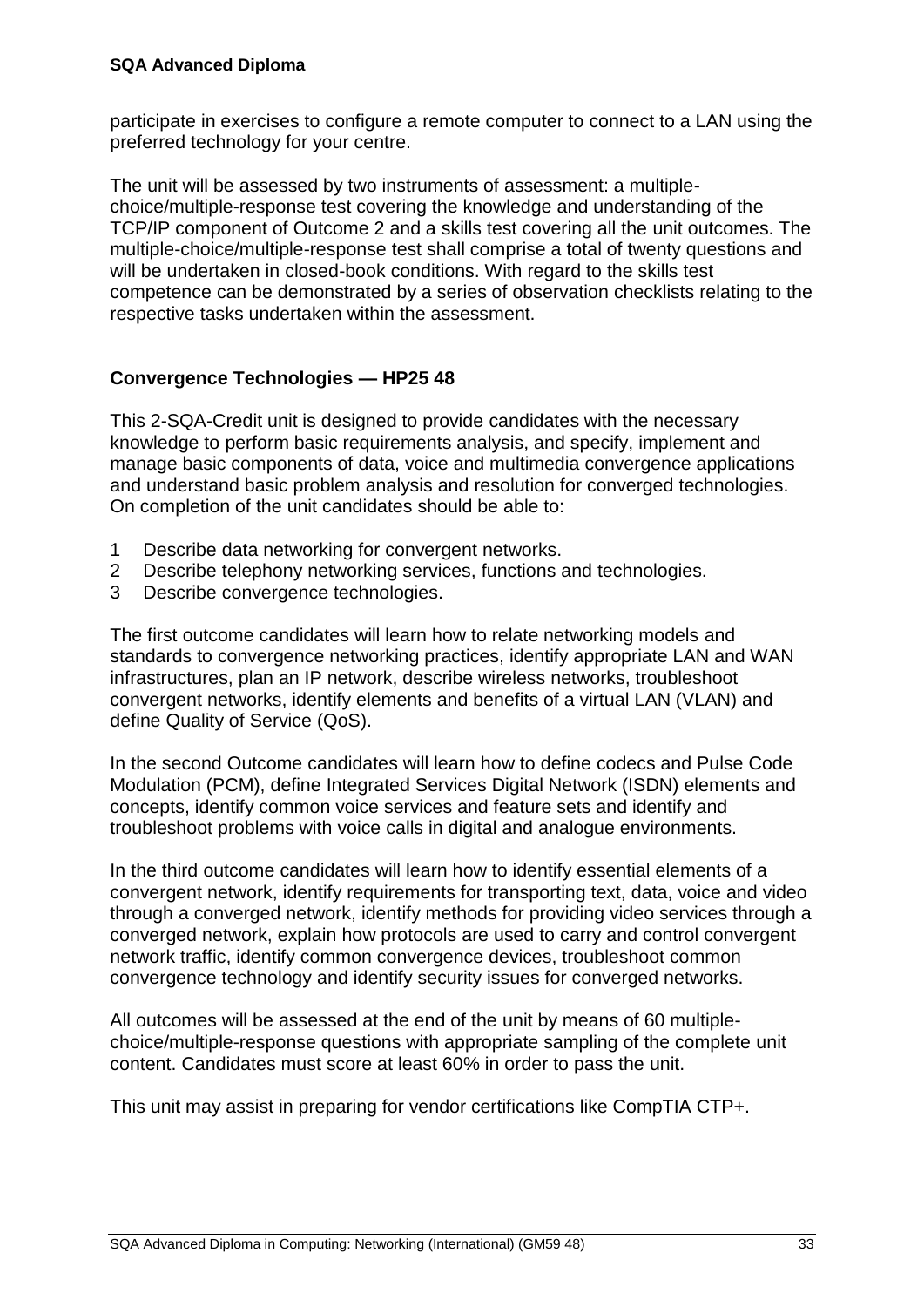#### **Networking Technology — HP1M 48**

The purpose of this 2-SQA-Credit unit is to enable candidates to work effectively in a local area network installation or suppose role using networking computers. It is intended for candidates undertaking an SQA Advanced Diploma in Computing, Computer Networking or a related area who require a broad understanding of local area networks.

On completion of the unit the candidate should be able to:

- 1 Describe the components of local area networks and media.
- 2 Describe the OSI and TCP/IP models, and their layers.
- 3 Describe and use common addressing schemes and routing in a networked environment.
- 4 Describe connectivity and transmission features, and operation of local and wide area networks.
- 5 Configure, build and test a simple local area network.

This unit has five outcomes:

In Outcome 1 the candidate will learn about common networking hardware used to connect a network including but not restricted to routers, switches, hubs, bridges, repeaters and NIC's. Networking terminology for example common topologies, LAN, WAN, MAN, SAN, PAN, WLAN, Virtual Private Networks and Intranets.

Outcome 2 deals with of the levels of the OSI model and its relationship to the TCP/IP protocol stack, the protocols at each level, the function of each level and the hardware used at the lower layers.

In Outcome 3 the candidate will learn about the IP v4 32bit addressing scheme including public and private address schemes, the IP v6 128 bit addressing scheme, how to configure subnets, how to convert decimal to binary and binary to decimal for use in IP addressing, how to convert hexadecimal to decimal and decimal to hex for use in IP addressing and learn how configure routing in a networked environment.

In Outcome 4 the candidate will learn about network cabling which will include signals and noise, signalling over copper and fibre, attenuation, loss, noise, crosstalk, LAN cabling, Ethernet media, UTP (Categories 5, 5e, 6, and 7), fibre-optics, wireless, LAN devices, MDI and MDIX, and WAN cabling.

Outcome 5 covers building a LAN and is intended to allow the candidate to apply the knowledge gained during the earlier outcomes in a practical environment. The candidate will make and test different types of network cables, and will learn how to build and configure a peer to peer network, how to build and configure a workgroup network and how build and configure a client server network using routing technologies.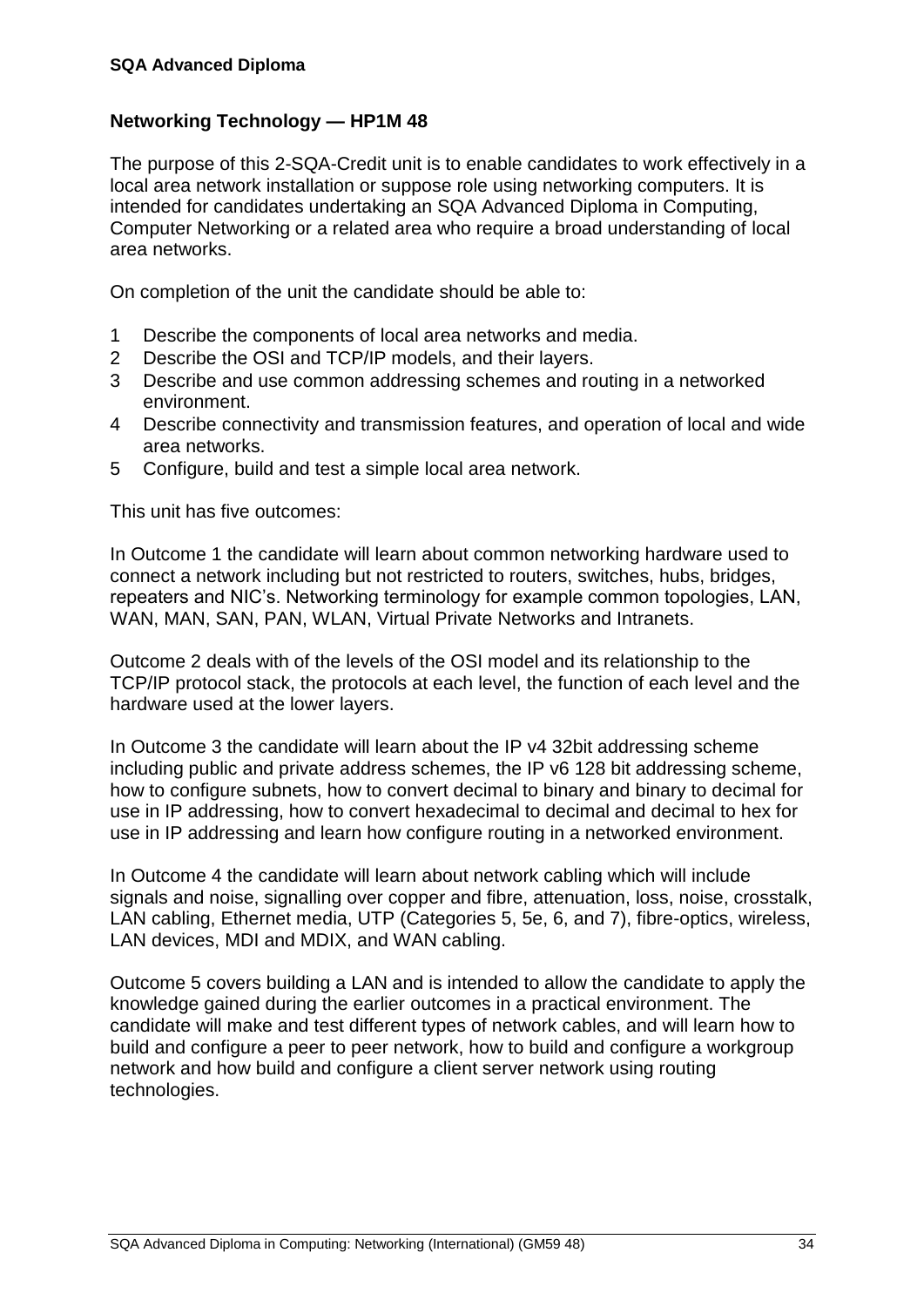There will be a closed-book multiple-choice/multiple-response assessment covering all outcomes. The candidate will be presented with 50 questions and expected to answer 60% of these correctly. The candidate will also be expected to keep a suitable record recording the practical tasks they have carried out during the unit. The candidate must satisfy the requirements for these assessments in order to achieve the unit.

In preparing for assessments for this unit centres may find useful course materials and assessments on the Cisco NetSpace Academy. This unit (in conjunction with the related units: HP1J 48 *Routing Technology*, HP1L 48 *Switching Technology* and HP1N 48 *Internetworking Technology*) may assist the candidate in preparing for Cisco examination 640-802: Cisco Certified Network Associate. In addition candidates may find this unit helpful in preparation for Cisco examination 640-811: Interconnecting Cisco Networking Devices and Cisco examination 640-821 Introduction to Cisco Networking Technologies. The candidate should check the latest information at **www.cisco.com** to ensure that all objectives have been covered.

#### **Routing Technology — HP1J 48**

This purpose of this 2-SQA-Credit unit is to provide candidates with an understanding of the basic theory of common contemporary interior gateway routing protocols and to implement these on routers designed to support small to medium-sized enterprises. It is intended for those undertaking an SQA Advanced Certificate or SQA Advanced Diploma in a Computer Networking or related area who require a basic understanding of routing technology.

On completion of the unit the candidate should be able to:

- 1 Describe router fundamentals.
- 2 Describe contemporary IP addressing schemes.
- 3 Describe the operation of common contemporary interior gateway routing protocols.
- 4 Implement a routed network topology.

This unit has four outcomes:

The first outcome puts the unit into context by describing the role of a router in a network. Primary functions such as packet forwarding and best path determination are introduced. Contemporary router LAN and WAN interfaces are described together with their respective media characteristics.

In Outcome 2 legacy IP addressing schemes such as IPv4 classful and classless are described. In particular the limitations of classful addressing and the requirement for VLSM and CIDR techniques are outlined. IPv6 addressing scheme is described together with features such as address space, address assignment and simplified processing by routers.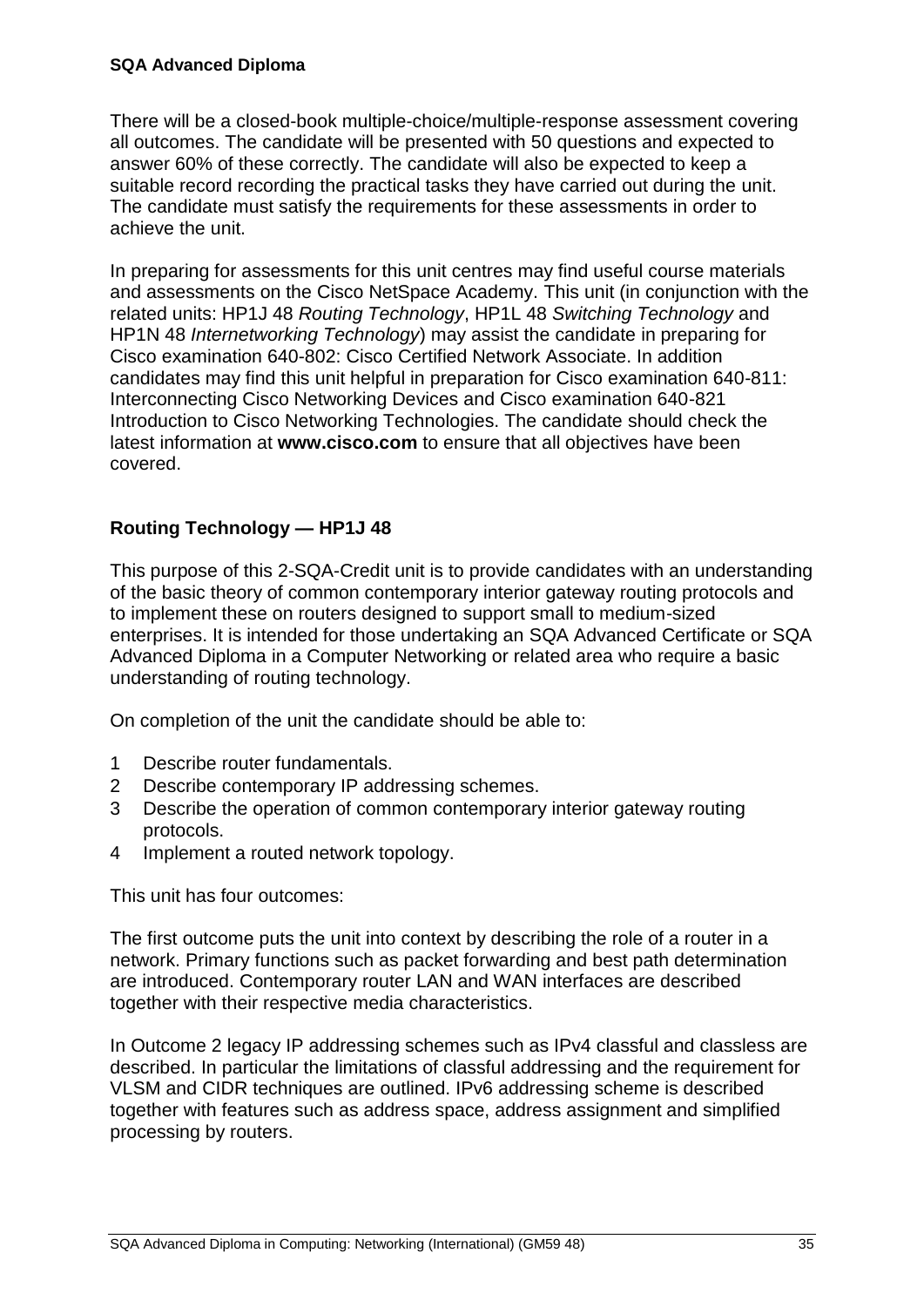In Outcome 3 the requirement for static routing is described. In addition the classification of legacy and contemporary routing protocols is defined, for example, distance vector and link state, vendor-specific (EIGRP) and vendor-neutral (OSPF).

Outcome 4 deals with be the implementation of a routed network from a given scenario.

There will be two forms of assessment within this unit.

In Outcomes 1 to 3 the knowledge and understanding component of the unit will be assessed as a single end-of-unit test. This format of this test will be decided by your centre and will be timed, supervised and conducted under closed-book conditions. Candidates must answer at least 60% of the questions correctly in order to obtain a pass.

Outcome 4 will assess the skills component of the unit and will take the form of a practical activity where candidates will be required to design and implement a routed network for a given scenario. The format of the evidence produced will be decided by your centre but is likely to take the form of a logbook or observation checklist.

In preparing for assessments for this unit centres may find useful course materials and assessments on the Cisco NetSpace Academy. This unit (in conjunction with the related Units: HP1M 48 Networking Technology, HP1L 48 Switching Technology and HP1N 48 Internetworking Technology) may assist the candidate in preparing for Cisco examination 640-802: Cisco Certified Network Associate. In addition candidates may find this unit helpful in preparation for Cisco examination 640-811: Interconnecting Cisco Networking Devices and Cisco examination 640-821 Introduction to Cisco Networking Technologies. The candidate should check the latest information at **www.cisco.com** to ensure that all objectives have been covered.

#### **Switching Technology — HP1L 48**

The purpose of this 2-SQA-Credit unit is to provide candidates with an understanding of how a switch communicates on a network, how switches are interconnected and configured with other networking devices in a small or medium-sized business network, which includes implementing VLAN segmentation integrating wireless devices into a LAN. It is intended for candidates undertaking an SQA Advanced Certificate or SQA Advanced Diploma in Computing, Computer Networking or a related area who require a detailed understanding of switching technology.

On completion of the unit the candidate should be able to:

- 1 Describe LAN architecture.
- 2 Describe and configure basic switching technology.
- 3 Describe and configure advanced switching technologies.
- 4 Describe and configure basic wireless LANs.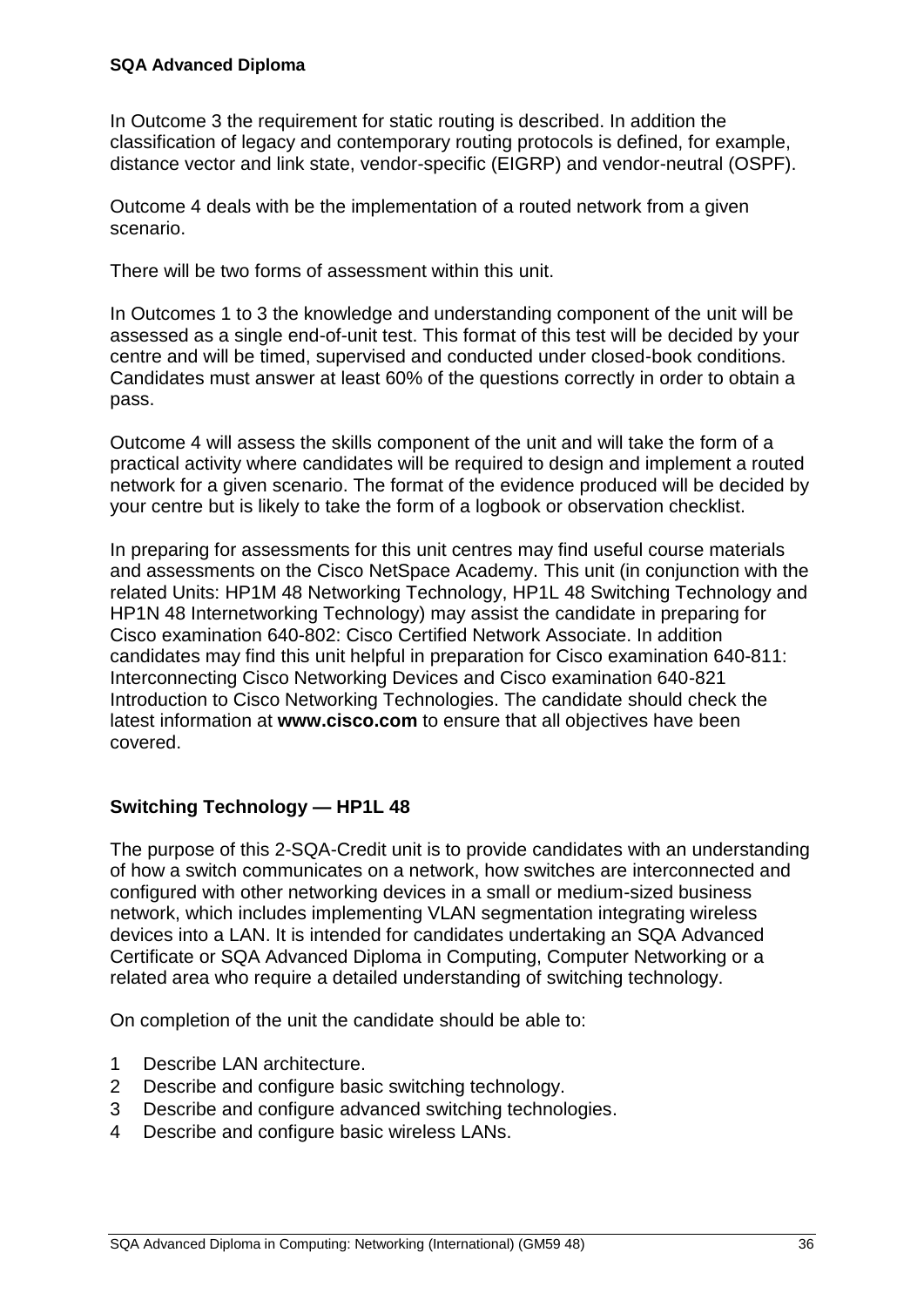In the first part of the course, candidates will study the principles of LAN architecture and design methods for switched networks.

In the second part of the course, candidates will learn about basic switching techniques and the practical skills they need to configure them. This includes such areas as switch forwarding methods such as fast forward, cut through and store and forward, symmetric and asymmetric switching, memory buffering, layer 2 and layer 3 switching.

There will be a closed-book multiple-choice/multiple-response assessment covering all outcomes. Candidates must answer at least 60% of the questions correctly in order to achieve a pass.

In preparing for assessments for this unit centres may find useful course materials and assessments on the Cisco NetSpace Academy. This unit (in conjunction with the related Units: HP1M 48 *Networking Technology*, HP1J 48 *Routing Technology* and HP1N 48 *Internetworking Technology)* may assist the candidate in preparing for Cisco examination 640-802: Cisco Certified Network Associate. In addition candidates may find this unit helpful in preparation for Cisco examination 640-811: Interconnecting Cisco Networking Devices and Cisco examination 640-821 Introduction to Cisco Networking Technologies. The candidate should check the latest information at **www.cisco.com** to ensure that all objectives have been covered.

#### **Internetworking Technology — HP1N 48**

The purpose of this 2-SQA-Credit unit is to provide candidates with an understanding of WAN technologies and network services required by converged applications in enterprise networks. It will introduce integrated network services and explains how to select the appropriate devices and technologies to meet network requirements. Candidates will learn how to implement and configure common data link protocols and how to apply WAN security concepts, principles of traffic, access control, and addressing services and how to detect, troubleshoot, and correct common enterprise network implementation issues.

On completion of the unit the candidate should be able to:

- 1 Describe WAN and remote access concepts.
- 2 Describe and configure common WAN protocols.
- 3 Describe and configure network security.
- 4 Describe and perform network troubleshooting.

In the first part of the course, candidates will study the principles of WAN architecture and design methods for wide area networks. They will learn about introductory WAN concepts such as Providing Integrated Services to the Enterprise, WAN Technology Concepts and WAN Connection Options.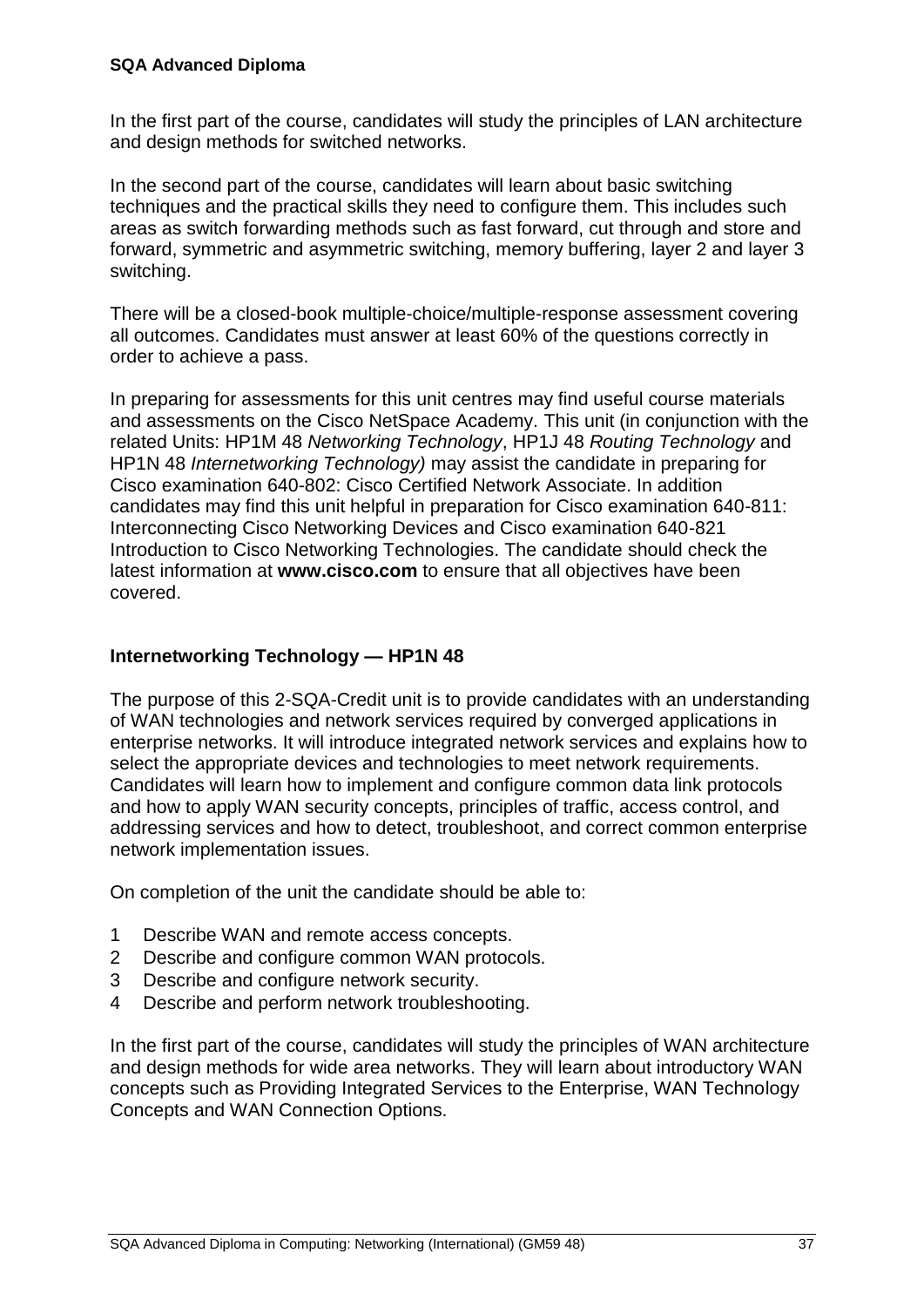In the second part of the course, candidates will learn about common WAN protocols and the practical skills you need to configure them. This includes such areas as PPP and frame relay how to use them, configure them and test them.

In the third part of the course candidates will learn about network security and how you can implement security in a number of ways from password security to the use of basic, advanced and complex access control lists.

In the fourth part of the course candidates will learn about network troubleshooting in particular the importance of establishing a network performance baseline, troubleshooting methodologies and tools as well as common WAN implementation issues. They will also perform the following practical tasks — carry out network troubleshooting using standard methodologies.

There will be a closed-book multiple-choice/multiple-response assessment covering all outcomes. Candidates must answer at least 60% of the questions correctly in order to achieve a pass.

In preparing for assessments for this unit centres may find useful course materials and assessments on the Cisco NetSpace Academy. This unit (in conjunction with the related units: HP1M 48 *Networking Technology*, HP1J 48 *Routing Technology* and HP1L 48 *Switching Technology*) may assist the candidate in preparing for Cisco examination 640-802: Cisco Certified Network Associate. In addition candidates may find this unit helpful in preparation for Cisco examination 640-811: Interconnecting Cisco Networking Devices and Cisco examination 640-821 Introduction to Cisco Networking Technologies. The candidate should check the latest information at **www.cisco.com** to ensure that all objectives have been covered.

#### **Server Administration — HP1P 48**

This 2-SQA-Credit unit is designed to give candidates the skills required to function as a server administrator, responsible for the operations and day-to-day management of an infrastructure of network servers within an organisation. Server administrators manage the infrastructure, Web, and IT application servers, using scripts and batch files written by themselves or others to accomplish tasks on a regular basis. They conduct most server management tasks remotely by using Remote Desktop Server or administration tools installed on their local workstation.

On completion of the unit the candidate should be able to:

- 1 Plan for server deployment.
- 2 Plan for server management.
- 3 Monitor and maintain servers.
- 4 Plan application and data provisioning.
- 5 Plan for business continuity and high availability.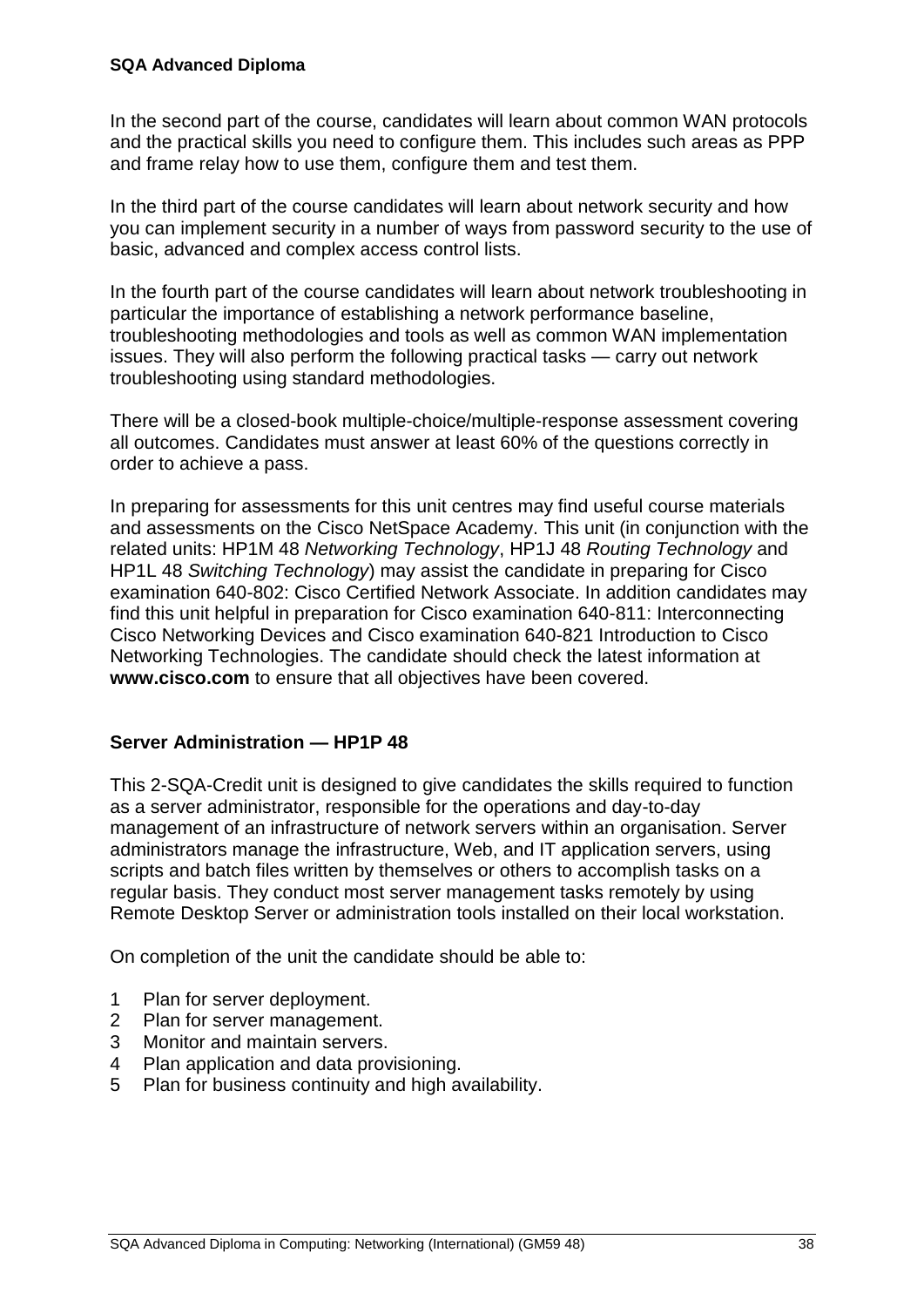This unit has five outcomes. Outcome 1 will cover how to plan for server deployment. This includes planning server installations and upgrades, planning for automated server deployment, planning infrastructure services server roles, planning application servers and services and planning file and print server roles.

Outcome 2 deals with how to plan for server management. This includes planning server management strategies, planning for delegated administration and planning and implementing group policy strategy.

Outcome 3 deals with how to monitor and maintain servers. This includes implementing patch management strategy, monitoring servers for performance evaluation and optimisation and monitoring and maintaining security and policies.

Outcome 4 deals with how to plan application and data provisioning.

Outcome 5 deals with how to plan for business continuity and high availability. This includes planning storage, planning high availability and planning for backup and recovery.

Assessment for all outcomes will be undertaken at the end of the unit by means of a multiple-choice test consisting of 60 questions. Candidates must score at least 60% in order to pass the unit.

This unit may assist in preparing for vendor certifications like the MCITP: Server Administrator on Windows Server 2008.

#### **SQA Advanced Diploma in Computing: Technical Support Graded Unit 2 (Project) — HP2C 48**

This 2-SQA-Credit graded unit is designed to provide evidence that the candidate has achieved the following principal aims of SQA Advanced Diploma in Computing Networking:

- 1 To prepare candidates for employment in a network-related post at technician or professional level in a computer networking support or administrative role.
- 2 To develop a range of specialist technical knowledge and skills in networking technologies and operating systems.

It is recommended that the candidate should have completed or be in the process of completing the following units relating to the above specific aims prior to undertaking this graded unit:

HP1M 48 *Networking Technology* HP1J 48 *Routing Technology* HP1P 48 *Server Administration*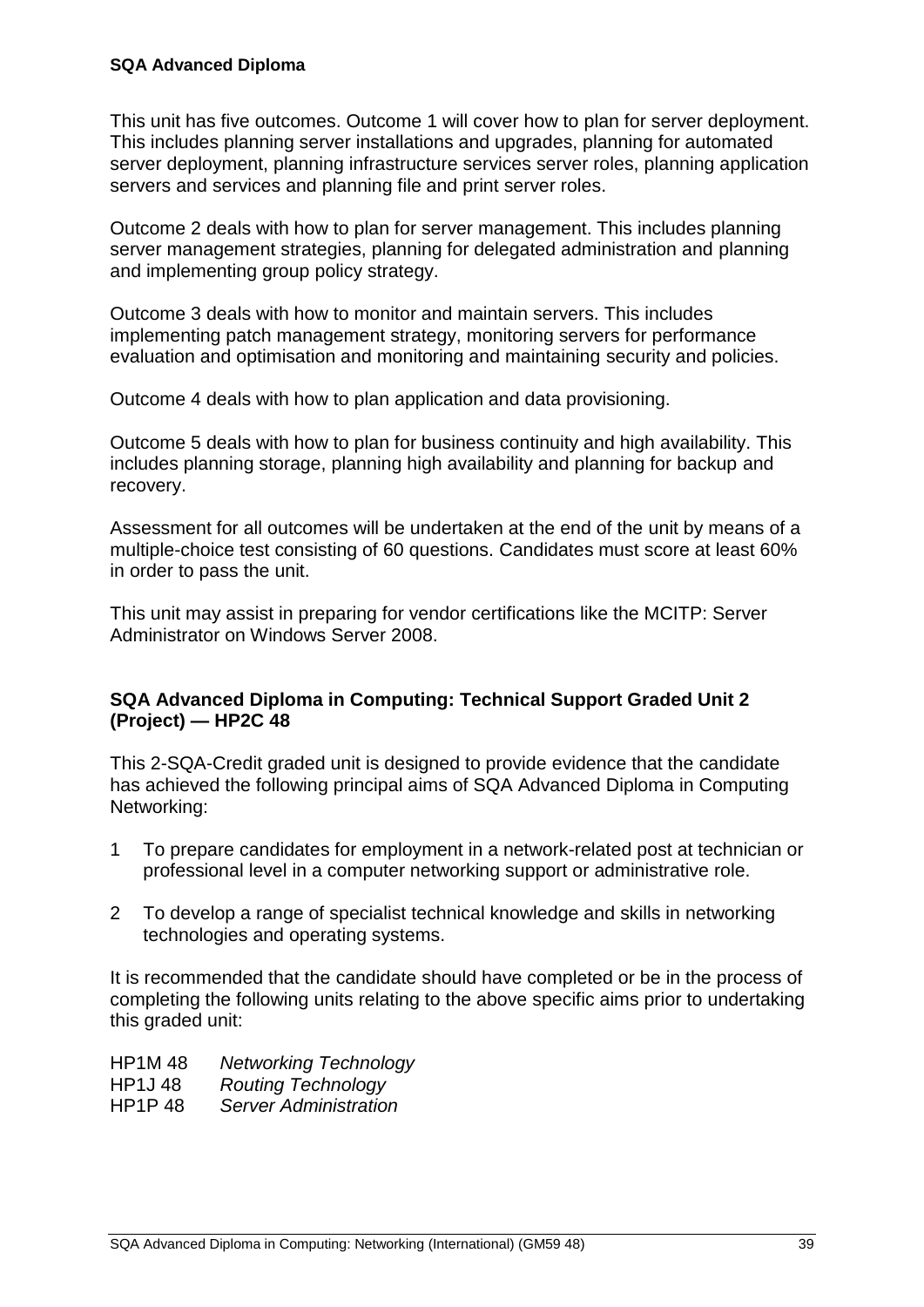This graded unit is designed to provide evidence of the candidate's ability to plan, develop, implement and evaluate technical skills gained throughout the course. It does not ask the candidate to prove new skills. During the unit they will be expected to:

- 1 Interpret the needs of the project from the brief.
- 2 Gather information to plan and develop the project.
- 3 Decide upon and develop a design approach.
- 4 Carry out the development.
- 5 Evaluate the product and process.
- 6 Evaluate their own performance.

The assessment task is a project. The project will be a complex task which involves:

- 1 Variables which are complex or unfamiliar.
- 2 Relationships which need to be clarified.
- 3 A context which may be familiar or unfamiliar to you.

The project will be marked out of 100. The mark at each stage of the project takes into account the criteria outlined. Candidates can only progress to the next stage if they have met the minimum evidence requirements of the previous stage. At the end of each stage, there will be opportunities for remediation/re-assessment on that particular stage. All allocated marks will be aggregated to arrive at an overall mark for the project. Assessors will assign an overall grade to the candidate for this graded unit based on the following grade boundaries.

 $A = 70\% - 100\%$  $B = 60\% - 69\%$  $C = 50\% - 59\%$ 

Candidates must achieve a minimum of:

- ◆ 20 marks for the Planning stage
- ◆ 20 marks for the Developing stage
- ◆ 10 marks for the Evaluating stage.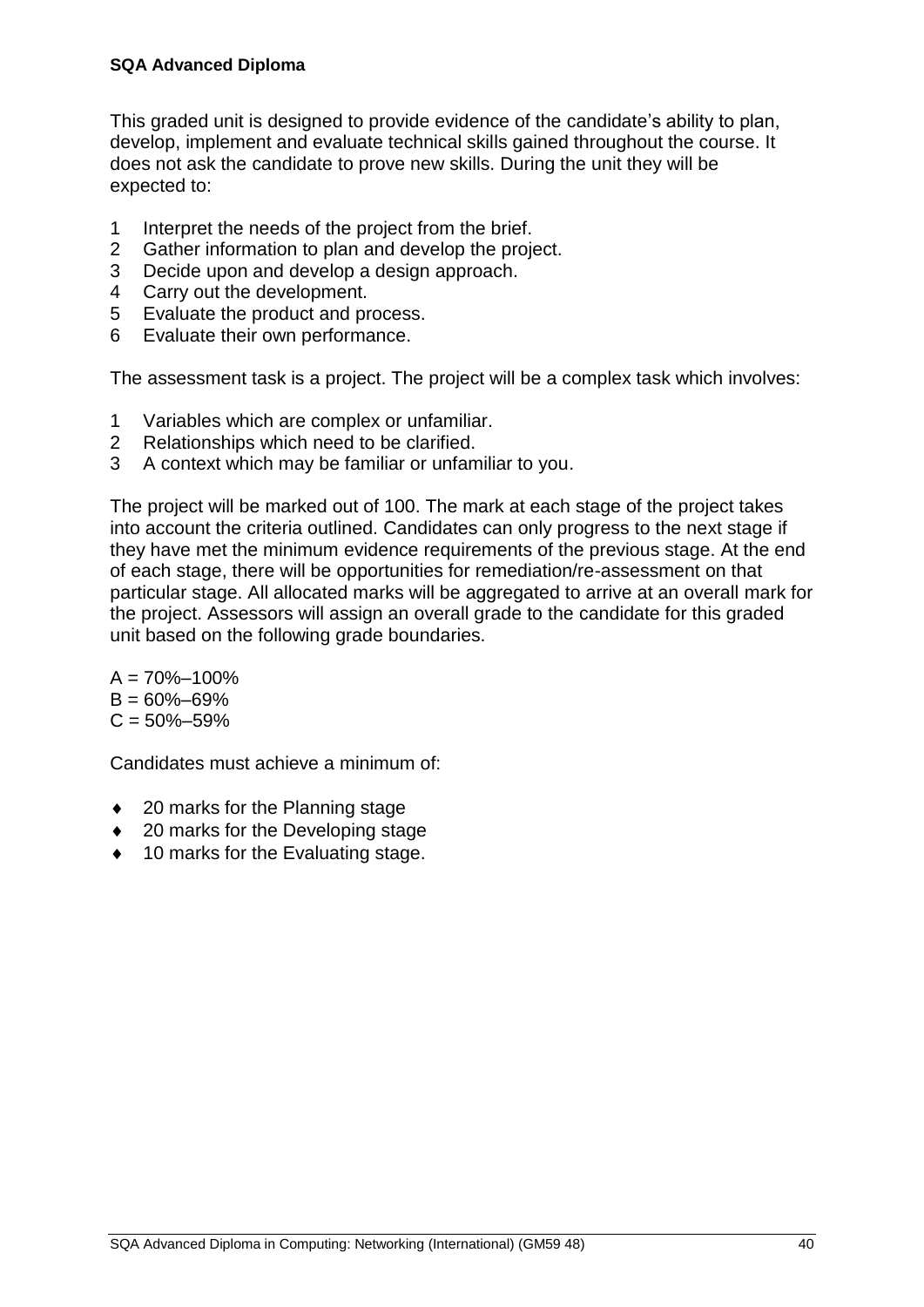## <span id="page-44-0"></span>**6.3 Opportunities for integration of units**

It is envisaged that where possible centres will deliver this award in an integrative manner to help the candidates appreciate the interconnections between the various subjects.

Integration means identifying opportunities either within a unit or across units to deliver and/or assess topics which meet the criteria for either two outcomes within the same nit, or two outcomes — one outcome from one unit and one outcome from another unit.

For example, in Year 1 there may be opportunities to integrate into a single case study the teamwork task in *Team Working in Computing* (HP1X 47) with the project management work required for *Computing: Introduction to Project Management* (HP21 47).

In Year 2 the unit *Computer Networking: Practical* (HP20 47), Outcome 1 deals with the implementation of a client server local area network. This is also covered by Outcome 5 of the unit *Networking Technology* (HP1M 48) so both outcomes could be assessed by the learners completing a single practical task activity.

Based on the proposed delivery of Years 1 and 2 the following opportunities exist for integration of delivery and/or assessment:

| <b>Unit</b><br>code | <b>Unit title</b>                                       | <b>Integration opportunity</b>                                                                                                  |
|---------------------|---------------------------------------------------------|---------------------------------------------------------------------------------------------------------------------------------|
| HP21 47             | Computing: Introduction to<br><b>Project Management</b> | There may be opportunities to integrate into<br>a single case study the teamwork task in<br>HP1X 47 with the project management |
| <b>HP1X47</b>       | Team Working in Computing                               | work required for HP21 47                                                                                                       |

#### **Year 1**

#### **Year 2**

| <b>Unit</b><br>code | <b>Unit title</b>                        | <b>Integration opportunity</b>                                                                                              |
|---------------------|------------------------------------------|-----------------------------------------------------------------------------------------------------------------------------|
| HP2047              | <b>Computer Networking:</b><br>Practical | Outcome 1 of HP20 47 and Outcome 5 of<br>HP1M 48 both cover implementation of a<br>local area network and can be integrated |
| <b>HP1M48</b>       | <b>Networking Technology</b>             | into a single assessment activity                                                                                           |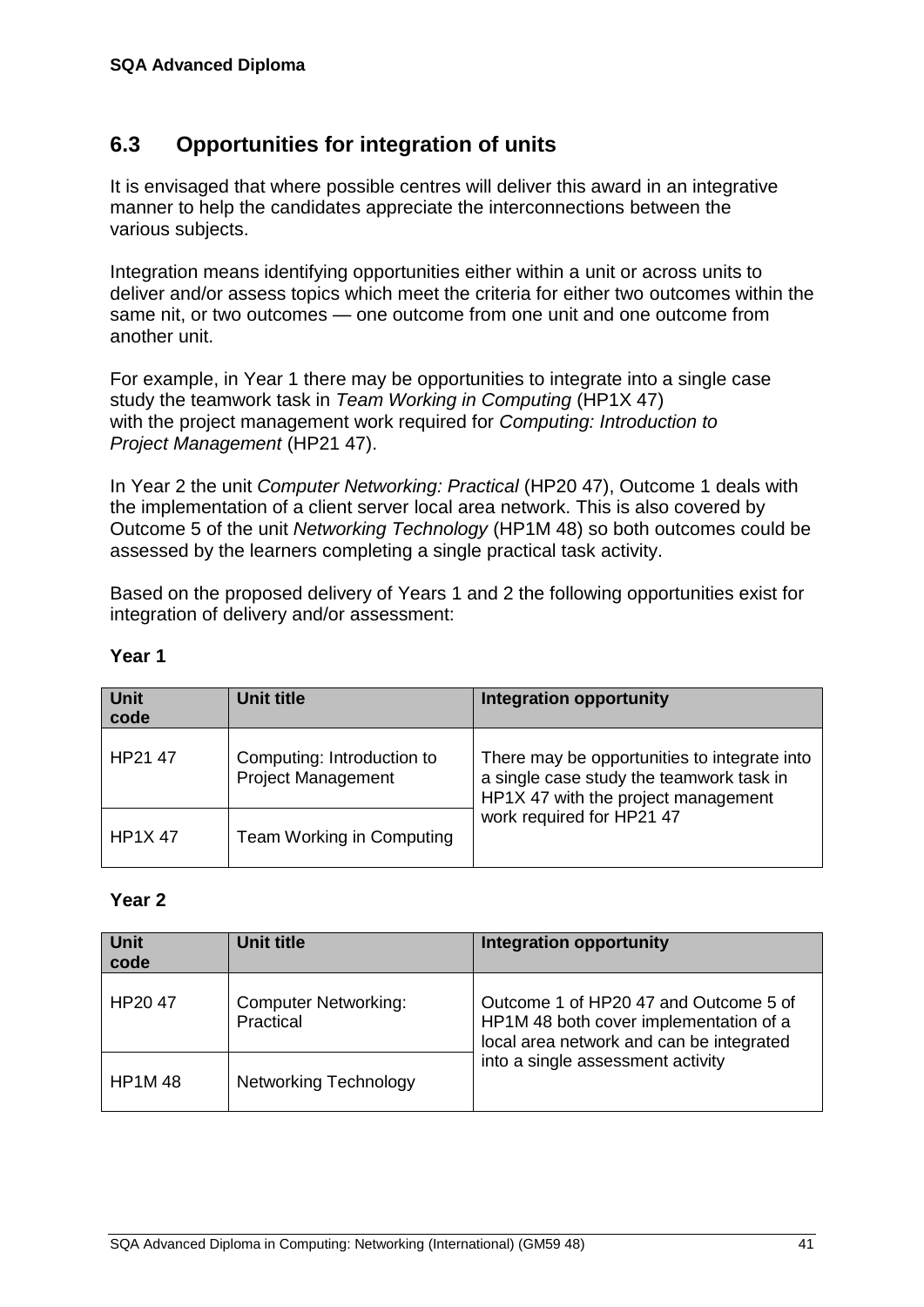## <span id="page-45-0"></span>**7 Assessment in an SQA Advanced Diploma award**

## <span id="page-45-1"></span>**7.1 Assessment in learning and for certification**

Assessment is the process of evaluating a learner's learning.

Assessment takes place throughout the learning and teaching processes as well as the final assessment for certification. It can take many forms (for example: practical exercises, case studies, extended response questions) and can be used for different purposes — including identifying prior knowledge, identifying gaps in learning, providing feedback to learners as well as measuring learner attainment.

Assessment as part of the learning process is called **formative** assessment. It provides developmental feedback to a learner and tutors so that they can adjust their plan for future learning. It is not recorded for external purposes. **Formative** assessment is often called 'assessment for learning'.

**Summative assessment** is carried out for the purpose of certification. Through **summative assessment**, learners provide evidence to demonstrate that they can achieve the evidence requirements detailed in the statement of standards of the relevant unit specification. It is generally undertaken at the end of a learning activity or programme of learning and is used to make a judgement on the learner's overall attainment.

## <span id="page-45-2"></span>**7.2 Assessment planning of an SQA Advanced Diploma**

All SQA Advanced Diploma qualifications are **summatively assessed** using a mix of continuous unit assessment and graded unit assessments. It is helpful for learners, the course team and the internal verifiers if the course team has an overview of when summative assessments are likely to occur. It is, therefore, common practice for a course team, prior to the start of course delivery to agree the overall learning, teaching and assessment plan for the course. Part of this process requires tutors to agree when each unit in the course will be **summatively assessed**.

In situations where units of a course are being delivered in parallel, it is important that course teams make sure that the assessment load placed on learners is manageable, although it is recognised that by its very nature summative assessments will occur towards the end of learning.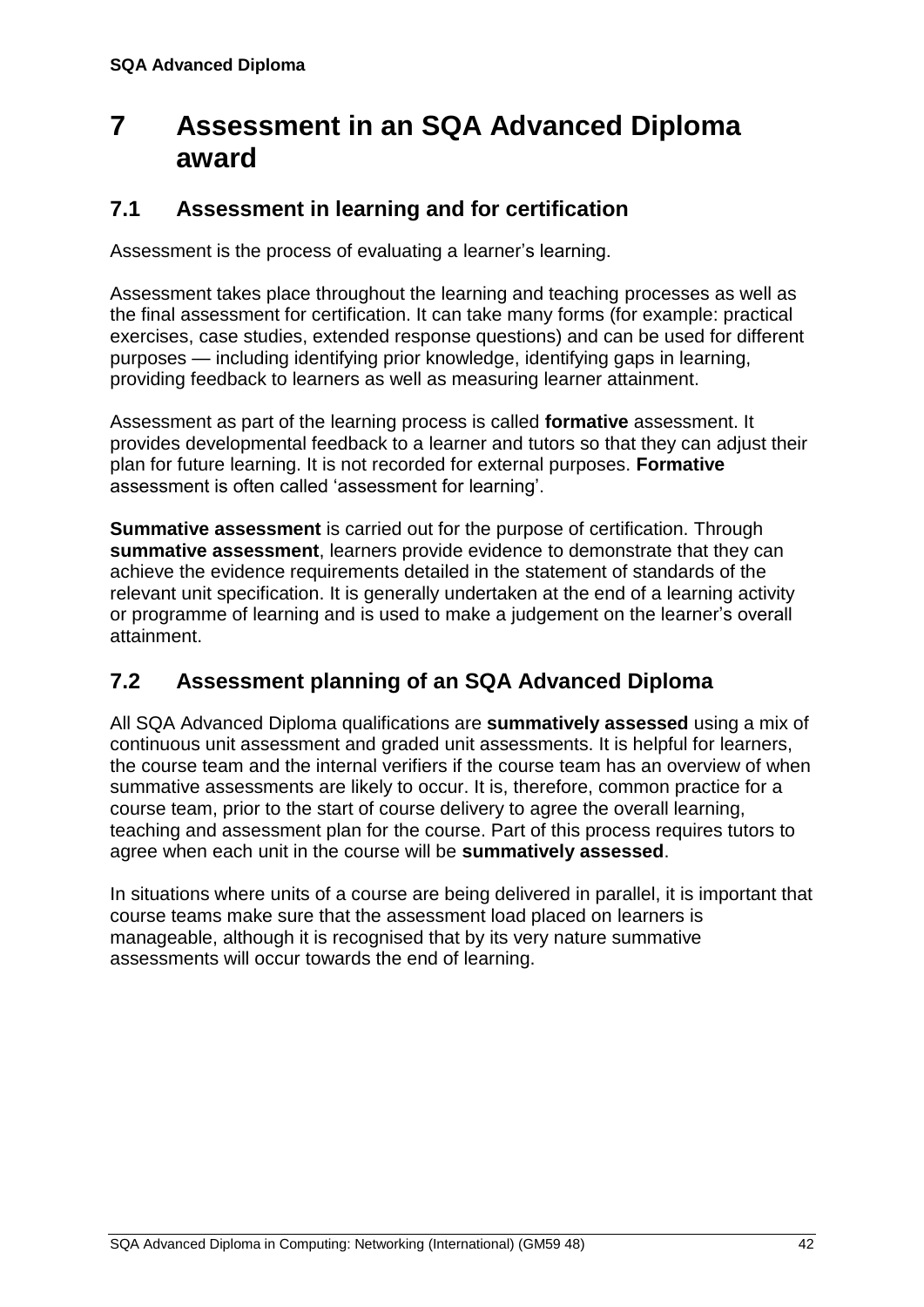## <span id="page-46-0"></span>**7.3 Planning the unit summative assessment**

For each unit, it is helpful for tutors/assessors to draw up a unit assessment plan which:

- ◆ describes what is to be assessed.
- says what assessment methods will be used.
- describes how the assessments are to be administered, eg practical, online, etc.
- defines opportunities for integrating assessment.
- provides a timetable for when the assessment will take place.
- notes arrangements that need to be made to take account of additional support needs or prior learning.
- describes the measures to be taken to ensure that the evidence produced is authentic and current.
- describes how and when requirements for record-keeping and quality assurance processes will be met.

## <span id="page-46-1"></span>**7.4 Negotiating summative assessments with the learners**

Ultimately, it is up to the tutor to determine when a learner is ready for summative assessment (within the agreed time constraints of the course timetable). A good way of gauging if a learner is ready for assessment is to use a **practice assessment** (a final formative assessment which mirrors the summative assessment in terms of assessment method and an aspect of the evidence requirement where appropriate but it must not contain the same task detail as the summative assessment).

The tutor can use this assessment to identify the level of an individual learner's competence and the outcome can help the tutor determine if the learner is ready to attempt the summative assessment or if the learner still has gaps in knowledge and understanding that need to be addressed through further work.

It is good practice to communicate assessment plans to learners as early as possible in the course so that they know what to expect. A copy of the **proposed Course Assessment Plan** may be given to learners at the start of the course, often during course induction. Thereafter, it is up to each tutor to make sure that learners receive early warning of when assessment is likely to take place.

## <span id="page-46-2"></span>**7.5 Summative assessment exemplars**

Assessment exemplars are produced by SQA and are made available to centres for a number of units in this SQA Advanced Diploma. Assessment exemplars are intended solely for the purpose of assessment of learners against the standards given in the unit specifications. **They must not be released prior to the assessment or be distributed for any other purpose. It is the centre's responsibility to maintain the security of all assessment exemplars.**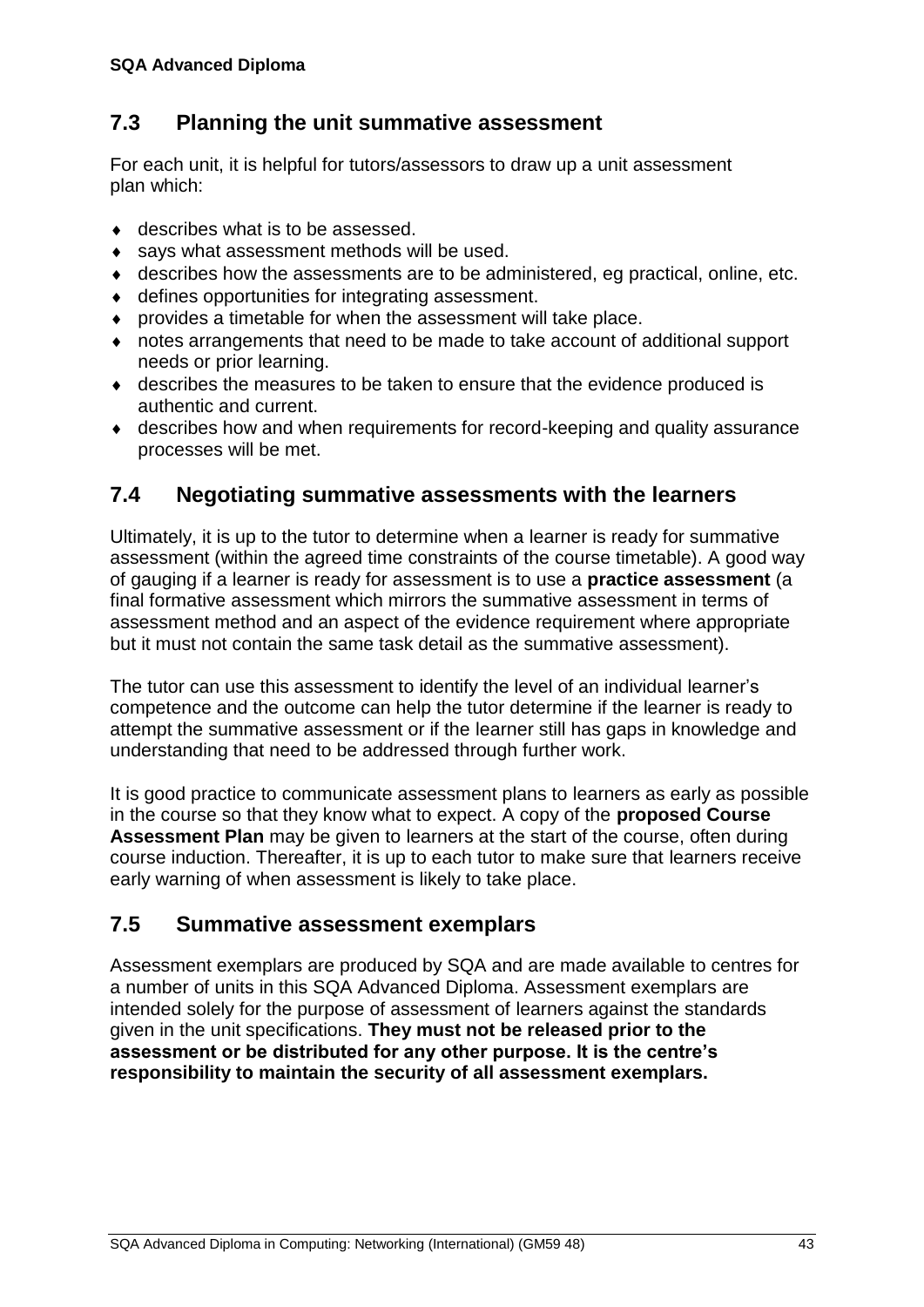#### **SQA Advanced Diploma**

A unit assessment exemplar will contain:

- details of the conditions under which the assessment is to be carried out.
- assessment tasks for each outcome.
- a marking scheme or model answer.
- checklists (where appropriate).

It is vital that tutors:

- adhere to the conditions for the assessment, ie open-book, closed-book, controlled conditions.
- mark assessments consistently in line with the marking scheme or model answer provided.
- $\bullet$  keep all assessment exemplars secure so that they can be used for future learner assessments.

<span id="page-47-0"></span>Once the learner has completed the summative assessment, it is good practice for tutors to mark their learner's work quickly and provide constructive feedback.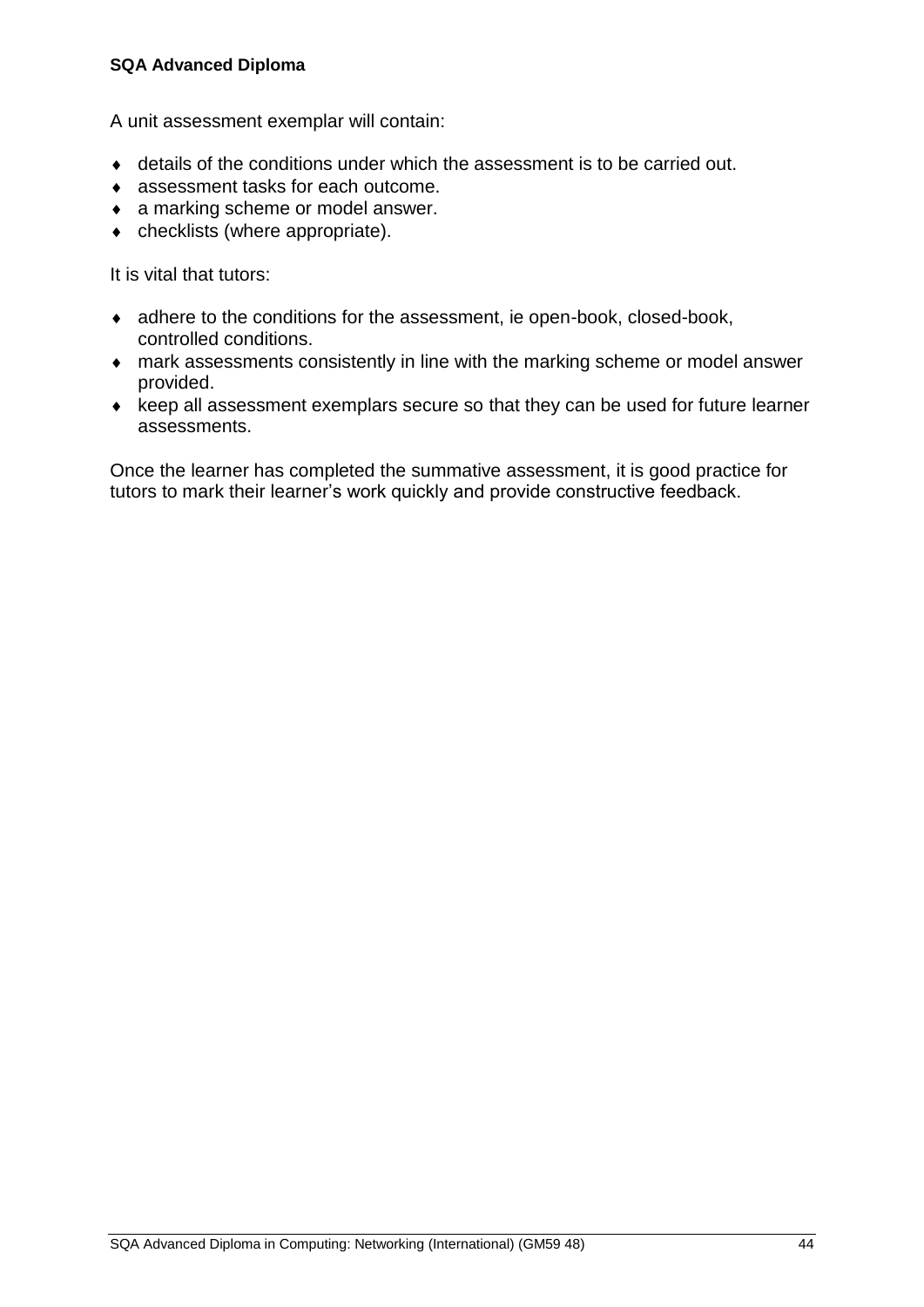## **8 SQA Advanced Diploma in Computing: Networking assessment strategy and plan**

### <span id="page-48-0"></span>**8.1 SQA Advanced Diploma in Computing: Networking assessment strategy**

A guide to the type and number of assessments in each unit of the SQA Advanced Diploma in Computing: Networking is shown below.

| <b>Unit</b>                                |                                                                                                                                                                                    | <b>Assessment - Year 1</b> |                  |  |  |  |  |  |
|--------------------------------------------|------------------------------------------------------------------------------------------------------------------------------------------------------------------------------------|----------------------------|------------------|--|--|--|--|--|
| Developing                                 | <b>Outcome 1</b>                                                                                                                                                                   |                            | <b>Outcome 2</b> |  |  |  |  |  |
| Software:<br>Introduction<br><b>HP1R47</b> | Open-book<br>Practical task undertaken in supervised conditions over an extended<br>beriod of time                                                                                 |                            |                  |  |  |  |  |  |
| Professionalism and                        | <b>Outcome 1</b><br><b>Outcome 2</b><br><b>Outcome 3</b><br><b>Outcome 4</b>                                                                                                       |                            |                  |  |  |  |  |  |
| Ethics in Computing<br><b>HP2947</b>       | Open-book<br>Single assessment for unit relating to a case study and questions<br>covering content of outcomes<br>Undertaken supervised conditions over an extended period of time |                            |                  |  |  |  |  |  |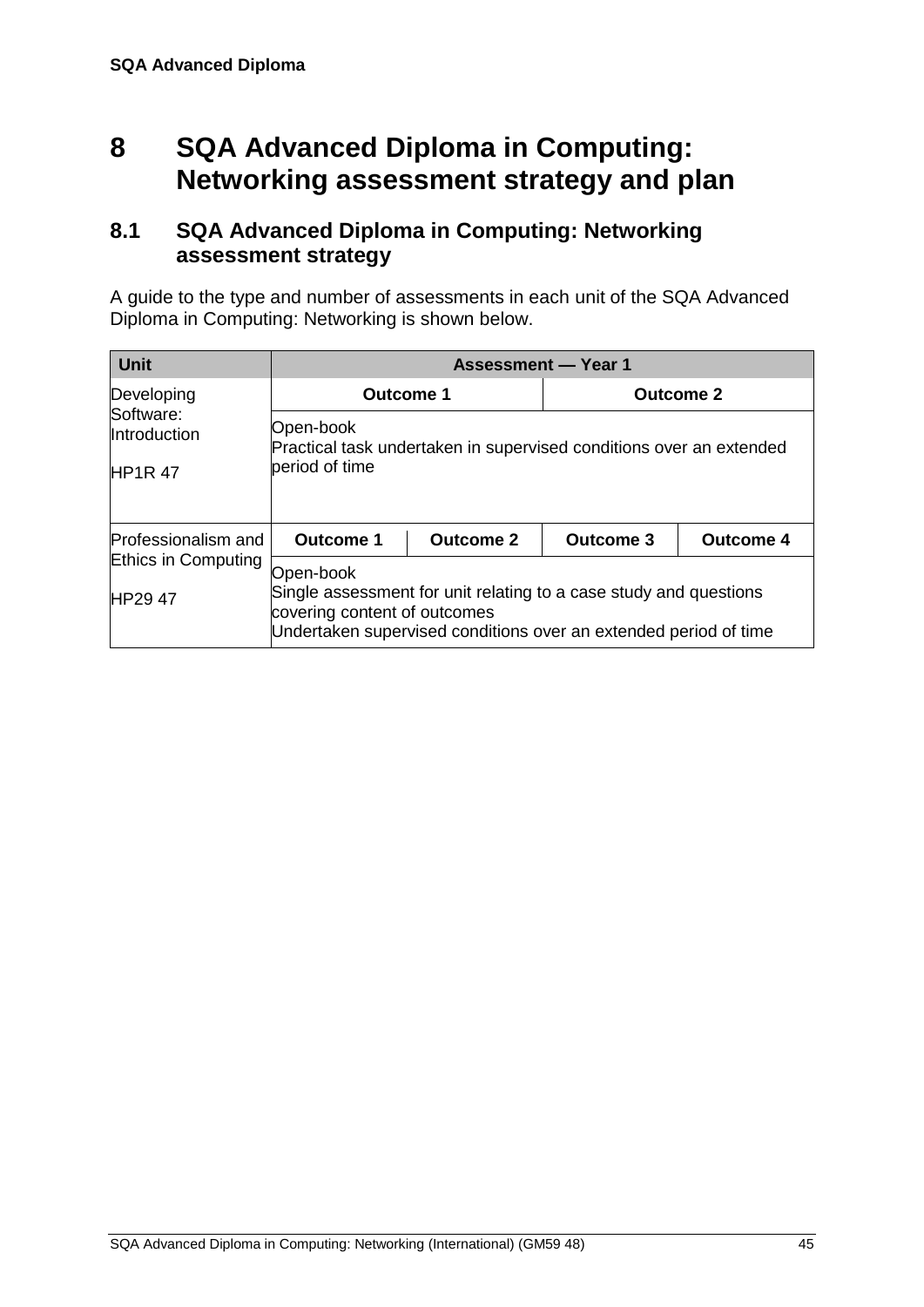| Unit                                                               |                                                                                                                        |                                                                                                                                                                                                          |                  | <b>Assessment - Year 1</b> |                                                                                                       |                                                                           |  |  |
|--------------------------------------------------------------------|------------------------------------------------------------------------------------------------------------------------|----------------------------------------------------------------------------------------------------------------------------------------------------------------------------------------------------------|------------------|----------------------------|-------------------------------------------------------------------------------------------------------|---------------------------------------------------------------------------|--|--|
| <b>Computer Systems</b>                                            | <b>Outcome 1</b>                                                                                                       |                                                                                                                                                                                                          |                  | <b>Outcome 2</b>           |                                                                                                       | <b>Outcome 3</b>                                                          |  |  |
| Fundamentals<br>HP1T 47                                            | Open-book<br>Set of 25 short-response questions covering<br>each bullet point<br>Supervised assessment lasting 2 hours |                                                                                                                                                                                                          |                  |                            | Open-book<br><b>Practical task</b><br>and detailed log<br>Supervised conditions<br>with no time limit |                                                                           |  |  |
| Troubleshooting                                                    | <b>Outcome 1</b>                                                                                                       |                                                                                                                                                                                                          | <b>Outcome 2</b> | <b>Outcome 3</b>           |                                                                                                       | <b>Outcome 4</b>                                                          |  |  |
| <b>Computer Problems</b><br><b>HP1V 47</b>                         | Open-book<br>Undertaken supervised conditions over an extended period of time                                          |                                                                                                                                                                                                          |                  |                            |                                                                                                       | Investigation carried out and all stages presented in a 1,000 word report |  |  |
| Computing:                                                         | <b>Outcome 1</b>                                                                                                       |                                                                                                                                                                                                          |                  | <b>Outcome 2</b>           |                                                                                                       | <b>Outcome 3</b>                                                          |  |  |
| Introduction to<br>Project Management Closed-book<br>HP21 47       | 20 multiple-<br>choice questions<br>Supervised<br>conditions lasting<br>1 hour                                         | Open-book<br>Practical task covering content of Outcomes 2 and 3<br>Supervised conditions over an extended period of time                                                                                |                  |                            |                                                                                                       |                                                                           |  |  |
| Mathematics for                                                    | <b>Outcome 1</b>                                                                                                       |                                                                                                                                                                                                          | <b>Outcome 2</b> | <b>Outcome 3</b>           |                                                                                                       | <b>Outcome 4</b>                                                          |  |  |
| Computing 1<br><b>HP1H47</b>                                       | Open-book<br>Set of questions<br>Supervised<br>45 minutes                                                              | Open-book<br>Open-book<br>Set of questions<br>Set of questions<br>Supervised<br>Supervised<br>conditions lasting conditions lasting conditions lasting conditions lasting 45<br>45 minutes<br>45 minutes |                  |                            |                                                                                                       | Open-book<br>Set of questions<br>Supervised<br>minutes                    |  |  |
|                                                                    | OR                                                                                                                     |                                                                                                                                                                                                          |                  |                            |                                                                                                       |                                                                           |  |  |
|                                                                    | Open-book<br>week in advance                                                                                           | Set of questions for complete unit. Candidates may be given questions one<br>Supervised conditions with no specified time limit                                                                          |                  |                            |                                                                                                       |                                                                           |  |  |
| Team Working in                                                    | <b>Outcome 1</b>                                                                                                       |                                                                                                                                                                                                          | <b>Outcome 2</b> | <b>Outcome 3</b>           |                                                                                                       | <b>Outcome 4</b>                                                          |  |  |
| Computing<br><b>HP1X47</b>                                         | Open-book<br>Group project over an extended period of time                                                             |                                                                                                                                                                                                          |                  |                            |                                                                                                       |                                                                           |  |  |
| <b>SQA Advanced</b>                                                | <b>Graded Unit</b>                                                                                                     |                                                                                                                                                                                                          |                  |                            |                                                                                                       |                                                                           |  |  |
| Diploma in<br>Computing: Graded<br>Unit 1 (Exam)<br><b>HP2A 47</b> | Closed-book<br>Examination paper lasting 3 hours<br>Supervised conditions                                              |                                                                                                                                                                                                          |                  |                            |                                                                                                       |                                                                           |  |  |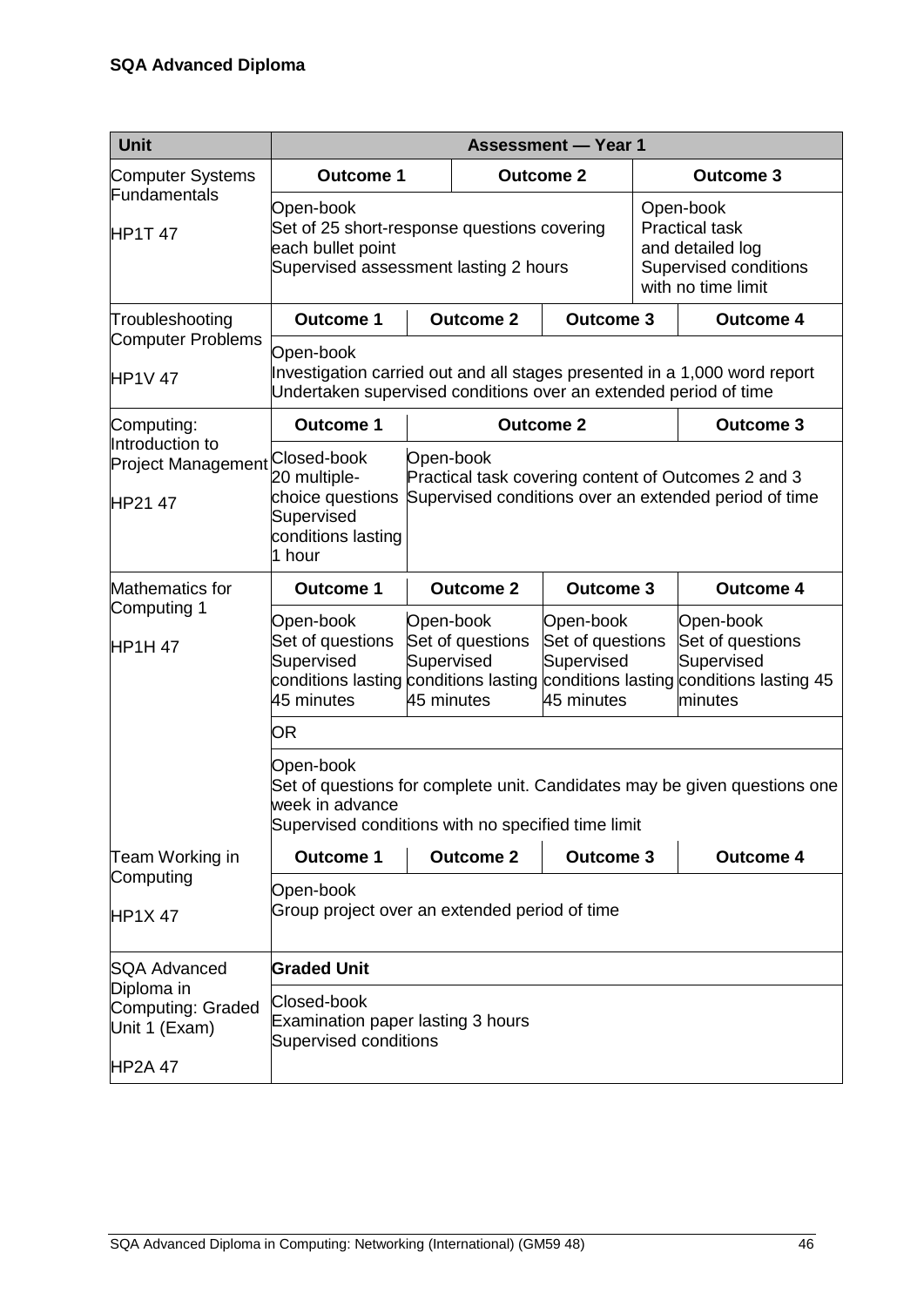| <b>Unit</b>                                                   |                                                                     | <b>Assessment - Year 1</b>                                                                                                                                                                                                                                            |                                                           |                                                           |                                                                                                                             |                                                                                                                            |                                                                                                                             |  |  |  |  |
|---------------------------------------------------------------|---------------------------------------------------------------------|-----------------------------------------------------------------------------------------------------------------------------------------------------------------------------------------------------------------------------------------------------------------------|-----------------------------------------------------------|-----------------------------------------------------------|-----------------------------------------------------------------------------------------------------------------------------|----------------------------------------------------------------------------------------------------------------------------|-----------------------------------------------------------------------------------------------------------------------------|--|--|--|--|
| <b>Client</b>                                                 | Outcome 1                                                           | <b>Outcome 2</b>                                                                                                                                                                                                                                                      | <b>Outcome 3</b>                                          | <b>Outcome 4</b>                                          | <b>Outcome 5</b>                                                                                                            | <b>Outcome 6</b>                                                                                                           | <b>Outcome 7</b>                                                                                                            |  |  |  |  |
| Operating<br><b>Systems</b><br>HP27 47                        | Open-book<br>Log book<br>three out of<br>five<br>practical<br>tasks | Open-book<br>Log book two<br>out of four<br>practical<br>tasks                                                                                                                                                                                                        | Open-book<br>Log book two out of<br>three practical tasks | Open-book<br>Log book two out of<br>three practical tasks |                                                                                                                             |                                                                                                                            |                                                                                                                             |  |  |  |  |
|                                                               |                                                                     |                                                                                                                                                                                                                                                                       |                                                           |                                                           | AND closed-book 30 restricted-response questions covering all outcomes; supervised                                          |                                                                                                                            |                                                                                                                             |  |  |  |  |
| <b>Network</b><br>Security                                    | <b>Outcome 1</b>                                                    |                                                                                                                                                                                                                                                                       | <b>Outcome 2</b>                                          | <b>Outcome 3</b>                                          |                                                                                                                             | <b>Outcome 4</b>                                                                                                           |                                                                                                                             |  |  |  |  |
| Concepts<br><b>HX0047</b>                                     | limit AND<br>period of time                                         |                                                                                                                                                                                                                                                                       |                                                           |                                                           |                                                                                                                             | Open-book; log book or equivalent showing practical tasks covering content of unit; supervised conditions over an extended | Closed-book; 50 questions restricted-response assessment covering all outcomes; 60% pass mark; supervised, 110 minutes time |  |  |  |  |
| <b>PC</b> Hardware                                            | <b>Outcome 1</b>                                                    | <b>Outcome 2</b>                                                                                                                                                                                                                                                      | <b>Outcome 3</b>                                          | <b>Outcome 4</b>                                          |                                                                                                                             | <b>Outcome 5</b>                                                                                                           |                                                                                                                             |  |  |  |  |
| & Operating<br><b>Systems</b><br><b>Essentials</b><br>HP24 47 |                                                                     | Closed-book; 36 questions multiple-choice/multiple-response assessment covering all outcomes; 60% pass mark; supervised, 100<br>minutes time limit AND<br>Closed-book; log book or equivalent showing practical tasks covering content of unit; supervised conditions |                                                           |                                                           |                                                                                                                             |                                                                                                                            |                                                                                                                             |  |  |  |  |
| Digital                                                       |                                                                     | <b>Outcome 1</b>                                                                                                                                                                                                                                                      |                                                           | <b>Outcome 2</b>                                          |                                                                                                                             | <b>Outcome 3</b>                                                                                                           |                                                                                                                             |  |  |  |  |
| Forensics<br><b>JOL3 47</b>                                   | Open-book                                                           | Supervised conditions over an extended period of time                                                                                                                                                                                                                 |                                                           |                                                           |                                                                                                                             | Project-based assessment leading to written report based on the findings of the practical tasks for all Outcomes.          |                                                                                                                             |  |  |  |  |
| Cloud                                                         |                                                                     | <b>Outcome 1</b>                                                                                                                                                                                                                                                      |                                                           | <b>Outcome 2</b>                                          |                                                                                                                             |                                                                                                                            | <b>Outcome 3</b>                                                                                                            |  |  |  |  |
| Computing<br><b>HP1Y47</b>                                    | outcomes:                                                           | supervised conditions over an extended period of time                                                                                                                                                                                                                 |                                                           |                                                           | Open-book; case study leading to written report of approx. 1,000 words based on the findings of the practical tasks for all |                                                                                                                            |                                                                                                                             |  |  |  |  |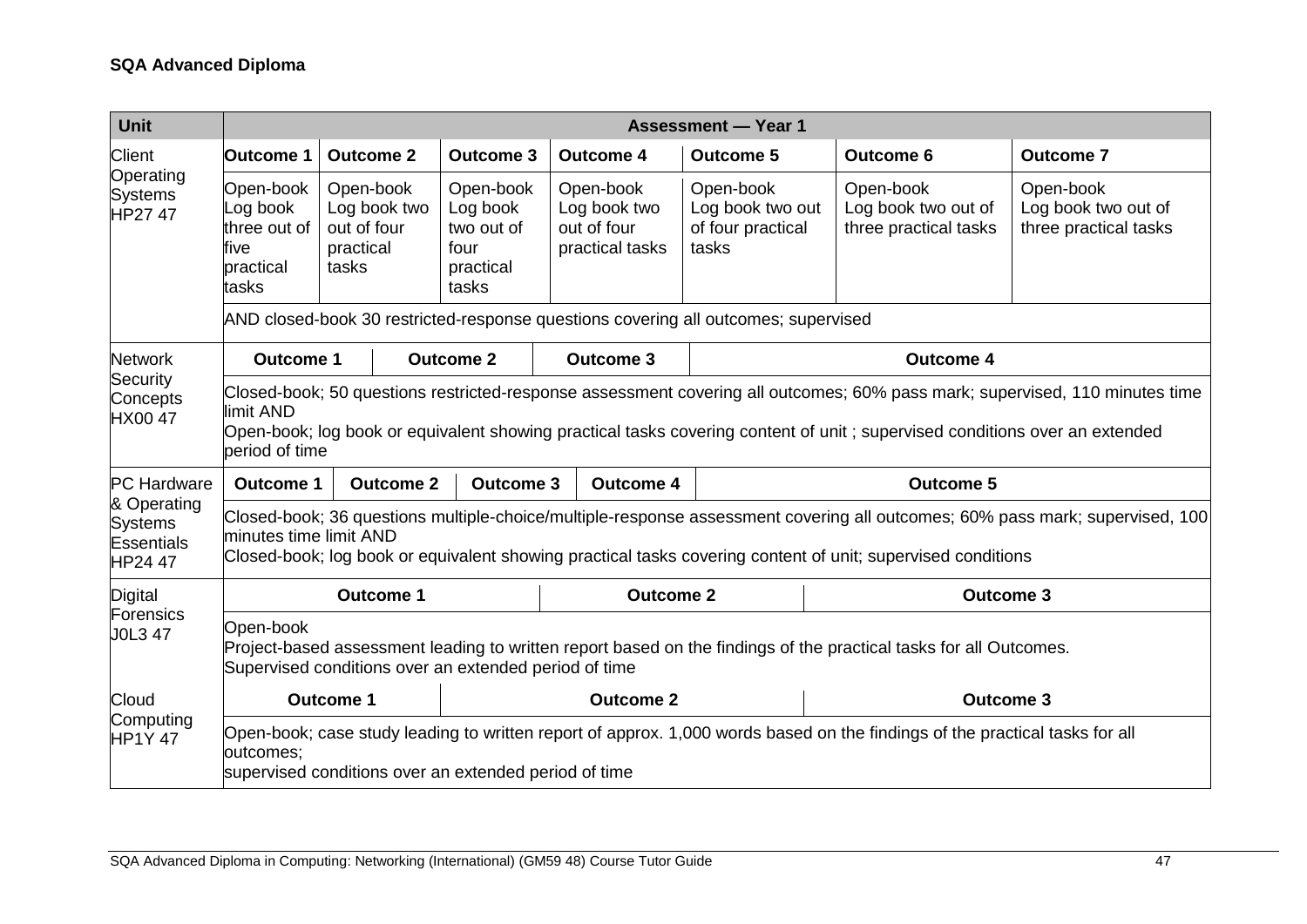| Unit          | <b>Assessment - Year 2</b>                                                                      |                            |                                                |                  |                  |                  |  |  |  |  |
|---------------|-------------------------------------------------------------------------------------------------|----------------------------|------------------------------------------------|------------------|------------------|------------------|--|--|--|--|
| Computer      | <b>Outcome 1</b>                                                                                |                            | <b>Outcome 2</b>                               |                  |                  | <b>Outcome 3</b> |  |  |  |  |
| Networking:   |                                                                                                 | Closed-book                |                                                |                  |                  |                  |  |  |  |  |
| Practical     |                                                                                                 |                            | 20 questions multiple-choice/multiple-response |                  |                  |                  |  |  |  |  |
|               |                                                                                                 | assessment. 60% pass mark. |                                                |                  |                  |                  |  |  |  |  |
| HP20 47       |                                                                                                 | Supervised                 |                                                |                  |                  |                  |  |  |  |  |
|               | <b>AND</b>                                                                                      |                            |                                                |                  |                  |                  |  |  |  |  |
|               | Open-book                                                                                       |                            |                                                |                  |                  |                  |  |  |  |  |
|               | Log book or equivalent showing practical tasks covering content of all outcomes                 |                            |                                                |                  |                  |                  |  |  |  |  |
|               | Supervised conditions over an extended period of time                                           |                            |                                                |                  |                  |                  |  |  |  |  |
| Networking    | <b>Outcome 1</b>                                                                                | <b>Outcome 2</b>           | <b>Outcome 3</b>                               | <b>Outcome 4</b> |                  | <b>Outcome 5</b> |  |  |  |  |
| Technology    | Closed-book                                                                                     |                            |                                                |                  |                  |                  |  |  |  |  |
|               | 50 questions multiple-choice/multiple-response assessment covering all outcomes. 60% pass mark. |                            |                                                |                  |                  |                  |  |  |  |  |
| <b>HP1M48</b> | Supervised, 100 minutes time limit                                                              |                            |                                                |                  |                  |                  |  |  |  |  |
|               | <b>AND</b>                                                                                      |                            |                                                |                  |                  |                  |  |  |  |  |
|               | Open-book                                                                                       |                            |                                                |                  |                  |                  |  |  |  |  |
|               | Log book or equivalent showing practical tasks covering content of unit                         |                            |                                                |                  |                  |                  |  |  |  |  |
|               | Supervised conditions over an extended period of time                                           |                            |                                                |                  |                  |                  |  |  |  |  |
| Routing       | <b>Outcome 1</b>                                                                                |                            | <b>Outcome 2</b>                               |                  | <b>Outcome 3</b> | <b>Outcome 4</b> |  |  |  |  |
| Technology    | Closed-book                                                                                     |                            |                                                |                  |                  |                  |  |  |  |  |
|               | 50 questions multiple-choice/multiple-response assessment covering all outcomes. 60% pass mark. |                            |                                                |                  |                  |                  |  |  |  |  |
| <b>HP1J48</b> | Supervised, 100 minutes time limit                                                              |                            |                                                |                  |                  |                  |  |  |  |  |
|               | <b>AND</b>                                                                                      |                            |                                                |                  |                  |                  |  |  |  |  |
|               | Open-book                                                                                       |                            |                                                |                  |                  |                  |  |  |  |  |
|               | Log book or checklist showing completion of a practical skills test covering content of unit    |                            |                                                |                  |                  |                  |  |  |  |  |
|               | Supervised conditions                                                                           |                            |                                                |                  |                  |                  |  |  |  |  |
| Switching     | <b>Outcome 1</b>                                                                                | <b>Outcome 2</b>           |                                                |                  | <b>Outcome 3</b> | <b>Outcome 4</b> |  |  |  |  |
| Technology    | Closed-book                                                                                     |                            |                                                |                  |                  |                  |  |  |  |  |
|               | 50 questions multiple-choice/multiple-response assessment covering all outcomes. 60% pass mark. |                            |                                                |                  |                  |                  |  |  |  |  |
| <b>HP1L48</b> | Supervised, 100 minutes time limit                                                              |                            |                                                |                  |                  |                  |  |  |  |  |
|               | <b>AND</b>                                                                                      |                            |                                                |                  |                  |                  |  |  |  |  |
|               | Open-book                                                                                       |                            |                                                |                  |                  |                  |  |  |  |  |
|               | Log book or checklist showing completion of a practical skills test covering content of unit    |                            |                                                |                  |                  |                  |  |  |  |  |
|               | Supervised conditions                                                                           |                            |                                                |                  |                  |                  |  |  |  |  |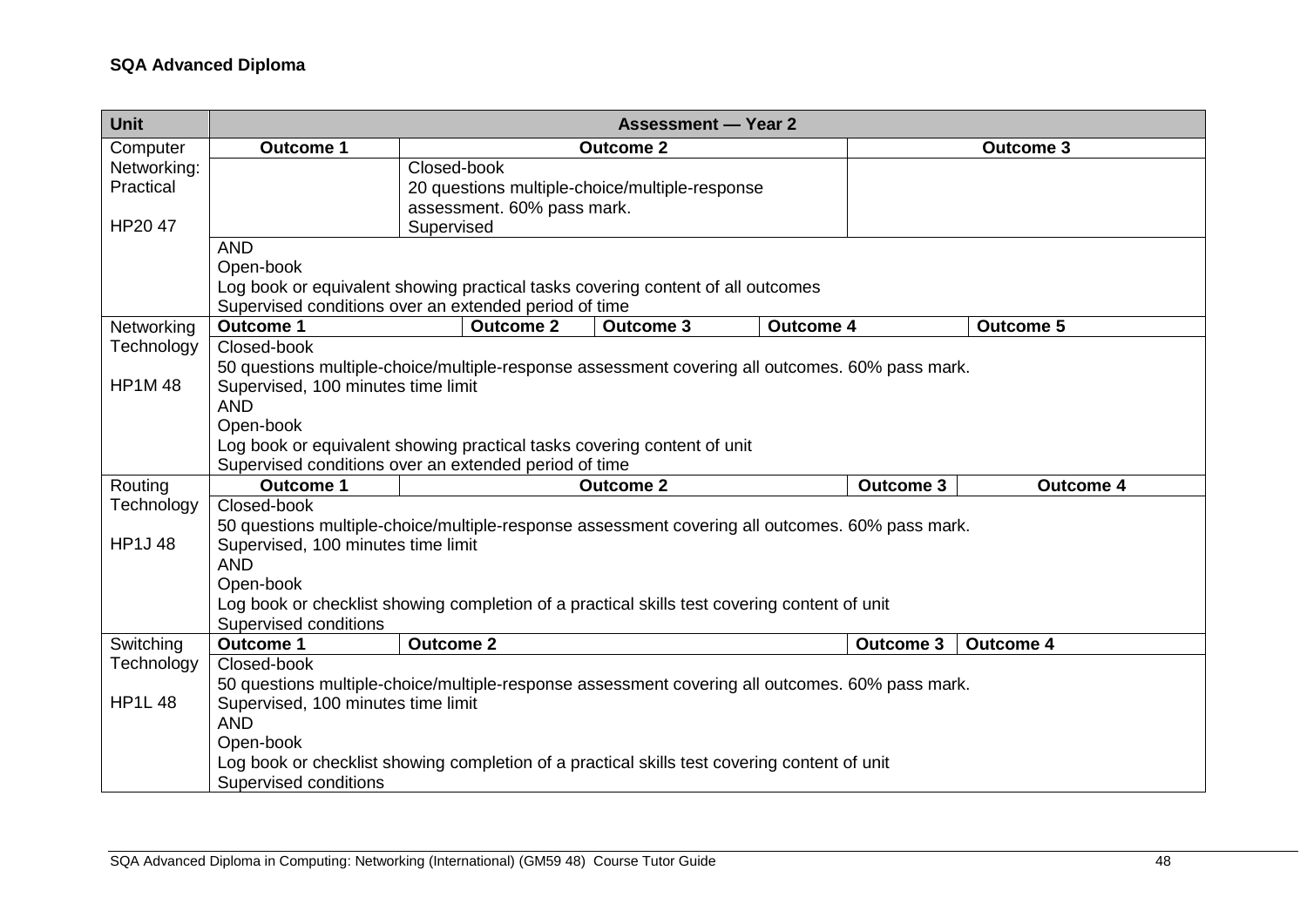| <b>Unit</b>              |                                                       |                                                                                                 |                  |                  | <b>Assessment — Year 2</b>                                                                      |  |  |  |  |  |  |
|--------------------------|-------------------------------------------------------|-------------------------------------------------------------------------------------------------|------------------|------------------|-------------------------------------------------------------------------------------------------|--|--|--|--|--|--|
| Internetworking          | <b>Outcome 1</b>                                      | <b>Outcome 2</b>                                                                                |                  | <b>Outcome 3</b> | <b>Outcome 4</b>                                                                                |  |  |  |  |  |  |
| Technology               | Closed-book                                           |                                                                                                 |                  |                  |                                                                                                 |  |  |  |  |  |  |
|                          |                                                       | 50 questions multiple-choice/multiple-response assessment covering all outcomes. 60% pass mark. |                  |                  |                                                                                                 |  |  |  |  |  |  |
| <b>HP1N 48</b>           | Supervised, 100 minutes time limit                    |                                                                                                 |                  |                  |                                                                                                 |  |  |  |  |  |  |
|                          | <b>AND</b>                                            |                                                                                                 |                  |                  |                                                                                                 |  |  |  |  |  |  |
|                          | Open-book                                             |                                                                                                 |                  |                  |                                                                                                 |  |  |  |  |  |  |
|                          |                                                       |                                                                                                 |                  |                  | Log book or checklist showing completion of a practical skills test covering content of unit    |  |  |  |  |  |  |
|                          | Supervised conditions                                 |                                                                                                 |                  |                  |                                                                                                 |  |  |  |  |  |  |
| Server                   | <b>Outcome 1</b>                                      | <b>Outcome 2</b>                                                                                | <b>Outcome 3</b> | <b>Outcome 4</b> | <b>Outcome 5</b>                                                                                |  |  |  |  |  |  |
| Administration           | Closed-book                                           |                                                                                                 |                  |                  |                                                                                                 |  |  |  |  |  |  |
|                          |                                                       |                                                                                                 |                  |                  | 50 questions multiple-choice/multiple-response assessment covering all outcomes. 60% pass mark. |  |  |  |  |  |  |
| <b>HP1P48</b>            | Supervised, 120 minutes time limit                    |                                                                                                 |                  |                  |                                                                                                 |  |  |  |  |  |  |
|                          |                                                       |                                                                                                 |                  |                  |                                                                                                 |  |  |  |  |  |  |
| Convergence              | <b>Outcome 1</b>                                      |                                                                                                 | <b>Outcome 2</b> | <b>Outcome 3</b> |                                                                                                 |  |  |  |  |  |  |
| Technologies             | Closed-book                                           |                                                                                                 |                  |                  |                                                                                                 |  |  |  |  |  |  |
|                          |                                                       |                                                                                                 |                  |                  | 50 questions multiple-choice/multiple-response assessment covering all outcomes. 60% pass mark. |  |  |  |  |  |  |
| HP25 48                  | Supervised, 120 minutes time limit                    |                                                                                                 |                  |                  |                                                                                                 |  |  |  |  |  |  |
| <b>SQA Advanced</b>      | <b>Graded Unit</b>                                    |                                                                                                 |                  |                  |                                                                                                 |  |  |  |  |  |  |
| Diploma in               | Open-book                                             |                                                                                                 |                  |                  |                                                                                                 |  |  |  |  |  |  |
| Computing:               | Practical project covering entire content of the unit |                                                                                                 |                  |                  |                                                                                                 |  |  |  |  |  |  |
| <b>Networking Graded</b> | Supervised conditions over an extended period of time |                                                                                                 |                  |                  |                                                                                                 |  |  |  |  |  |  |
| Unit 2 (Project)         |                                                       |                                                                                                 |                  |                  |                                                                                                 |  |  |  |  |  |  |
| <b>HP2C 48</b>           |                                                       |                                                                                                 |                  |                  |                                                                                                 |  |  |  |  |  |  |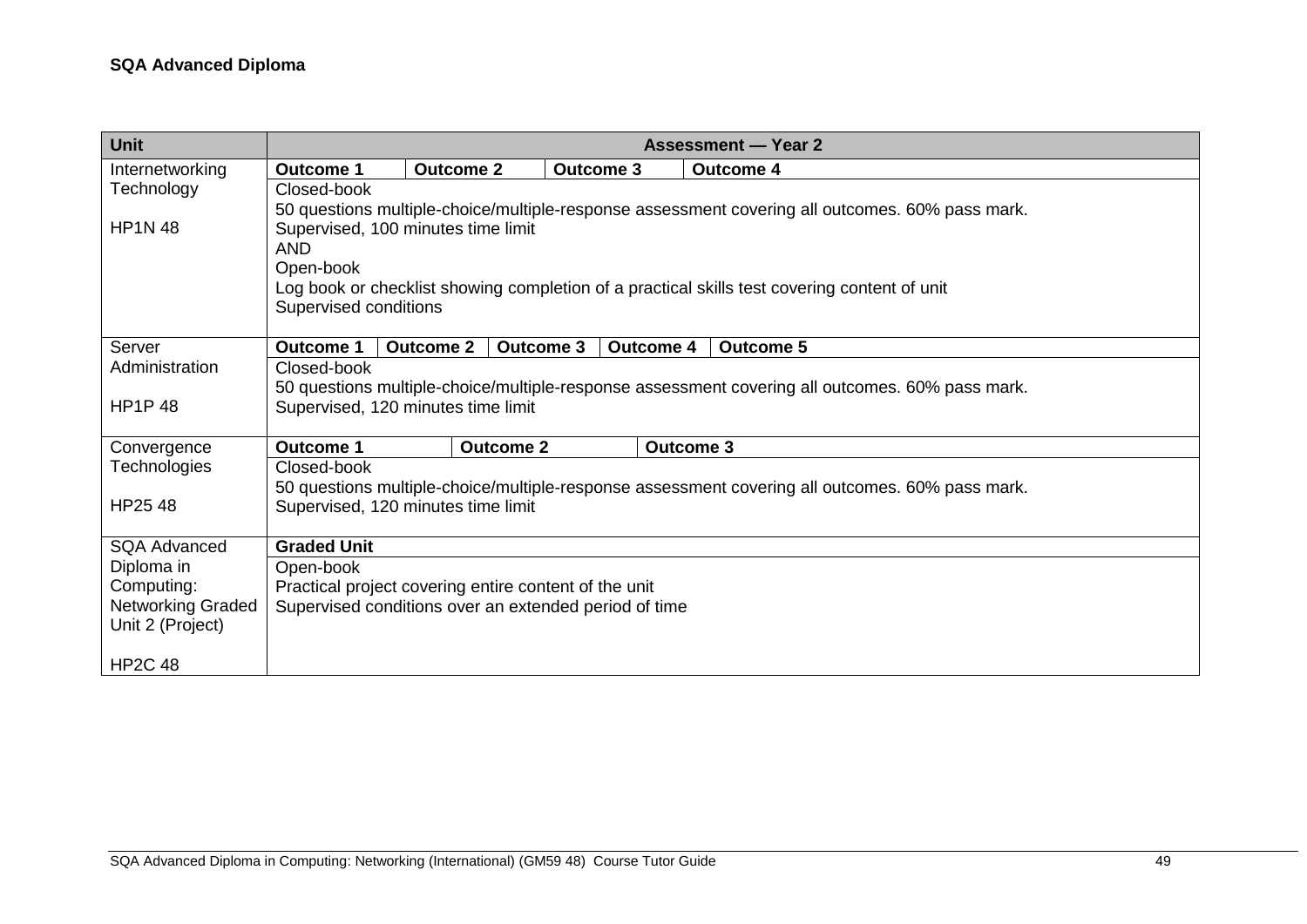### <span id="page-53-0"></span>**8.2 SQA Advanced Diploma in Computing: Networking Course Assessment Plan**

Suggested course assessment schedules for Year 1 and Year 2 are found in Appendices 2a and 2b.

They are based on two semesters of 17 weeks. If a centre has a different length of semester, or decide to deliver units in a different order they should amend their schedules accordingly.

### <span id="page-53-1"></span>**8.3 SQA Advanced Diploma in Computing: Networking Graded Unit assessments**

*SQA Advanced Diploma in Computing: Graded Unit 1* (HP2A 47) Examination at SCQF level 7 — 1 SQA Credit

*SQA Advanced Diploma in Computing: Networking*: Graded Unit 2 (HP2C 48) Project (Investigation) at SCQF level 8 — 2 SQA Credits

**SQA Advanced Diploma in Computing: Graded Unit 1** is a closed-book examination lasting three hours, and comprising three sections. The examination assesses the candidate's critical knowledge and understanding of the topics relating to the specific aims which this graded unit is designed to cover. The questions and corresponding marks are designed in accordance with the ranges indicated in the table that follows. However, the overall total mark for the examination is 100.

The question paper consists of three sections, totalling 100 marks (100%).

Section 1 will be worth 15% of the total marks. Section 2 will be worth 15% of the total marks. Section 3 will be worth 70% of the total marks.

The sections will be differentiated by content and level of demand which will be reflected in the type of question used in each section.

| <b>Section</b> | <b>Type of</b><br>question | No of<br>questions | <b>Marks per</b><br>question | Total %<br>marks |
|----------------|----------------------------|--------------------|------------------------------|------------------|
| 1              | Selected<br>response       | 15                 |                              | 15%              |
| 2              | Constructed<br>response    | 1 (mandatory)      | 15                           | 15%              |
| 3              | Constructed<br>response    | 7 from 8           | 10                           | 70%              |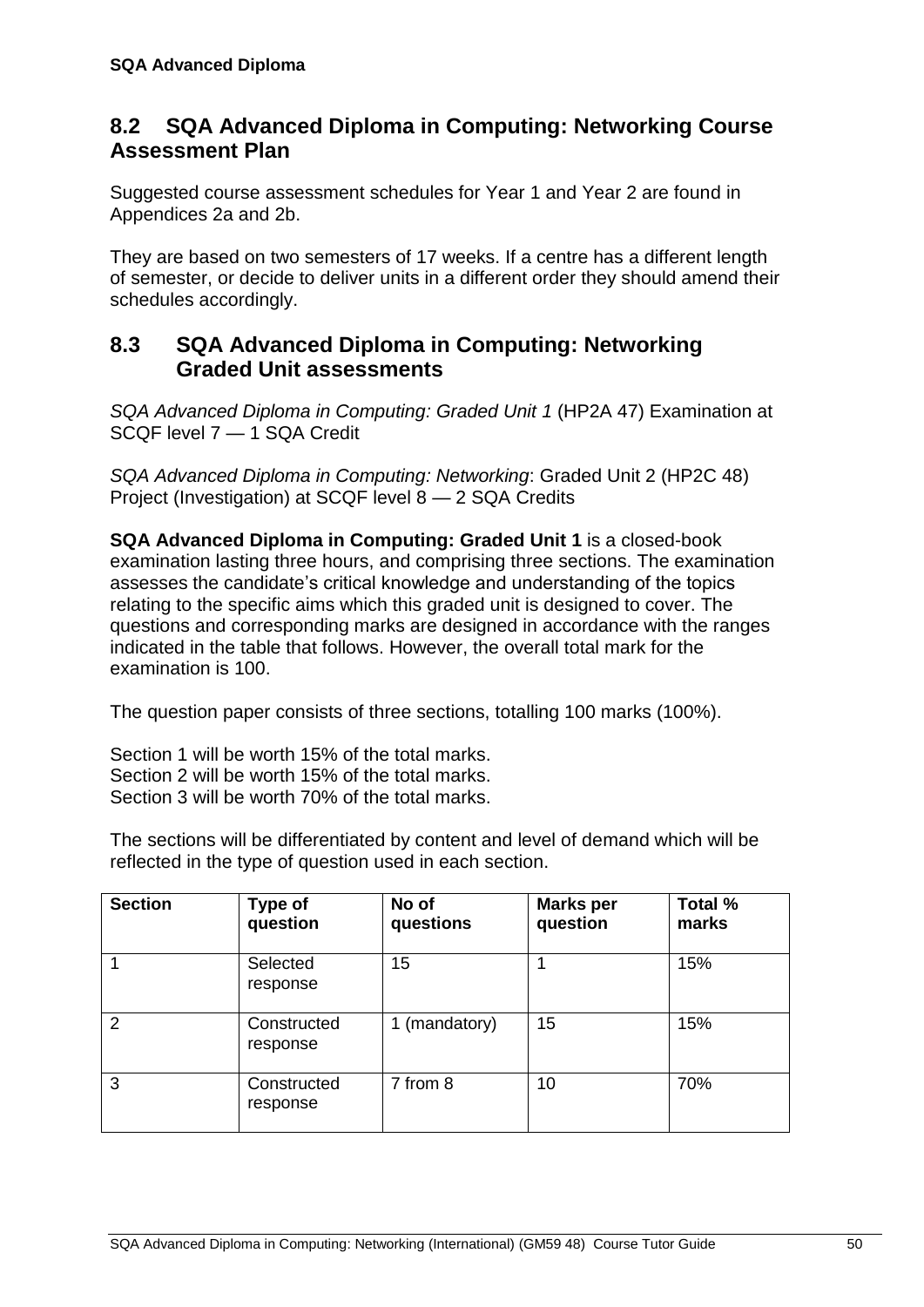A more detailed explanation of the content of the sections follows in the table below:

|                                                   | Section 1 - Selected response questions                               |                                                   |
|---------------------------------------------------|-----------------------------------------------------------------------|---------------------------------------------------|
| <b>Key topics</b>                                 | Level of demand                                                       | Percentage weighting for<br>each topic            |
| <b>Computer Systems</b><br><b>Fundamentals</b>    | Ability to demonstrate                                                | Five questions each worth<br>1 mark (5% of total) |
| <b>Developing Software:</b><br>Introduction       | fundamental knowledge<br>and understanding<br>introduced in the three | Five questions each worth<br>1 mark (5% of total) |
| <b>Professionalism and Ethics</b><br>in Computing | units.                                                                | Five questions each worth<br>1 mark (5% of total) |

| Section 2 – Constructed response questions                                                                                                                                                                                                                                                      |                                                    |                                               |  |  |  |  |  |  |  |  |
|-------------------------------------------------------------------------------------------------------------------------------------------------------------------------------------------------------------------------------------------------------------------------------------------------|----------------------------------------------------|-----------------------------------------------|--|--|--|--|--|--|--|--|
| <b>Key topics</b>                                                                                                                                                                                                                                                                               | Level of demand                                    | Percentage weighting for<br>each topic        |  |  |  |  |  |  |  |  |
| Integrated question<br>incorporating at least two of<br>the following Units:<br><b>Computer Systems</b><br><b>Fundamentals</b><br><b>Developing Software:</b><br>$\bullet$<br>Introduction<br>Professionalism and<br><b>Ethics in Computing</b><br>Troubleshooting<br><b>Computing Problems</b> | Application, analysis,<br>synthesis and evaluation | One question worth 15<br>marks (15% of total) |  |  |  |  |  |  |  |  |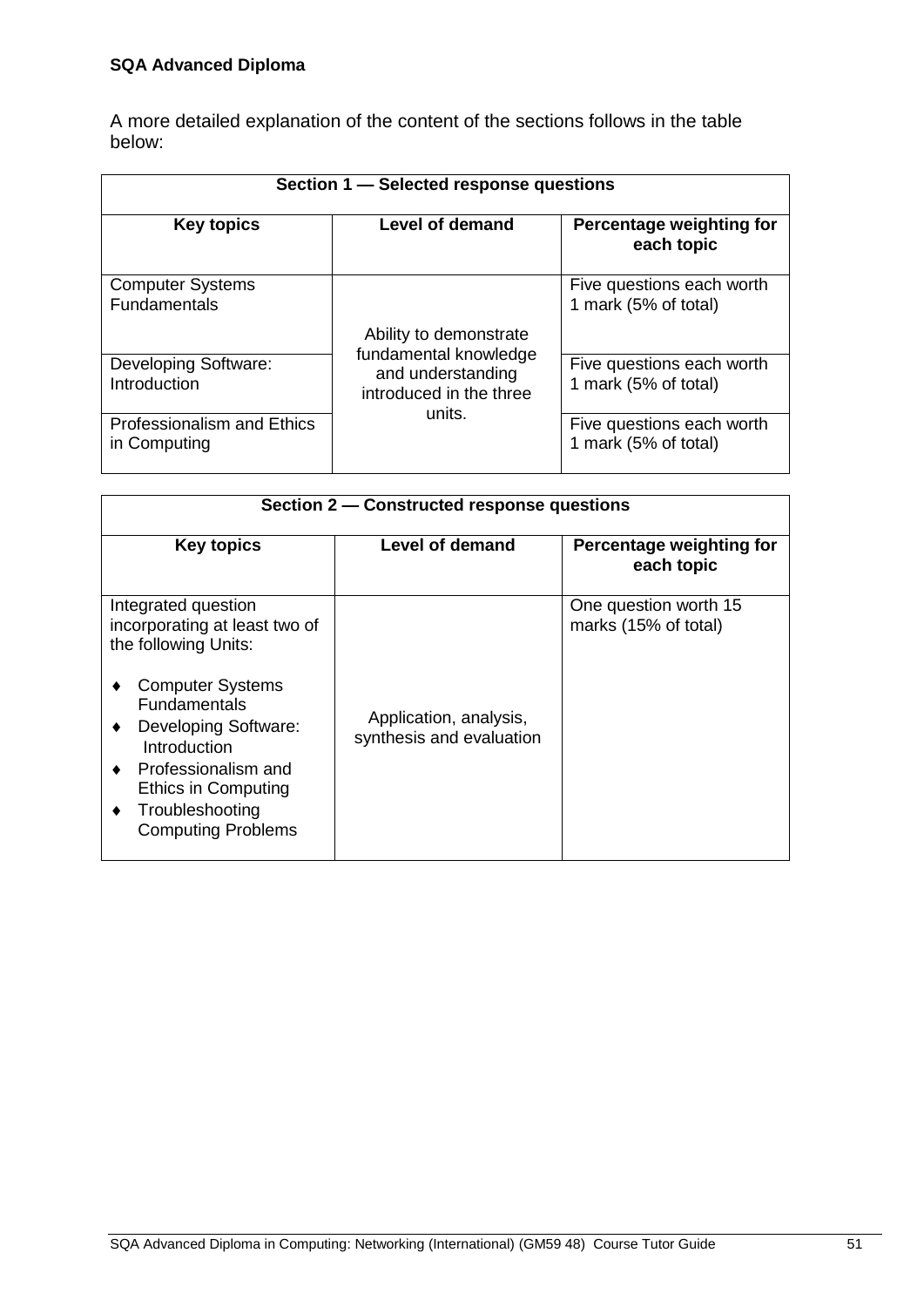|                                                | Section 3 – Constructed response questions                                         |                                        |  |  |  |
|------------------------------------------------|------------------------------------------------------------------------------------|----------------------------------------|--|--|--|
| <b>Key topics</b>                              | <b>Level of demand</b>                                                             | Percentage weighting for<br>each topic |  |  |  |
| <b>Computer Systems</b><br><b>Fundamentals</b> | Knowledge,<br>comprehension,<br>application and analysis                           | Two questions each worth<br>10 marks.  |  |  |  |
| Developing Software:<br>Introduction           | Knowledge,<br>comprehension,<br>application, analysis,<br>synthesis and evaluation | Two questions each worth<br>10 marks.  |  |  |  |
| Professionalism and Ethics<br>in Computing     | Knowledge,<br>comprehension,<br>application, analysis,<br>synthesis and evaluation | Two questions each worth<br>10 marks.  |  |  |  |
| <b>Troubleshooting Computing</b><br>Problems   | Knowledge,<br>comprehension,<br>application and analysis                           | Two questions each worth<br>10 marks   |  |  |  |

**NOTE** — The candidate will choose seven from eight questions in section 3, 70% of the total.

This assessment should take place towards the end of the programme to ensure that candidates have covered the topics which will be assessed within the graded unit.

Candidates must achieve at least 50% to be awarded a pass. The grading is carried out as follows:

 $A = 70\% - 100\%$  $B = 60\% - 69\%$  $C = 50\% - 59\%$ 

There is no minimum score in any section.

**SQA Advanced Diploma in Computing: Networking Graded Unit 2** is a project investigation to be completed on an open-book basis over a period of time.

This unit covers the integration of a range of knowledge and skills achieved throughout selected units of the SQA Advanced Diploma. It is recommended that the candidate should have completed or be in the process of completing the following units related to the specific aims of the award prior to undertaking this group award graded unit:

HP1J 48 *Routing Technology* HP1M 48 *Networking Technology* HP1P 48 *Server Administration*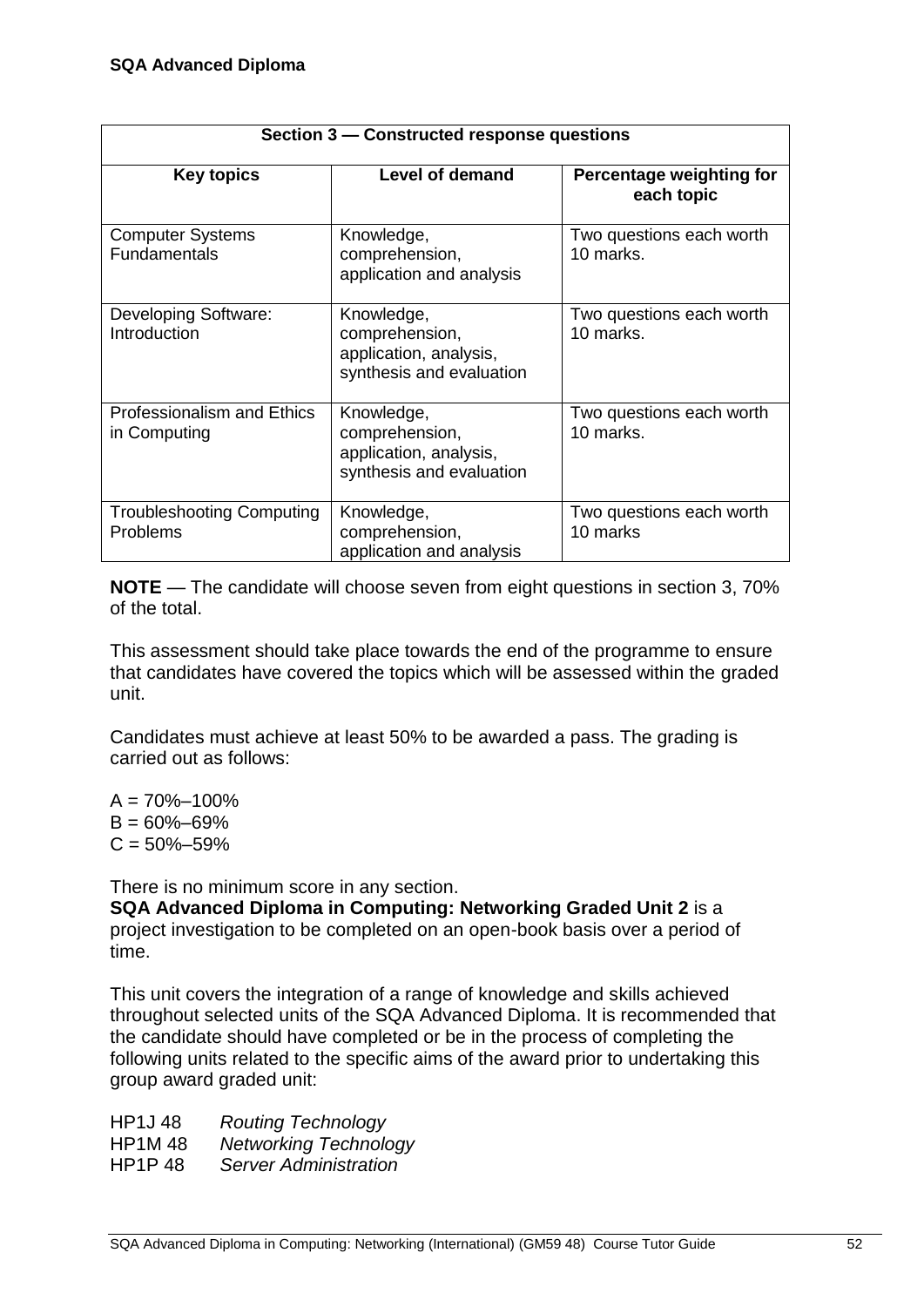The project brief should include a sample of topics and issues selected from the following list of outcomes from mandatory units. The assessor may want to consider some suggestions in the table below.

| Unit code     | <b>Unit title</b>            | <b>Topics/Issues</b>                                                                                                                |
|---------------|------------------------------|-------------------------------------------------------------------------------------------------------------------------------------|
| <b>HP1M48</b> | <b>Networking Technology</b> | Contemporary IP addressing<br>schemes<br>Configure, build and test a simple<br>local area network                                   |
| <b>HP1J48</b> | <b>Routing Technology</b>    | Interior gateway routing protocols<br>٠<br>Implement a routed network topology                                                      |
| <b>HP1P48</b> | Server Administration        | Monitor and maintain servers<br>Application and data provisioning<br>Business continuity and high<br>availability<br>Virtualisation |

**NOTE:** The list of topics/Issues in the above table is not exhaustive. Depending on the characteristics of the project brief, the assessor may draw outcomes from other units in the SQA Advanced framework provided such units were undertaken by the candidate.

In addition to the integration of knowledge and skills needed to complete the project investigation, candidates will develop their skills in planning, negotiation, research, analysis, time management and problem solving. The Core Skill of *Problem Solving* at SCQF level 6 is embedded and therefore automatically certificated on successful completion of the unit.

## <span id="page-56-0"></span>**8.4 What happens if a learner does not achieve an assessment?**

If a learner fails to demonstrate competence in a summative assessment, it is good practice to communicate this to the learner quickly. Tutors should take time to individually feed back to learners where they went wrong, and then advise learners on what they need to do to prepare for re-assessment.

The learner then undertakes additional work as discussed with the tutor, this is called remediation. It is when the learner revises class work or practises skills covered in class BEFORE they attempt the re-assessment. It is important that learners do get time to consolidate their knowledge and understanding before being re-assessed.

Re-assessment may take a variety of forms.

 For some assessments, learners may be allowed to provide additional information, eg if a learner has submitted a report based on a piece of independent research, s/he would be allowed to add the missing evidence and resubmit the report. The new information should be highlighted in such a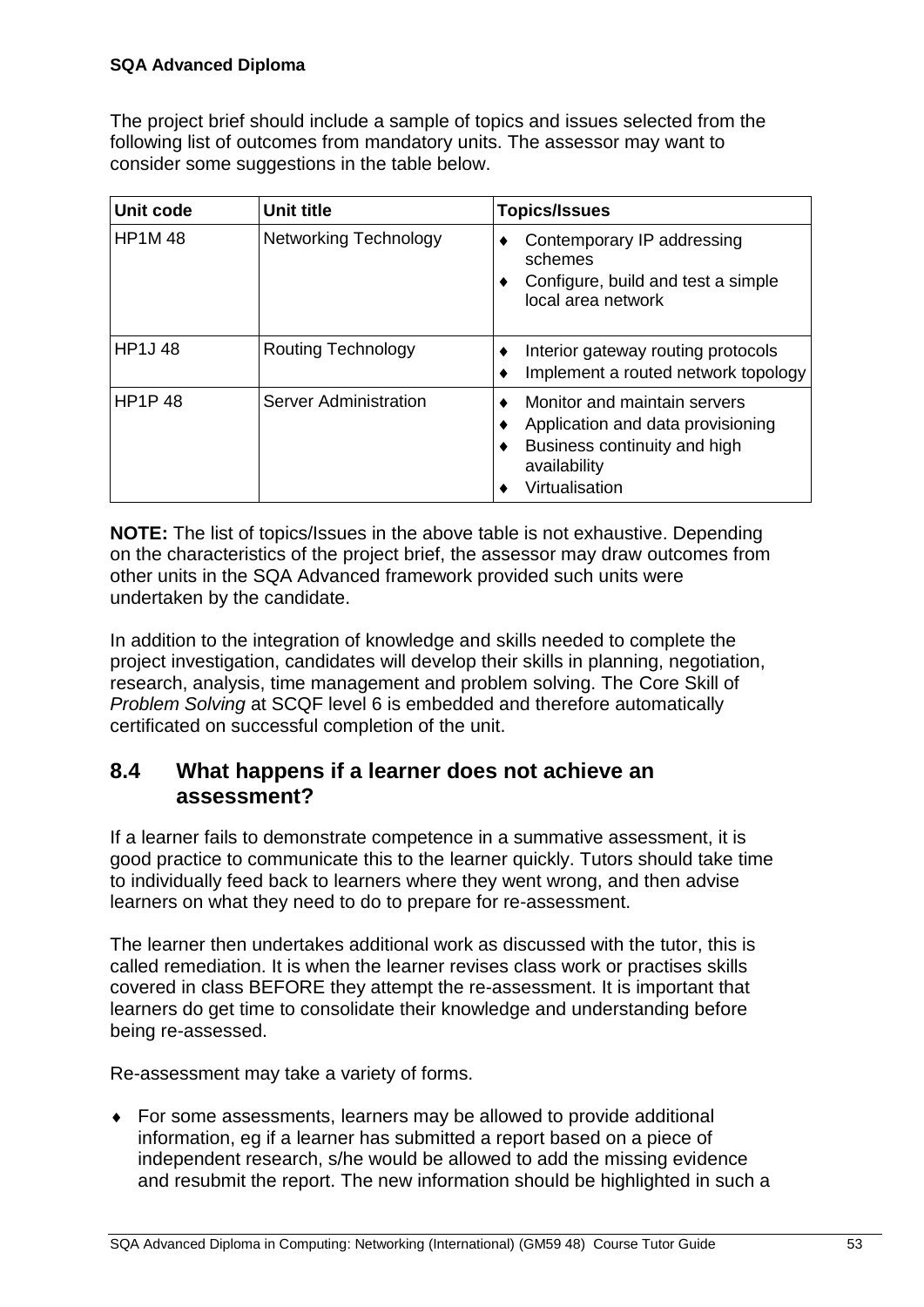$\overline{a}$ 

way to show that it had been added, eg underlined, coloured and dated in the margin.

- For practical tasks related to their use of information technology, candidates may be permitted to correct work and resubmit — the original submission and the re-submission should both be kept.
- For multiple-choice, short-response and graded units, candidates may be required to attempt a completely new assessment instrument.

Where specific action has to be taken for re-assessment details will be noted in the unit specification and tutors must be familiar with the unit specification requirements for re-assessment.

It is important to note that re-assessment does **NOT** always require that candidates complete a full new assessment. Re-assessment may (and often does) allow candidates to re-attempt the part of the outcome that they have not completed to a standard which meets the unit specification.

For units other than graded units, SQA provides only **ONE** summative assessment and it is extremely important that centres produce their own **alternativ**e assessments. These assessments can be used for re-assessment purposes.

Once a draft assessment has been prepared by the centre it should first be quality checked by centre staff (internally verified) and submitted to SQA for priorverification to ensure that it is fit for purpose.<sup>5</sup>

<span id="page-57-0"></span>If a candidate fails to reach the pass mark in the Computing Graded Unit 1 — Examination, then he/she should be allowed to sit an alternative examination before the beginning of the next session to allow progression to Year 2. Candidates must complete all aspects of the new assessment instrument.

<sup>5</sup> For centres wishing support in this process, an online course has been developed — Produce HN Unit assessments for successful prior moderation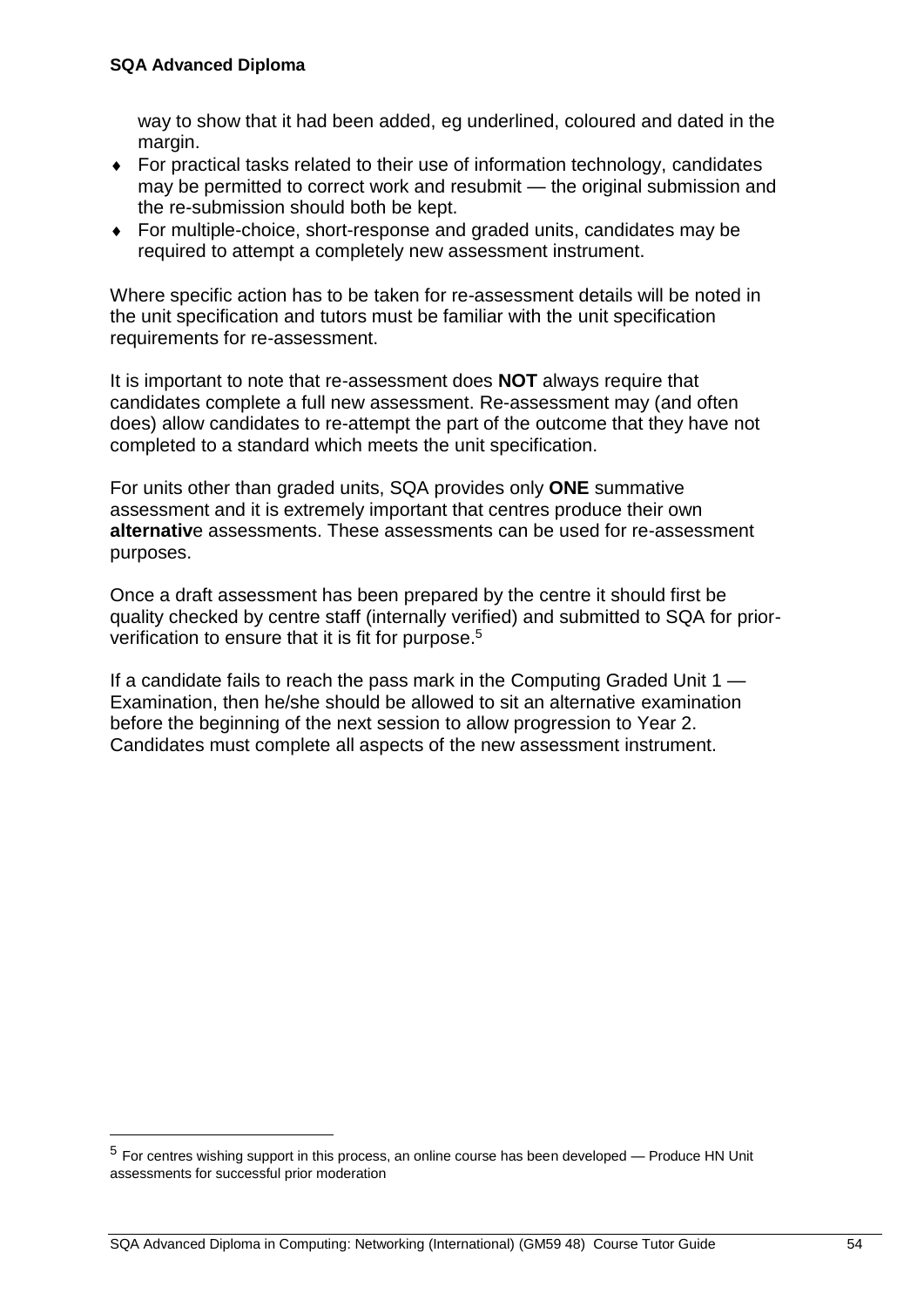## **9 Quality Assurance**

SQA is committed to providing qualifications and support to match the needs of individuals, society and the economy of Scotland and internationally. SQA believes that global interaction in education and training benefits our customers, clients, partners and SQA through the sharing of expertise and experience.

SQA has a balanced portfolio of qualifications that is inclusive, facilitates progression, reflects Scotland's educational, economic, social and cultural needs and changes, and supports education and training worldwide.

SQA works in partnership with our approved centres to achieve our shared goals of excellence and consistency. This ensures that SQA's qualifications continue to meet the requirements all users of our qualifications.

SQA's quality assurance models are designed to ensure that assessment decisions made to national standards are correct and consistent, and that national standards are maintained. We are committed to maintaining an assessment and quality system that is easy to understand, effectively administered, publicly accountable, and cost-effective to operate.

As well as working with centres to manage and enhance the quality of SQA qualifications, SQA routinely monitors its own performance. SQA establishes processes that need to be followed and submit these to regular auditing. This includes systematic evaluation and review of the effectiveness of our quality management processes. SQA also monitors standards across all our qualifications over time, to ensure consistency. Feedback from stakeholders is an integral part of SQA's review activities.

SQA is subject to external audit by a number of agencies, including the Scottish Government.

For assessed qualifications, SQA regularly monitors centres to ensure that they have the resources and expertise to assess candidates against the qualification criteria. (Assessment is where centres use assessment instruments to make decisions about candidates' work. External assessment is where SQA takes on these duties, usually in the form of examinations or externally assessed coursework. Only assessments are subject to quality assurance by verification.)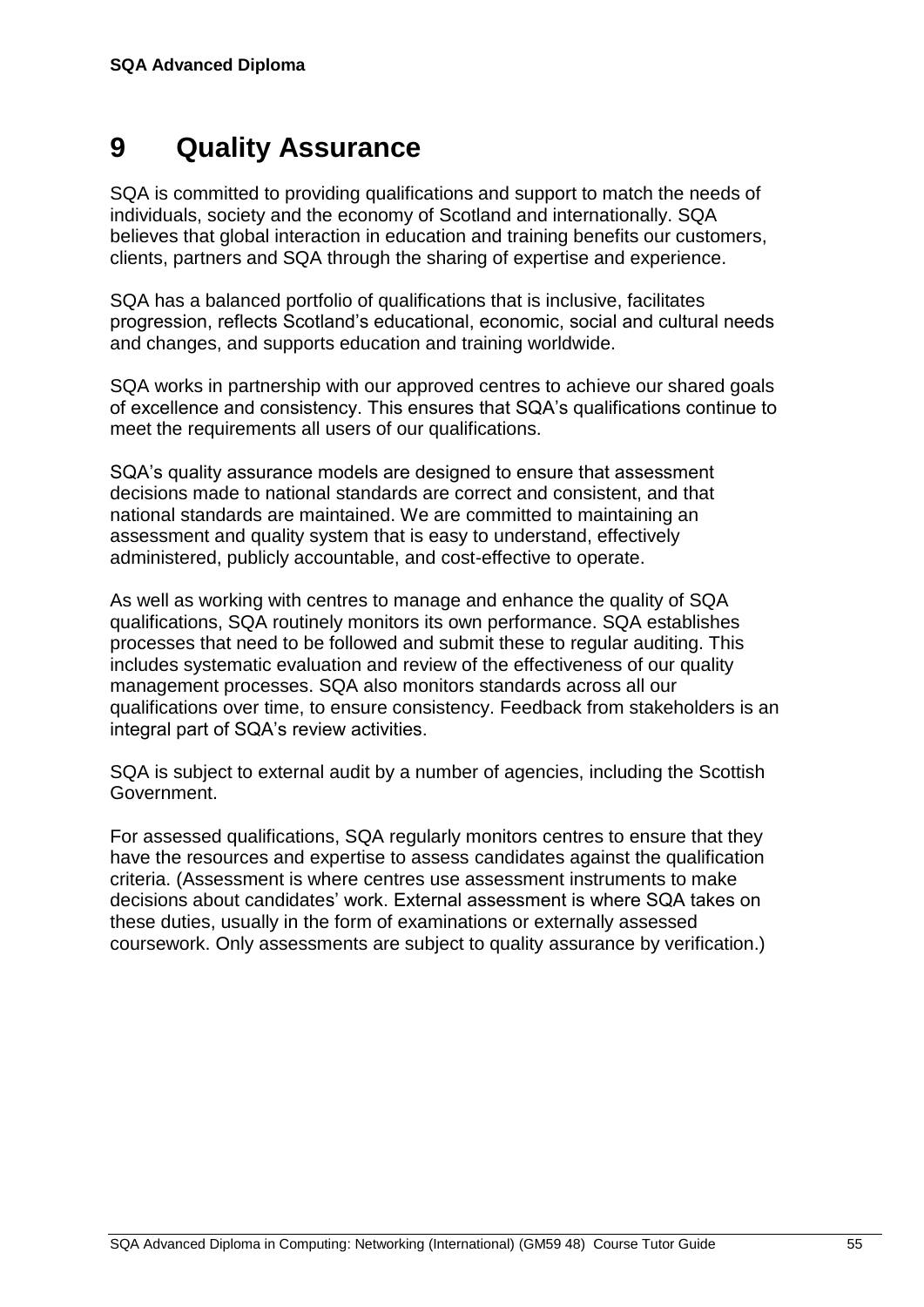## <span id="page-59-0"></span>**10 Verification**

## <span id="page-59-1"></span>**10.1 Introduction**

SQA's quality assurance processes have been developed to ensure that national standards are applied to internally assessed units or course components.

To maintain the credibility of SQA qualifications, we rely on effective collaboration with centres to ensure national standards are maintained across all qualifications at all levels.

Verification is the procedure that SQA uses to make sure that centres' assessment decisions are valid and reliable and are in line with national standards.

## <span id="page-59-2"></span>**10.2 Why do we need verification?**

Verification is one of a range of quality assurance measures used by SQA to confirm that:

- centres' assessment decisions are sound (ie valid, reliable and practicable).
- national standards are being uniformly applied.
- assessments are accurately and consistently applied across all candidates and levels.

This ensures qualifications and certification is credible with all candidates being assessed to a common standard.

## <span id="page-59-3"></span>**10.3 Internal verification**

Centres are responsible for the internal verification of their assessments. This means that centres should have an internal verification system — a system of having quality checks in place — which can be operated throughout the centre. Each tutor who is responsible for the assessment of candidates and/or internal verification of candidate material should:

- be made aware of their centre's quality assurance procedures.
- ◆ comply with these procedures.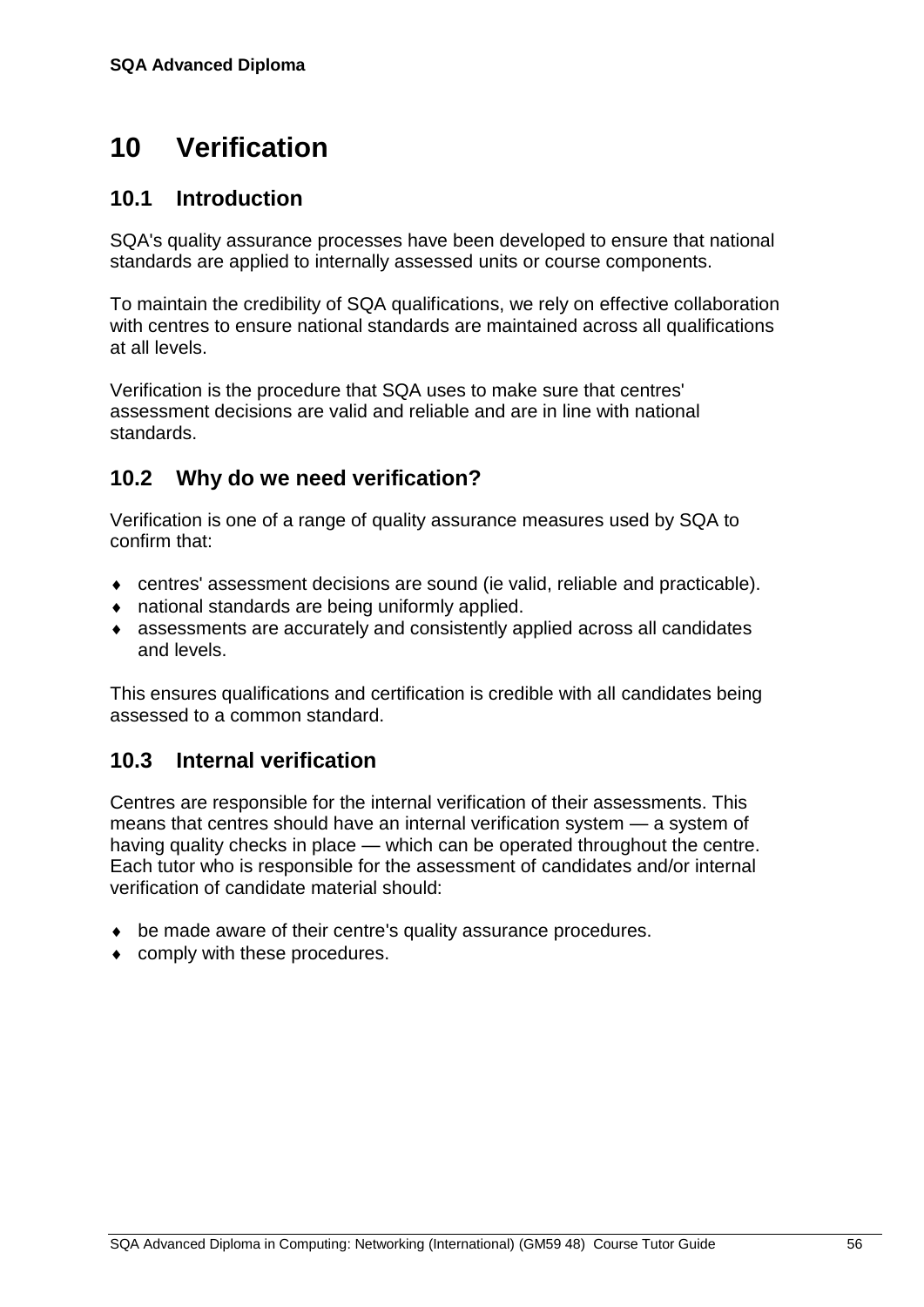#### **SQA Advanced Diploma**

Centres will appoint staff members to be internal verifiers. Internal verifiers will ensure that assessors apply standards of assessment uniformly and consistently. They should keep records of internal verification activity for external verifiers to access. Examples of records include:

- evidence of planned verification for the semester which conforms to the centre's verification strategy.
- minutes of meetings where assessment work is examined and where discussion about acceptable standards is noted and decisions recorded.
- internal verification forms showing which candidates' work has been verified and the outcome. Note where an assessor carries out observations, internal verifiers should also observe the assessor.
- evidence of discussion and support of assessors, particularly where candidate work has not been accepted by the internal verifier.
- evidence of reporting back to the course team, any recommendations/actions required and evidence that these are acted upon.

## <span id="page-60-0"></span>**10.4 External verification**

To ensure national consistency in assessment decisions, SQA appoints experienced teachers/lecturers who have good, recent experience in the delivery and assessment of their subject to carry out external verification in centres. SQA will notify the SQA Co-ordinator if your centre has been selected for verification.

SQA wants to encourage centres and staff to see verification in a positive light, as a valuable quality improvement tool.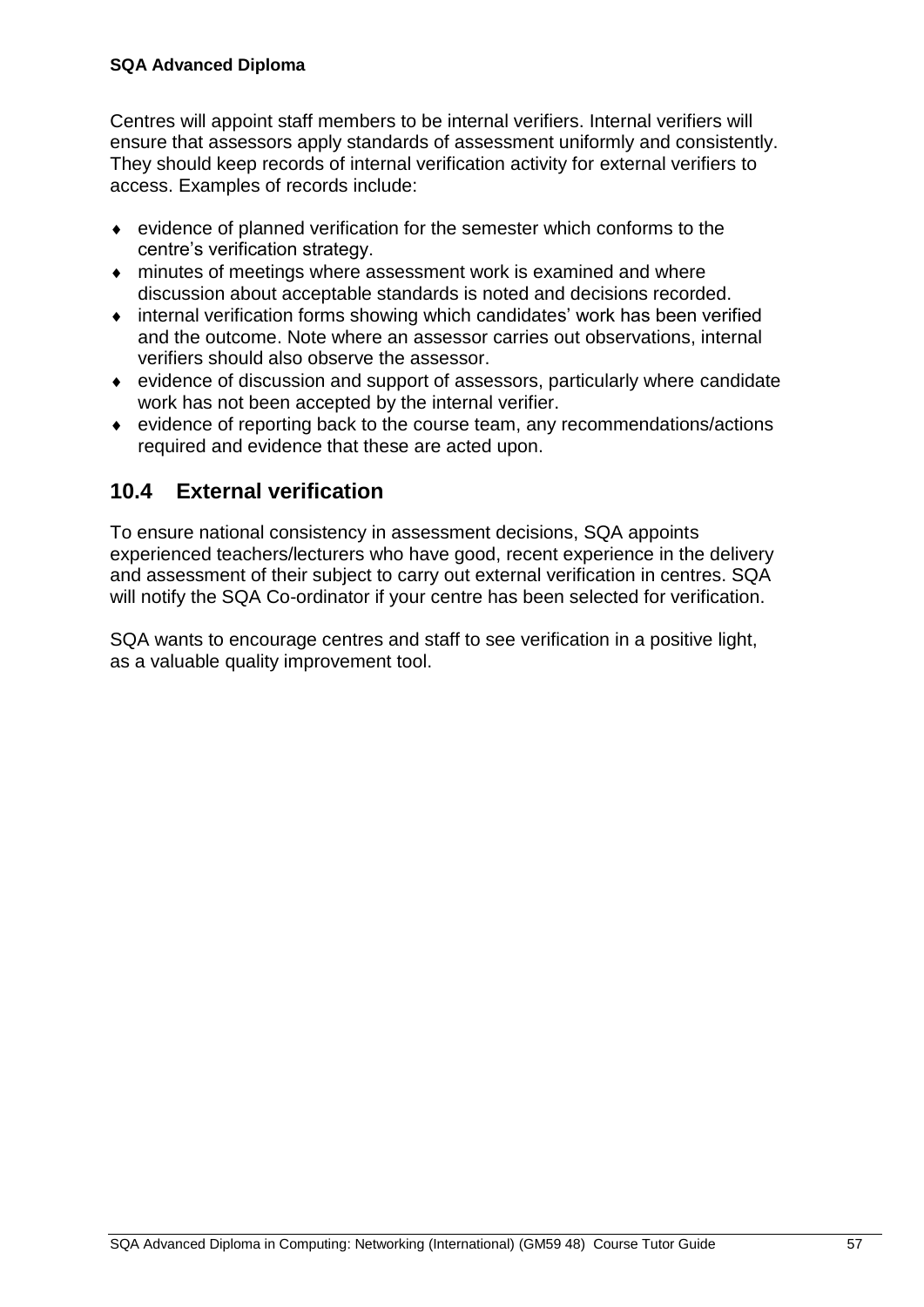<span id="page-61-0"></span>l

## **Appendix 1a: Core Skills Year 1**<sup>6</sup>

| Unit<br>code        | <b>Unit title</b>                                 | Communication<br><b>Numeracy</b>                          |                                                           |                       | $\overline{ICT}$               |                                                           |                                   | <b>Problem Solving</b> | <b>Working with</b><br><b>Others</b> |                                |                                                |                                              |
|---------------------|---------------------------------------------------|-----------------------------------------------------------|-----------------------------------------------------------|-----------------------|--------------------------------|-----------------------------------------------------------|-----------------------------------|------------------------|--------------------------------------|--------------------------------|------------------------------------------------|----------------------------------------------|
|                     |                                                   | Communication<br>Written                                  | Communication<br><b>Oral</b>                              | Using Number          | Using Graphical<br>Information | Information<br>Accessing                                  | Providing/Creating<br>Information | Thinking<br>Critical   | Planning and<br>Organising           | and<br>Reviewing<br>Evaluating | with<br>ပိ<br>operatively<br>Others<br>Working | ပိ<br>operative<br>Contribution<br>Reviewing |
| <b>HP1R 47</b>      | Developing Software:<br>Introduction              |                                                           |                                                           |                       |                                |                                                           |                                   | <b>SCQF</b><br>6<br>Ė  |                                      |                                |                                                |                                              |
| <b>HP1X47</b>       | Team Working in<br>Computing                      | <b>SCQF</b><br>$6\phantom{1}6$<br>$\overline{\mathbf{s}}$ | <b>SCQF</b><br>$6\phantom{1}$<br>$\overline{\mathbf{s}}$  |                       |                                | <b>SCQF</b><br>6<br>E                                     | SCQF6<br>Е                        |                        |                                      |                                | <b>SCQF</b><br>6<br>E                          | SCQF6<br>Е                                   |
| <b>HP1V 47</b>      | Troubleshooting<br><b>Computing Problems</b>      |                                                           |                                                           |                       |                                |                                                           |                                   | <b>SCQF</b><br>6<br>Ė  | SCQF6<br>E                           | <b>SCQF</b><br>6<br>E          |                                                |                                              |
| $HP1\overline{T}47$ | <b>Computer Systems</b><br>Fundamentals           |                                                           |                                                           | <b>SCQF</b><br>5<br>Ė | SCQF <sub>5</sub><br>Е         |                                                           |                                   |                        |                                      |                                |                                                |                                              |
| HP29 47             | Professionalism and<br><b>Ethics in Computing</b> | <b>SCQF</b><br>$6\phantom{1}6$<br>$\overline{\mathbf{s}}$ | <b>SCQF</b><br>$6\phantom{1}6$<br>$\overline{\mathbf{S}}$ |                       |                                | <b>SCQF</b><br>$6\phantom{1}6$<br>$\overline{\mathbf{s}}$ | SCQF6<br>S                        |                        |                                      |                                |                                                |                                              |
| <b>HP1H 47</b>      | Mathematics for<br>Computing 1                    |                                                           |                                                           | <b>SCQF</b><br>6<br>Ė | SCQF <sub>5</sub><br>Е         |                                                           |                                   |                        |                                      |                                |                                                |                                              |

<sup>6</sup>S = signposted, E = embedded (**shade as S — yellow and E — green**)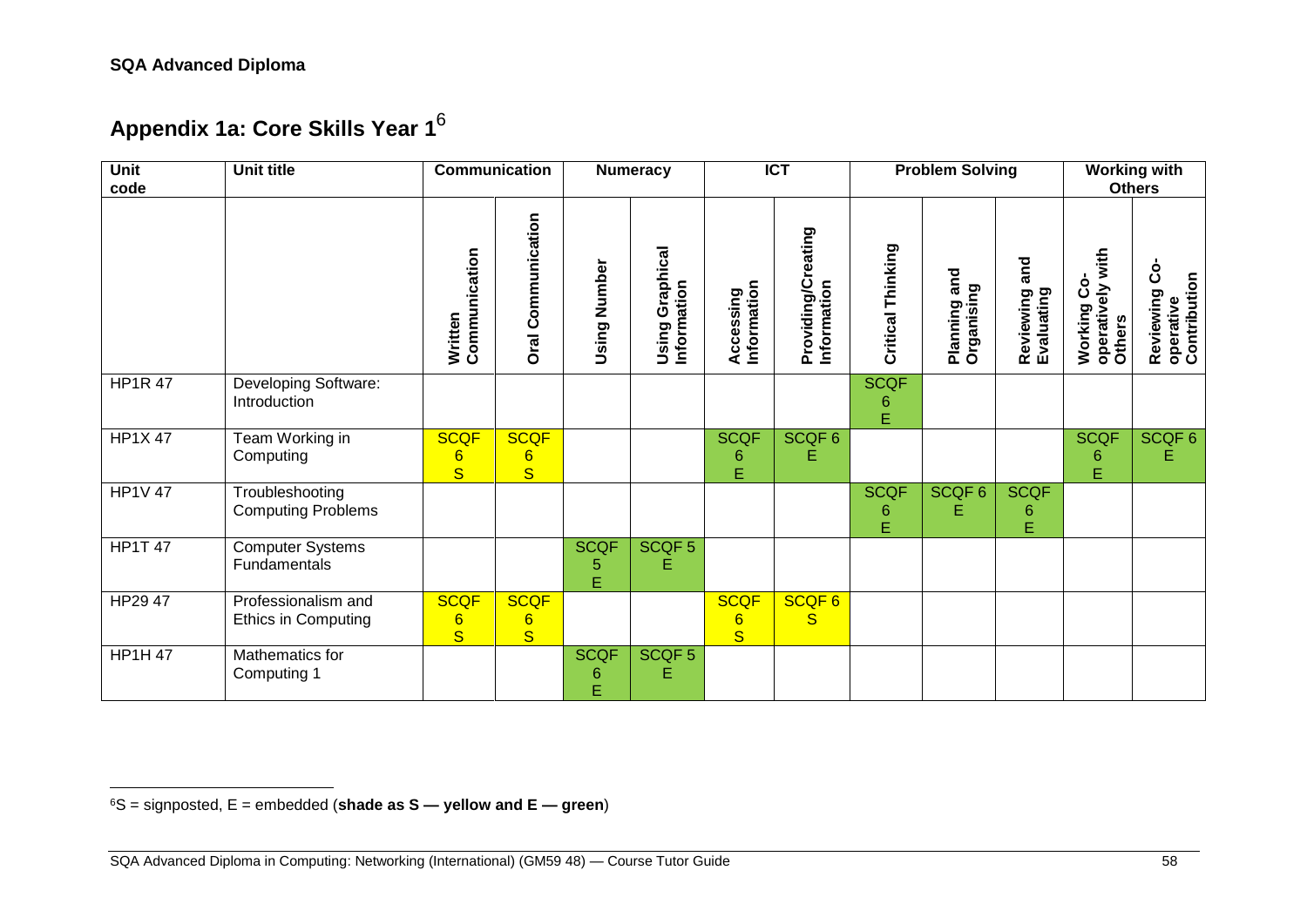<span id="page-62-0"></span>l

## **Appendix 1b: Core Skills Year 2<sup>7</sup>**

| Unit<br>code   | Unit title                                                                 | Communication<br><b>ICT</b><br><b>Problem Solving</b><br><b>Numeracy</b> |                                          | <b>Working with</b><br><b>Others</b> |                                   |                          |                                   |                       |                               |                                |                                                  |                                                 |
|----------------|----------------------------------------------------------------------------|--------------------------------------------------------------------------|------------------------------------------|--------------------------------------|-----------------------------------|--------------------------|-----------------------------------|-----------------------|-------------------------------|--------------------------------|--------------------------------------------------|-------------------------------------------------|
|                |                                                                            | nication<br>Written<br>Commu                                             | unication<br>mm<br>٥<br>ت<br><b>Oral</b> | Number<br>Using                      | Graphical<br>Information<br>Using | Information<br>Accessing | Providing/Creating<br>Information | Thinking<br>Critical  | and<br>Organising<br>Planning | and<br>Reviewing<br>Evaluating | with<br>ပိ<br>즣<br>Working<br>operativ<br>Others | ပိ<br>Reviewing Co<br>operative<br>Contribution |
| <b>HP1J48</b>  | <b>Routing Technology</b>                                                  |                                                                          |                                          | <b>SCQF</b><br>$6\phantom{1}$<br>S   |                                   |                          |                                   |                       |                               |                                |                                                  |                                                 |
| <b>HP1P48</b>  | <b>Server Administration</b>                                               | <b>SCQF</b><br>$6\phantom{1}6$<br>$\overline{\mathbf{s}}$                |                                          |                                      |                                   |                          |                                   |                       |                               |                                |                                                  |                                                 |
| <b>HP2C 48</b> | SQA Advanced Diploma<br>in Computing: Networking<br>Graded Unit 2: Project |                                                                          |                                          |                                      |                                   |                          |                                   | <b>SCQF</b><br>6<br>E | SCQF 6<br>Е                   | <b>SCQF</b><br>6<br>E          |                                                  |                                                 |

<sup>7</sup>S = signposted, E = embedded (**shade as S — yellow and E — green**)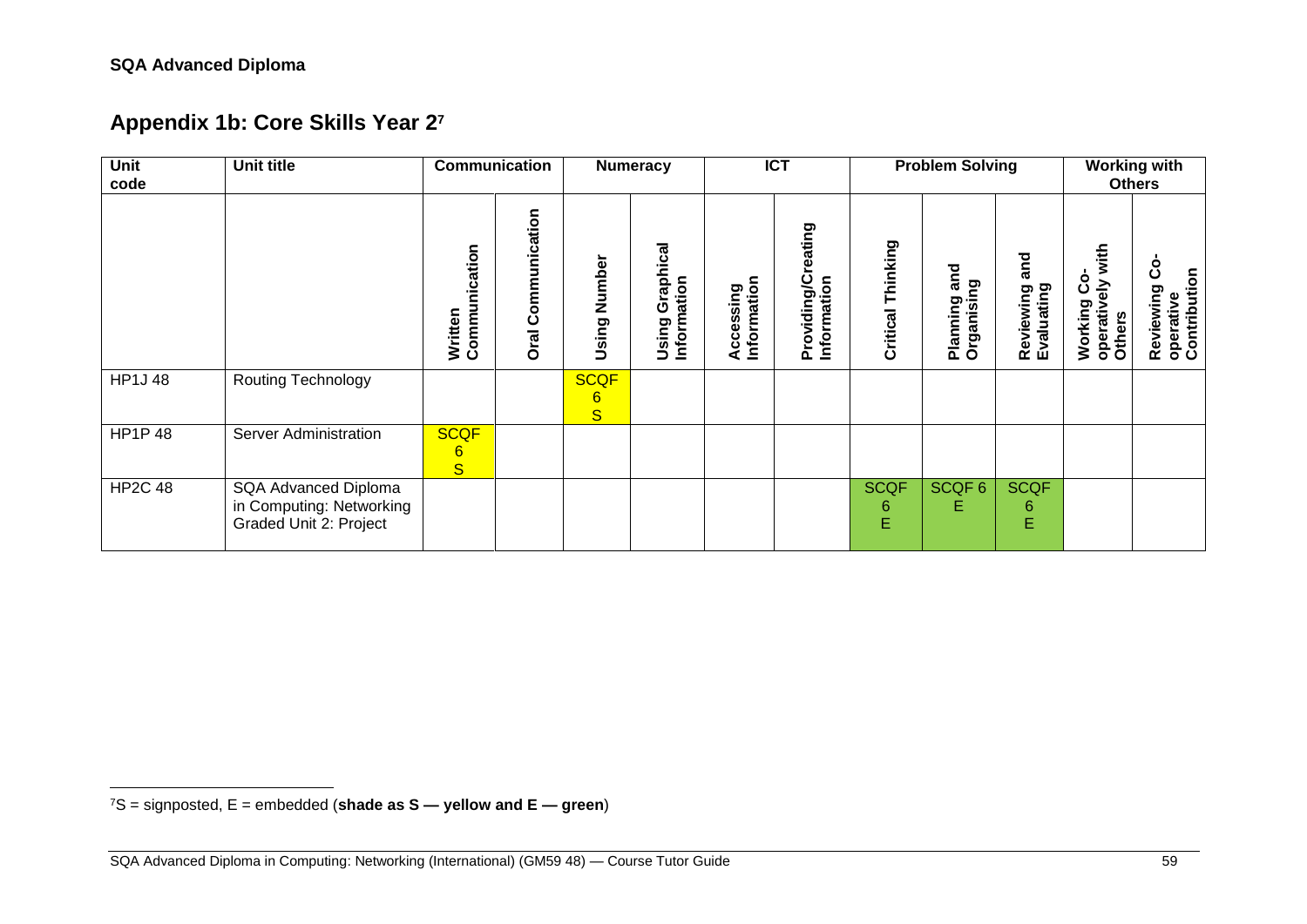## **Appendix 2a: Year 1, Semester 1 — Assessment Plan (Option A)**

<span id="page-63-0"></span>

| Unit name\Week                                             | 1 | $\mathbf{2}$ | 3 | 4      | 5 | 6 |                    | 8                                             | 9 | 10                         | 11 | 12                           | 13                           | 14                                | 15                             | 16     | 17 |
|------------------------------------------------------------|---|--------------|---|--------|---|---|--------------------|-----------------------------------------------|---|----------------------------|----|------------------------------|------------------------------|-----------------------------------|--------------------------------|--------|----|
| Developing Software:<br>Introduction (HP1R 47)             |   |              |   |        |   |   |                    |                                               |   |                            |    |                              |                              |                                   | $\overline{X^*}$<br>1, 2       |        |    |
| Professionalism and Ethics in<br>Computing (HP29 47)       |   |              |   |        |   |   |                    |                                               |   |                            |    |                              |                              | $X^*$<br>1, 2,<br>3, 4            |                                |        |    |
| <b>Computer System Fundamentals</b><br>(HP1T 47)           |   |              |   |        |   |   |                    |                                               |   | $\mathsf{X}^\star$<br>1, 2 |    |                              |                              |                                   | $\boldsymbol{\mathsf{X}}$<br>3 |        |    |
| <b>Troubleshooting Computer</b><br>Problems (HP1V 47)      |   |              |   |        |   |   |                    |                                               |   |                            |    |                              |                              |                                   | $X^*$<br>1, 2,<br>3, 4         |        |    |
| Teamworking in Computing<br>(HP1X 47)                      |   |              |   |        |   |   |                    |                                               |   |                            |    |                              |                              | $\overline{X^*}$<br>1, 2,<br>3, 4 |                                |        |    |
| <b>Client Operating Systems</b><br>(HP27 47)               |   |              |   | χ<br>1 |   |   |                    | $\pmb{\mathsf{X}}$<br>$\overline{\mathbf{2}}$ |   |                            |    | X<br>$\overline{\mathbf{3}}$ |                              |                                   |                                | X<br>4 |    |
| <b>Network Security Concepts</b><br>(HX00 47)              |   |              |   |        |   |   | $\pmb{\mathsf{X}}$ |                                               |   |                            |    |                              | X<br>$\overline{\mathbf{2}}$ |                                   |                                |        |    |
| Computing: Introduction to<br>Project Management (HP21 47) |   |              |   |        |   |   |                    |                                               |   |                            |    |                              | $X^*$<br>2, 3                |                                   |                                | X(CB)  |    |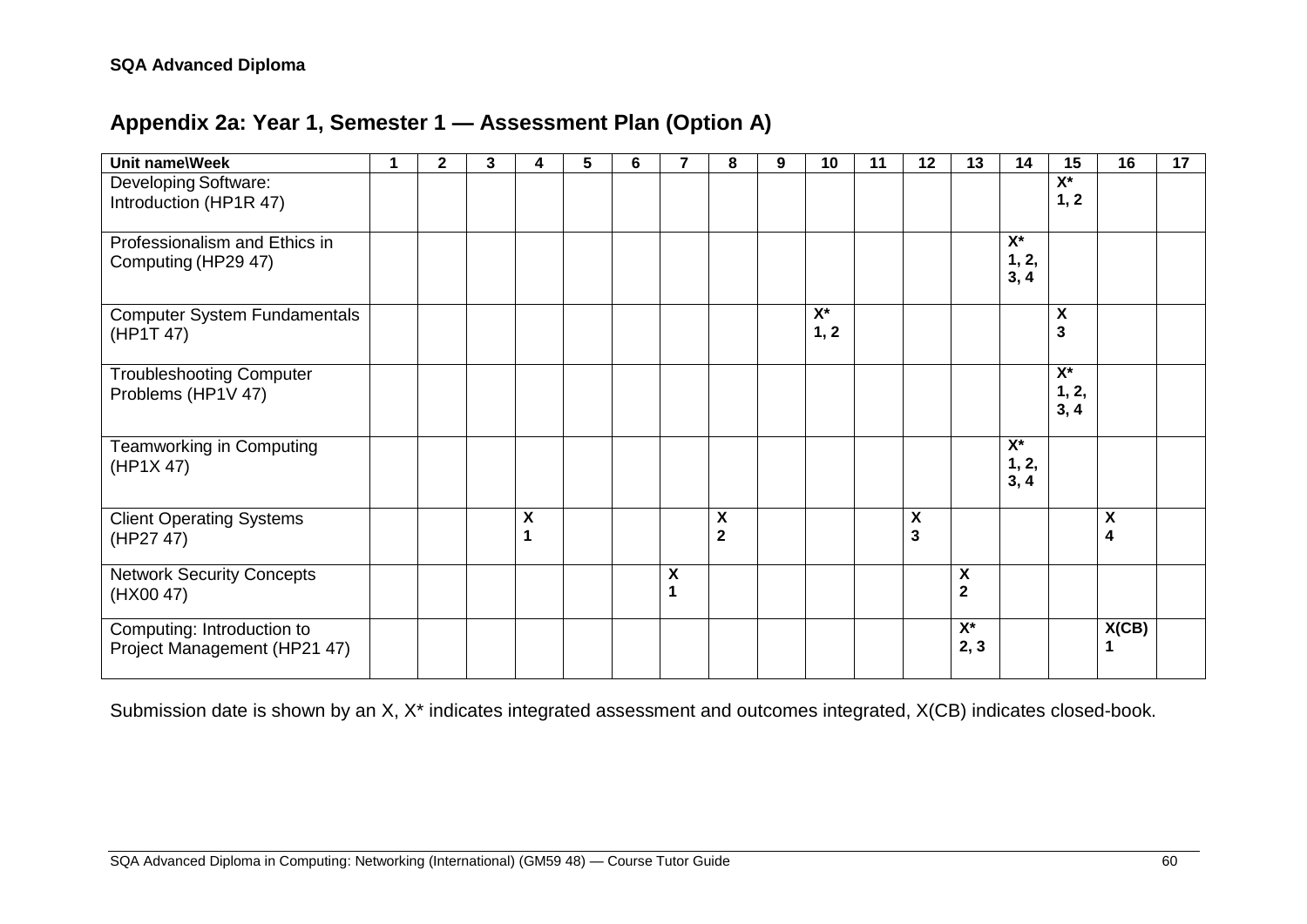## **Appendix 2a: Year 1, Semester 2 — Assessment Plan (Option A)**

<span id="page-64-0"></span>

| Unit name\Week                                                                 | 18 | 19 | 20     | 21     | 22 | 23 | 24                                   | 25                           | 26                      | 27 | 28                                   | 29                                                   | 30                            | 31                         | 32                                                  | 33                       | 34 |
|--------------------------------------------------------------------------------|----|----|--------|--------|----|----|--------------------------------------|------------------------------|-------------------------|----|--------------------------------------|------------------------------------------------------|-------------------------------|----------------------------|-----------------------------------------------------|--------------------------|----|
| SQA Advanced Diploma in<br><b>Computing: Graded Unit 1</b><br>(Exam) (HP2A 47) |    |    |        |        |    |    |                                      |                              |                         |    |                                      | X(CB)                                                |                               |                            |                                                     |                          |    |
| PC Hardware & Operating<br><b>Systems Essentials</b><br>(HP24 47)              |    |    |        |        |    |    |                                      |                              |                         |    |                                      |                                                      | $X^*(CB)$<br>1, 2, 3,<br>4, 5 |                            |                                                     | X 1,<br>2,<br>3,<br>4, 5 |    |
| <b>Cloud Computing</b><br>(HP1Y 47)                                            |    |    |        |        |    |    |                                      |                              |                         |    |                                      |                                                      |                               |                            | $X^*$<br>1, 2, 3,                                   |                          |    |
| <b>Mathematics for Computing 1</b><br>(HP1H 47)                                |    |    |        | X<br>1 |    |    |                                      | X<br>$\overline{\mathbf{2}}$ |                         |    |                                      | $\boldsymbol{\mathsf{X}}$<br>$\overline{\mathbf{3}}$ |                               |                            |                                                     | X<br>4                   |    |
| Digital Forensics (J0L3 47)                                                    |    |    |        |        |    |    |                                      |                              |                         |    |                                      |                                                      |                               |                            |                                                     | $X^*$<br>1,<br>2, 3      |    |
| <b>Client Operating Systems</b><br>(HP27 47)                                   |    |    | X<br>5 |        |    |    | $\pmb{\mathsf{X}}$<br>$6\phantom{1}$ |                              |                         |    | $\pmb{\mathsf{X}}$<br>$\overline{7}$ |                                                      |                               |                            | $X^*(CB)$<br>1, 2, 3,<br>4, 5, 6,<br>$\overline{7}$ |                          |    |
| <b>Network Security Concepts</b><br>(HX00 47)                                  |    |    |        | χ<br>3 |    |    |                                      |                              | $\pmb{\mathsf{X}}$<br>4 |    |                                      |                                                      |                               | $X^*(CB)$<br>1, 2, 3,<br>4 |                                                     |                          |    |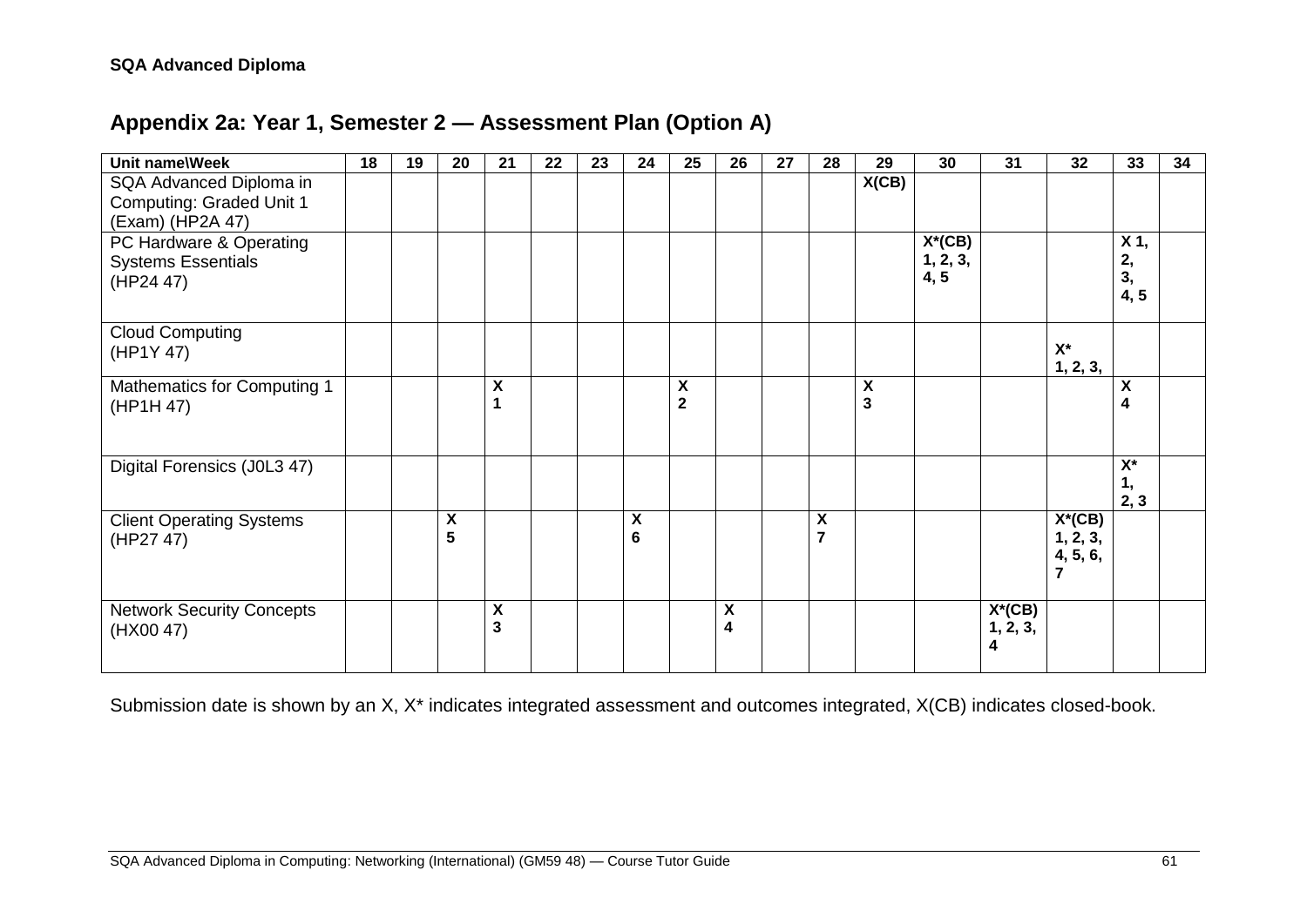## **Appendix 2b: Year 2, Semester 1 — Assessment Plan (Option A)**

<span id="page-65-0"></span>

| Unit name\Week                                     | 2 | 3 | 4 | 5 | 6 | 7                            | 8                             | 9 | 10 | 11 | 12                    | 13 | 14                  | 15                            | 16                    | 17 |
|----------------------------------------------------|---|---|---|---|---|------------------------------|-------------------------------|---|----|----|-----------------------|----|---------------------|-------------------------------|-----------------------|----|
| <b>Networking Technology</b><br>(HP1M 48)          |   |   |   |   |   | $X^*$<br>1, 2,<br>3, 4,<br>5 | $X^*(CB)$<br>1, 2, 3,<br>4, 5 |   |    |    |                       |    |                     |                               |                       |    |
| <b>Routing Technology</b><br>(HP1J 48)             |   |   |   |   |   |                              |                               |   |    |    |                       |    |                     | $X^*$ 1,<br>2, 3, 4           | $X^*(CB)$<br>1, 2, 3, |    |
| <b>Computer Networking:</b><br>Practical (HP20 47) |   |   |   |   |   |                              |                               |   |    |    | X(CB)<br>$\mathbf{2}$ |    | $X^*$<br>1,<br>2, 3 |                               |                       |    |
| <b>Server Administration</b><br>(HP1P 48)          |   |   |   |   |   |                              |                               |   |    |    |                       |    |                     | $X^*(CB)$<br>1, 2, 3,<br>4, 5 |                       |    |